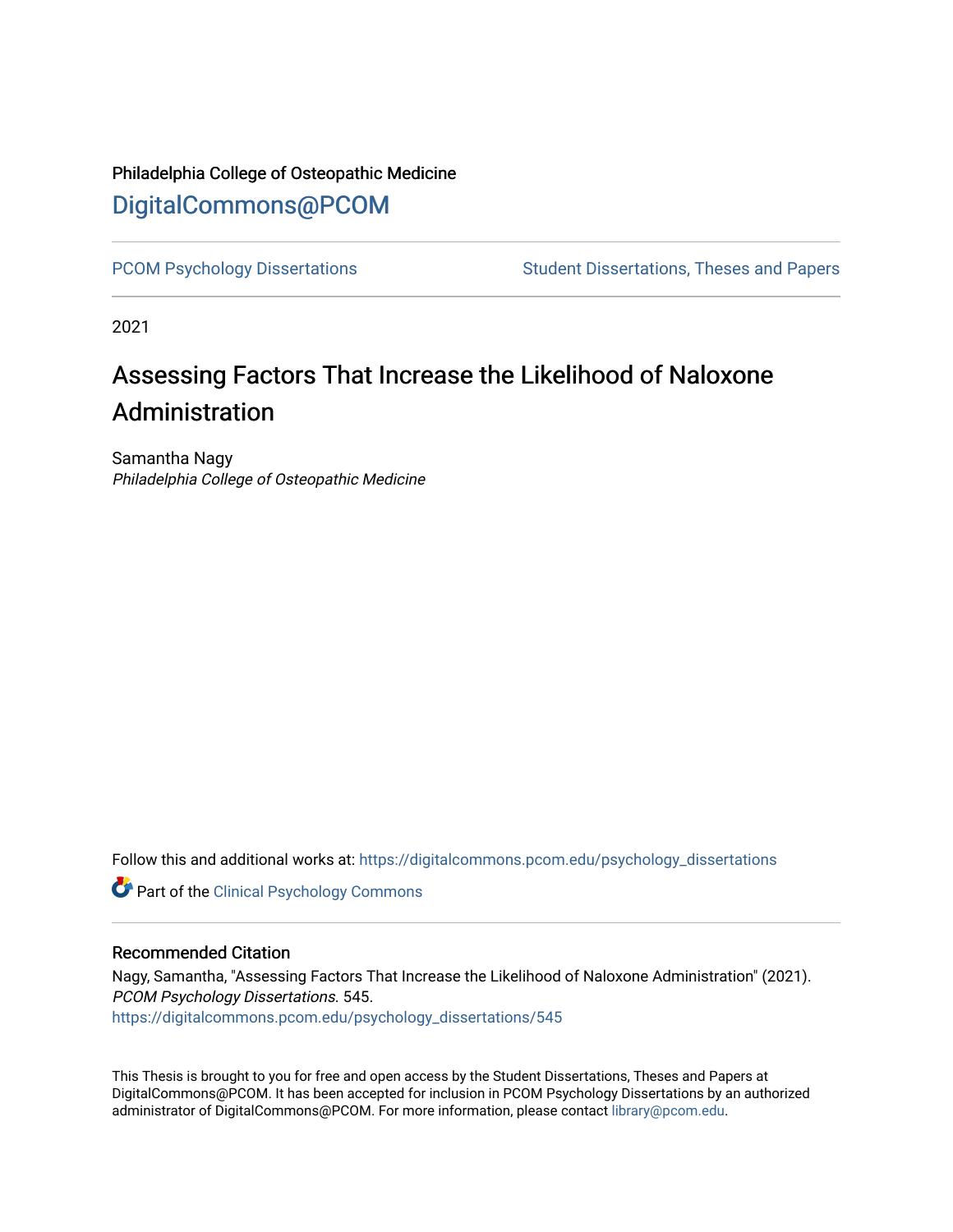Philadelphia College of Osteopathic Medicine School of Professional and Applied Psychology Department of Clinical Psychology

# ASSESSING FACTORS THAT INCREASE THE LIKELIHOOD OF NALOXONE ADMINISTRATION.

By Samantha Nagy

Submitted in Partial Fulfillment of the Requirements for the Degree of

Doctor of Psychology

June 2020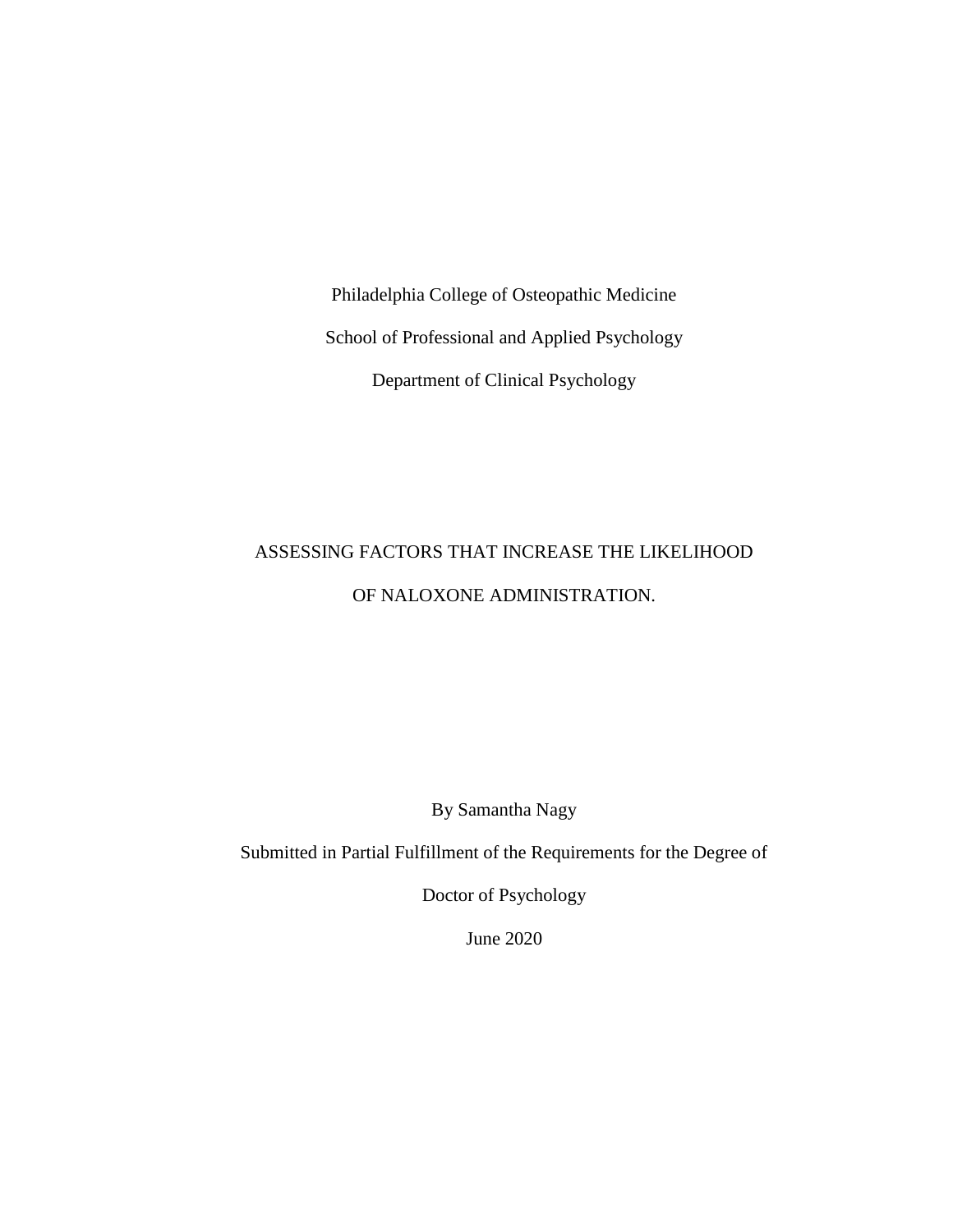# PCOM SCHOOL OF **PROFESSIONAL AND<br>APPLIED PSYCHOLOGY...**

# DISSERTATION APPROVAL

This is to certify that the thesis presented to us by Samantha Nagy on the 28th day of

May 2020 in partial fulfillment of the requirements for the degree of Doctor of

Psychology, has been examined and is acceptable in both scholarship and literary quality.

, David Festinger, PhD. Chairperson

Robert DiTomasso, PhD, ABPP

Michael Dolan, PsyD.

Stephanie Felgoise, PhD, ABPP\_\_\_\_\_, Chair, Department of Clinical Psychology

Robert DiTomasso, PhD, ABPP , Dean, School of Professional & Applied Psychology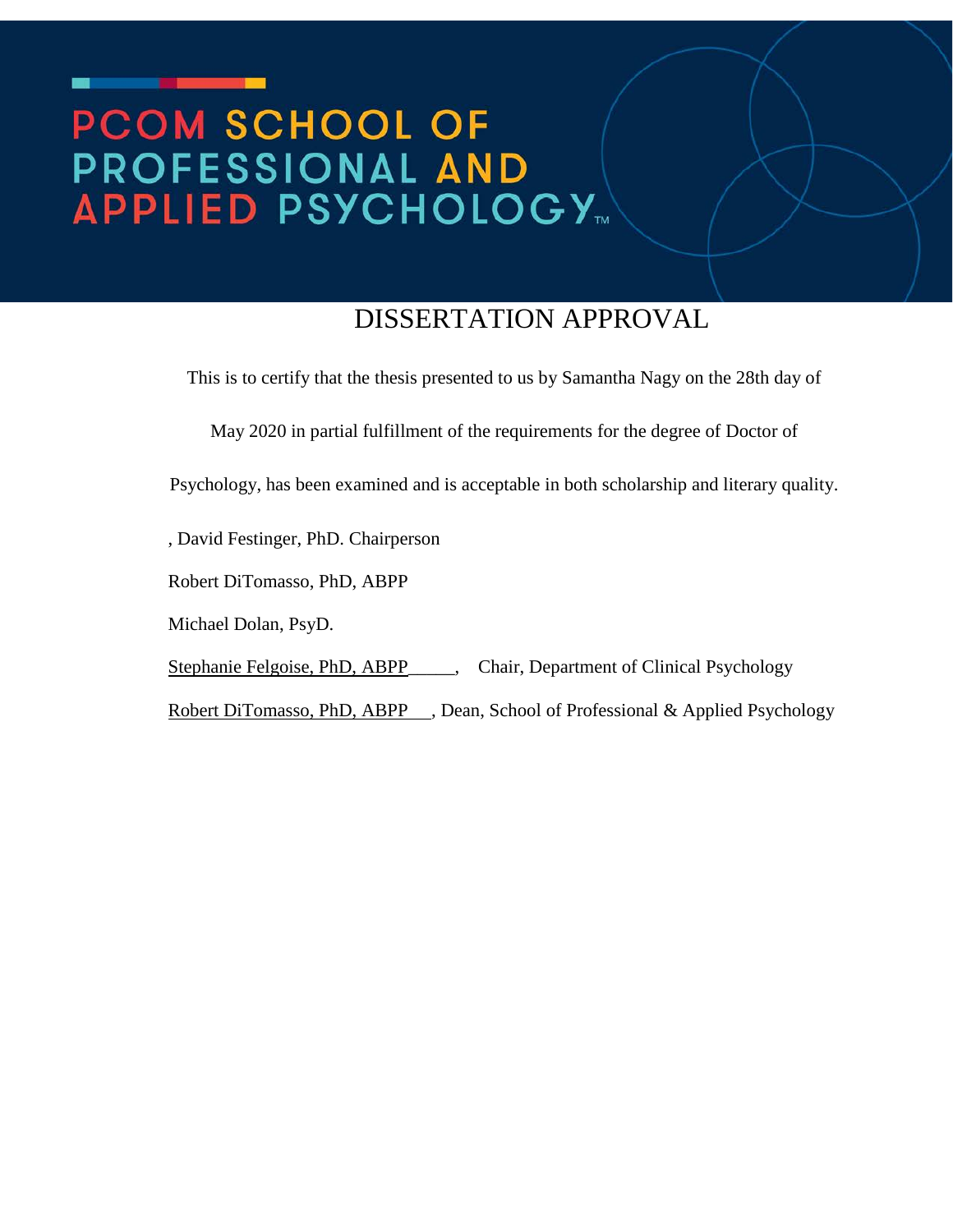#### **ACKNOWLEDGEMENTS**

I would like to thank my dissertation chair, Dr. David Festinger, for his help with my dissertation and growth as a psychologist. Additionally, I am grateful for the other members of my committee, Drs. Robert DiTomasso and Michael Dolan, for their support and guidance through the dissertation process. My committee consists of professionals that I admire for their values, ethics, and knowledge in the field.

I would like to thank my family for their unwavering support and inspiration. My parents, Scott and Lisa, and my sister, Marissa, have been with me through every step of this journey. Matt, Ashley, and Grayson, thank you for taking me in and ensuring that I never stop taking care of myself or give up on my dreams. Jess, thank you for always supporting me through everything regardless of the changes in our social life because of my schooling. Abbey, thank you for being my longest friend and always keeping me grounded. Paige and Lindsay, thank you for continuously encouraging me to keep working toward my goal of being a psychologist.

Thank you, Zach, for being a constant and continuous source of support and motivation. Your countless pep talks gave me the final push to never give up and to do the best I can to achieve my goals to best help future patients.

Finally, thank you to Sam Lyon, Kaylene Irizarry, Matt Bloom, Laura Salciunas, and the rest of my cohort. This journey was one that we could not have done alone and I am grateful to have experienced it with each one of you. Team work makes the dream work!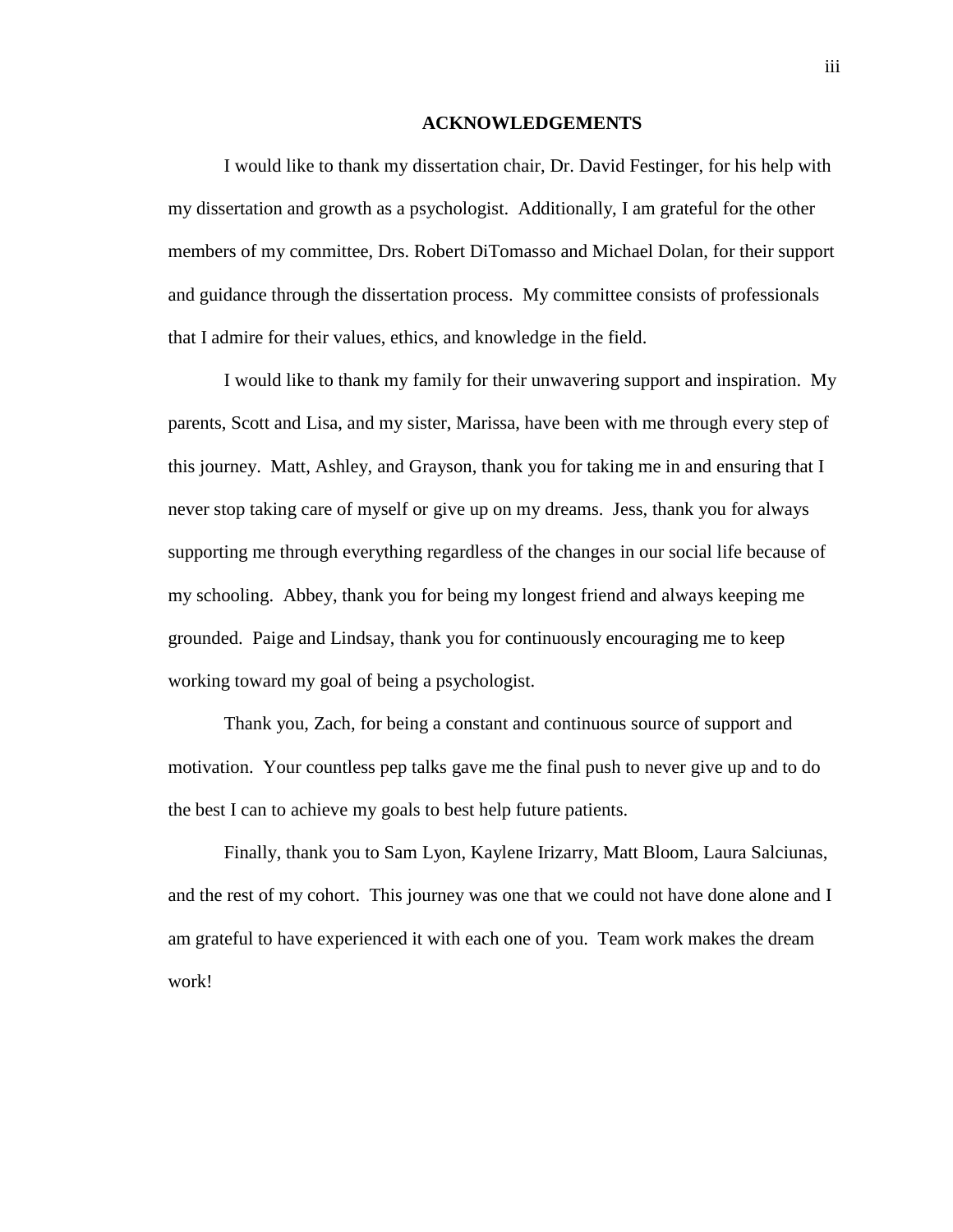## **TABLE OF CONTENTS**

| 22 |
|----|
|    |
|    |
|    |
|    |
|    |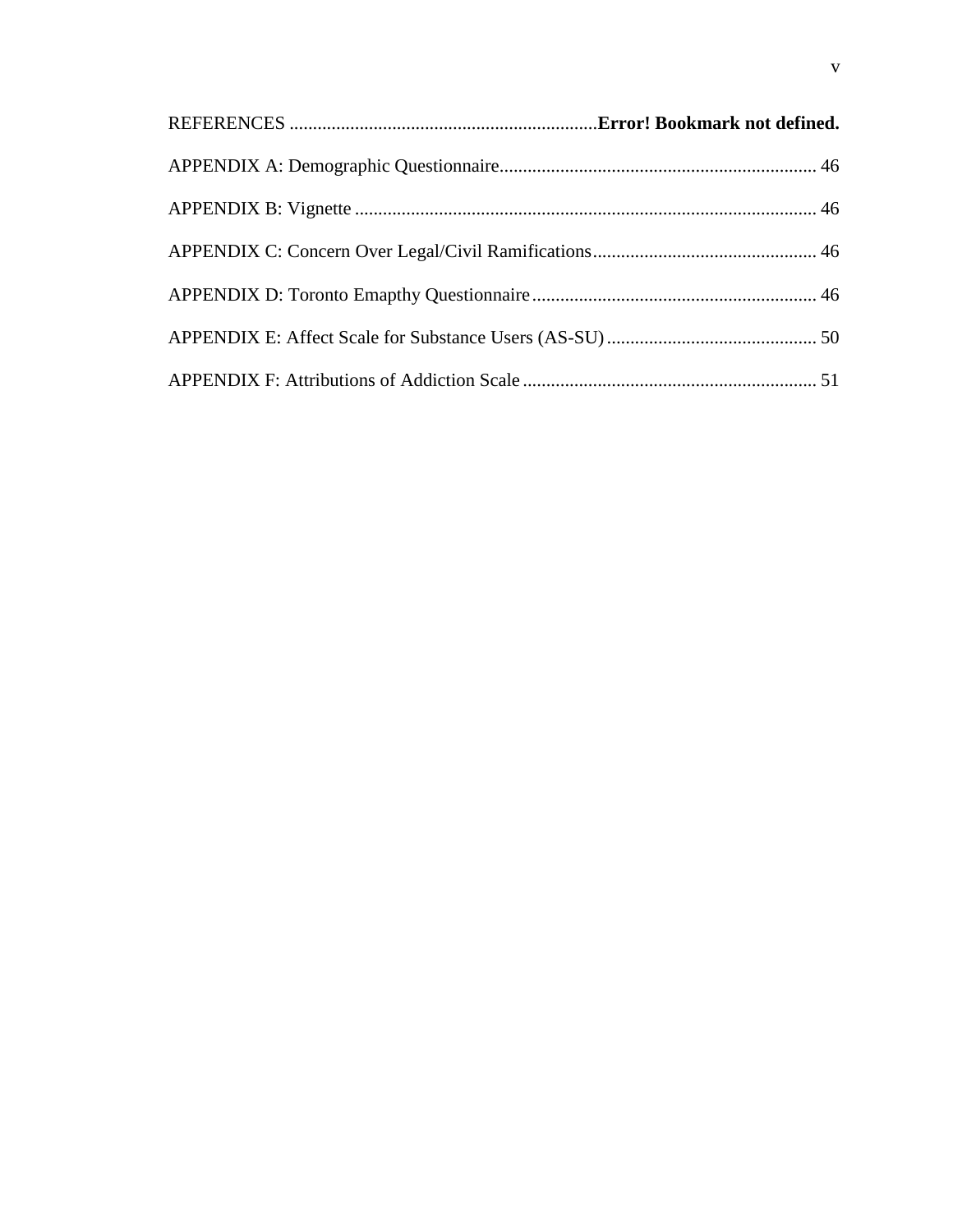## **LIST OF TABLES**

| Table 2. Bivariate Correlation Matrix of Predictors and Criterion Variable: Decision to |  |
|-----------------------------------------------------------------------------------------|--|
|                                                                                         |  |
| Table 3. Logistic Regression Predicting Decision to Administer Naloxone  30             |  |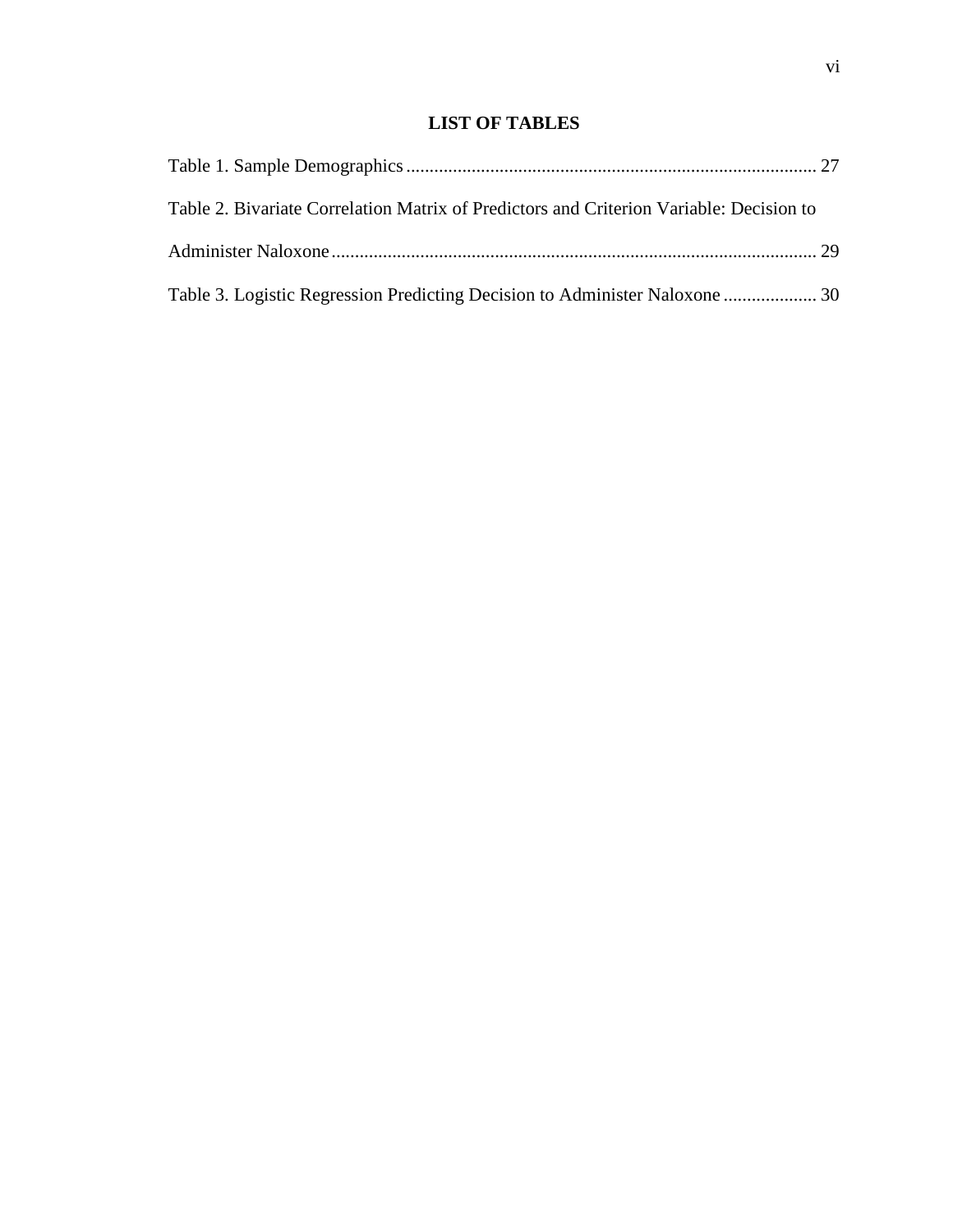#### **ABSTRACT**

<span id="page-7-0"></span>For more than two decades, the opioid epidemic has swept through the United States and has caused thousands of deaths every year due to opioid overdose. The Centers for Disease Control and Prevention (CDC; 2019) has reported that since 1999, over 770,000 Americans have died from overdoses. Nearly 70% of deaths in 2018 were due to opioids, 47% of which were the result of fentanyl or a non-methadone opioid and 22% were the result of heroin (CDC, 2019). As policy and treatment protocols attempt to manage those who seek treatment, the pharmaceutical industry has developed a life-saving medication that gives those who overdose another chance at recovery. Despite legislation allowing standing prescriptions and statewide access to naloxone, there continues to be some disconnect toward getting the layperson to be willing to intervene. The present study computed bivariate correlations and logistic regressions to identify factors that predict a person's likelihood of administering naloxone should he or she encounter a person who has overdosed. An online survey was completed by 129 college students of various demographics. Factors examined included concern of legal and civil ramification, empathy, stigma toward substance use, and personal attribution of addiction. Results indicated the strongest predictor to be empathy. These findings can be used to inform future research to further foster support for naloxone distribution and use.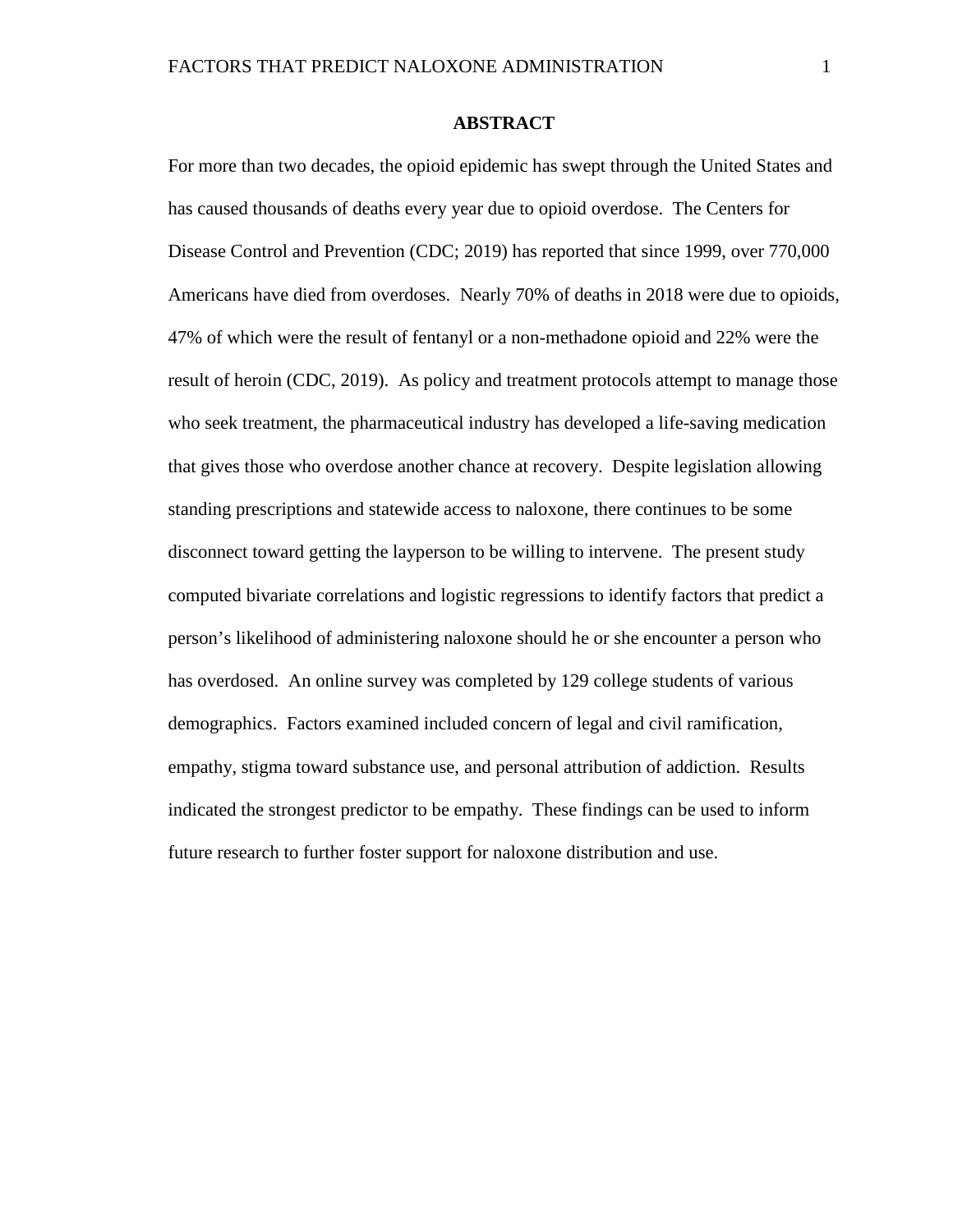#### **CHAPTER 1: INTRODUCTION**

#### <span id="page-8-1"></span><span id="page-8-0"></span>**Statement of the Problem**

The opioid epidemic is a national health concern that plagues many Americans. The National Institute on Drug Abuse (NIDA; 2019) has estimated that 72,000 Americans died in 2017 from opioid overdoses. As the number of deaths due to overdose increases, policymakers and public health officials continue to find ways to mitigate this problem. In September 2016, the United States Attorney General issued a memorandum identifying a three-pillar strategy to combat the opioid epidemic. The primary pillar was prevention, which included prevention of overdose deaths through the utilization of naloxone. In recent years, there have been a variety of strategic efforts launched to help combat the opioid epidemic. As the efforts have increased to get naloxone into the hands of the public, it is important to identify factors that increase its utilization when one encounters someone who has overdosed.

#### <span id="page-8-2"></span>**Purpose of the Study**

This study aimed to identify individual characteristics of a person that impact his or her likelihood of administering naloxone. The study accomplished this by presenting participants with a vignette in which they were presented an opportunity to administer naloxone and examining their decided courses of action, degree of empathy, stigma toward addiction, concern of legal/civil ramifications, and personal attributions of addiction.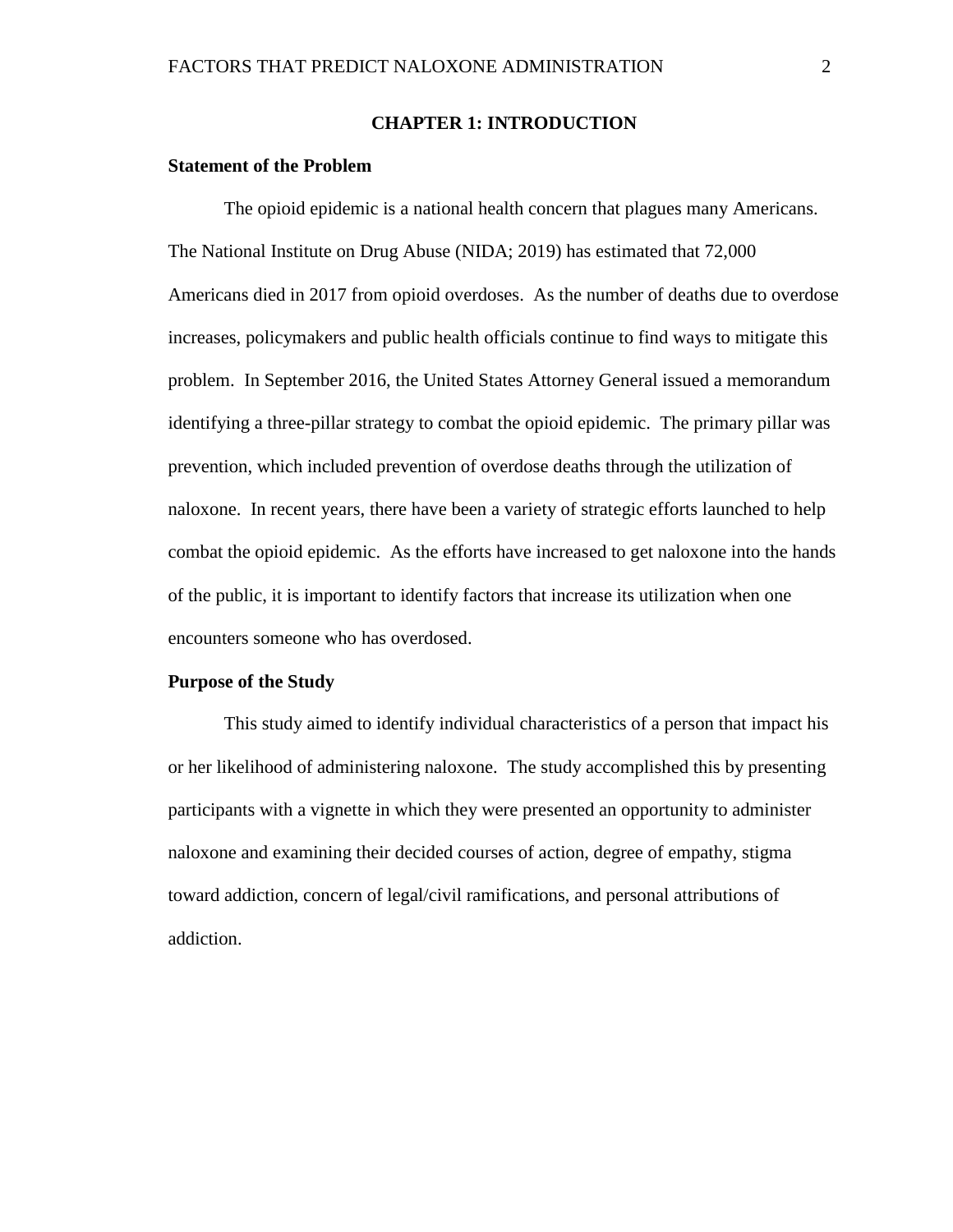The results of this study aimed to provide insight into the characteristics that may increase or reduce the likelihood of someone administering naloxone in the event of an opioid overdose. The study intended to provide useful information to guide future research and policy regarding more targeted and impactful naloxone training and distribution. The purpose of this study was to identify factors that may make people resistant to administering naloxone in the event they encounter someone who is experiencing an opioid overdose.

#### <span id="page-9-0"></span>**Research Questions and Hypotheses**

**Hypothesis 1.** Participants with higher level of empathy were hypothesized to be significantly more likely to administer naloxone.

**Hypothesis 1 rationale.** Leading research notes empathy as an "other-person oriented emotion that evokes altruistic motivation to reduce other's needs" (Batson, Duncan, Ackerman, Buckley, & Birch, 1981). Both empathy and feelings of personal distress have been found to impact an individual's decision to perform helping behaviors (Batson et al., 1981). When feelings of personal distress outweigh empathy, helping behaviors are decreased (Carrera et al., 2012). It was hypothesized that when a person is trained in the proper administration of naloxone, his or her empathy would outweigh feelings of personal distress and facilitate the decision to perform helping behaviors by administering the naloxone.

**Hypothesis 2.** Participants with lower levels of stigma toward opioid users were hypothesized to be significantly more likely to administer naloxone.

**Hypothesis 2 rationale.** Research has suggested that fear of encountering social stigma is correlated with a decreased likelihood of calling 911 in the event of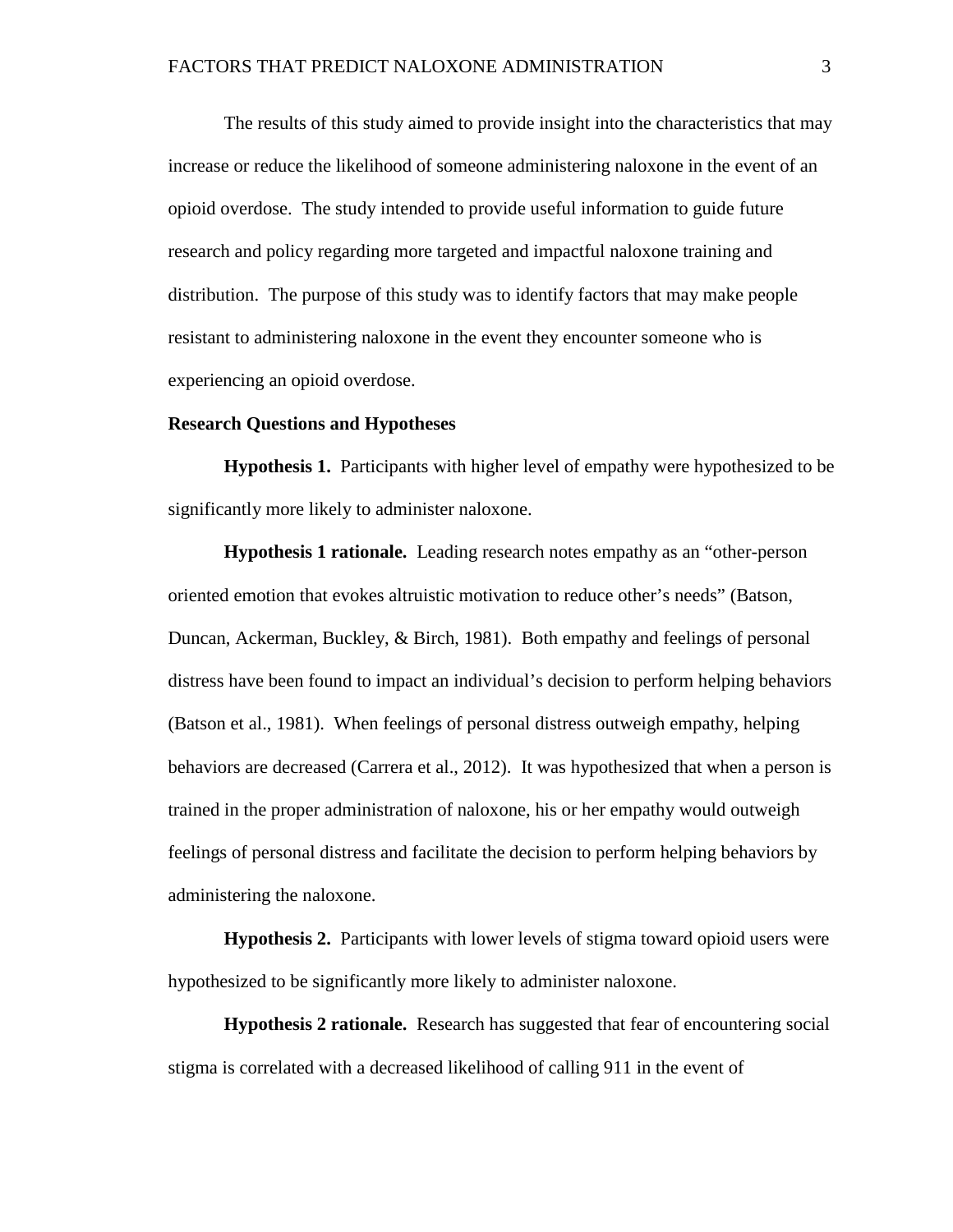encountering an overdose, despite Good Samaritan Laws in place (Latimore & Bergstein, 2017). Examining whether this factor extends to the decision to administer naloxone was intended to provide insight into how the decision to intervene is made.

**Hypothesis 3.** Participants with a lower level of concern regarding legal/civil ramifications were hypothesized to be significantly more likely to administer naloxone.

**Hypothesis 3 rationale.** Research indicates that despite establishment and education around Good Samaritan Laws, people are still hesitant to involve law enforcement if they encounter individuals who have overdosed (Koester, Mueller, Raville, Langegger, & Binswanger, 2017). It is important to establish the degree that legal or civil concerns may impede naloxone administration for future research to examine how the public can come to accept and trust the immunity granted by Good Samaritan Laws.

**Hypothesis 4.** Participants with a significantly lower degree of negative attribution toward those who use opioids were hypothesized to be more likely to administer naloxone.

**Hypothesis 4 rationale.** Research demonstrates a continued lack of understanding regarding the conceptualization of addiction as a disease, as well as support of the idea that habitual drug use is the result of free will (Vonasch, Clark, Lau, Vohs, & Baumeister, 2017). Research is unclear about whether those who believe drug use is due to a moral failing and a result of free would support overdose reversal efforts. Research can definitively state that majority of Americans in today's society support some efforts toward combating the opioid epidemic (Barry et al., 2016). It was hypothesized that those who have a low degree of negative attribution, or belief that the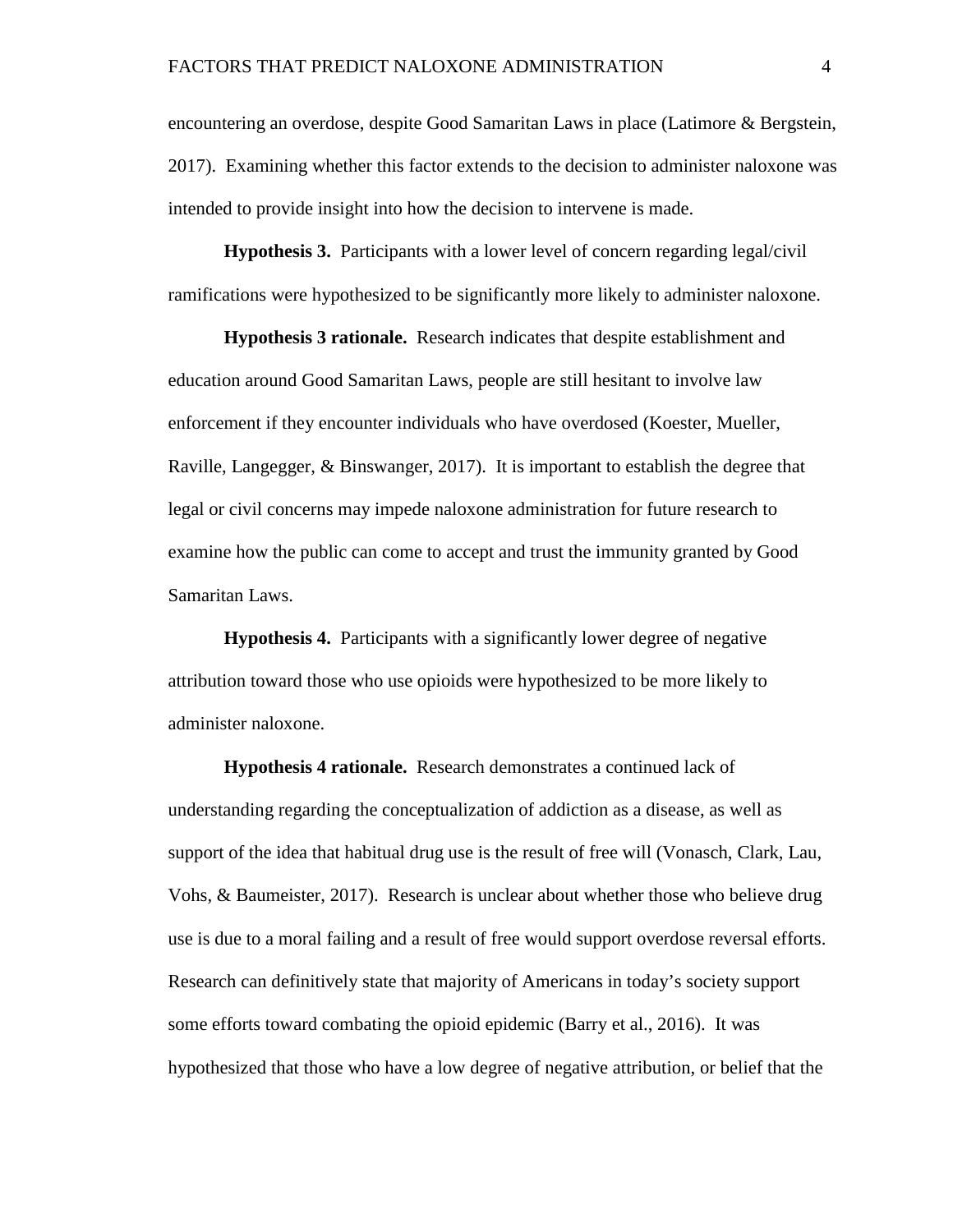individual's drug use is outside the scope of free will, would choose to administer naloxone. This hypothesis was formulated on the assumption that those who have a negative attribution toward those using drugs do so because they believe those with substance use disorders are using solely because of their own poor decisions.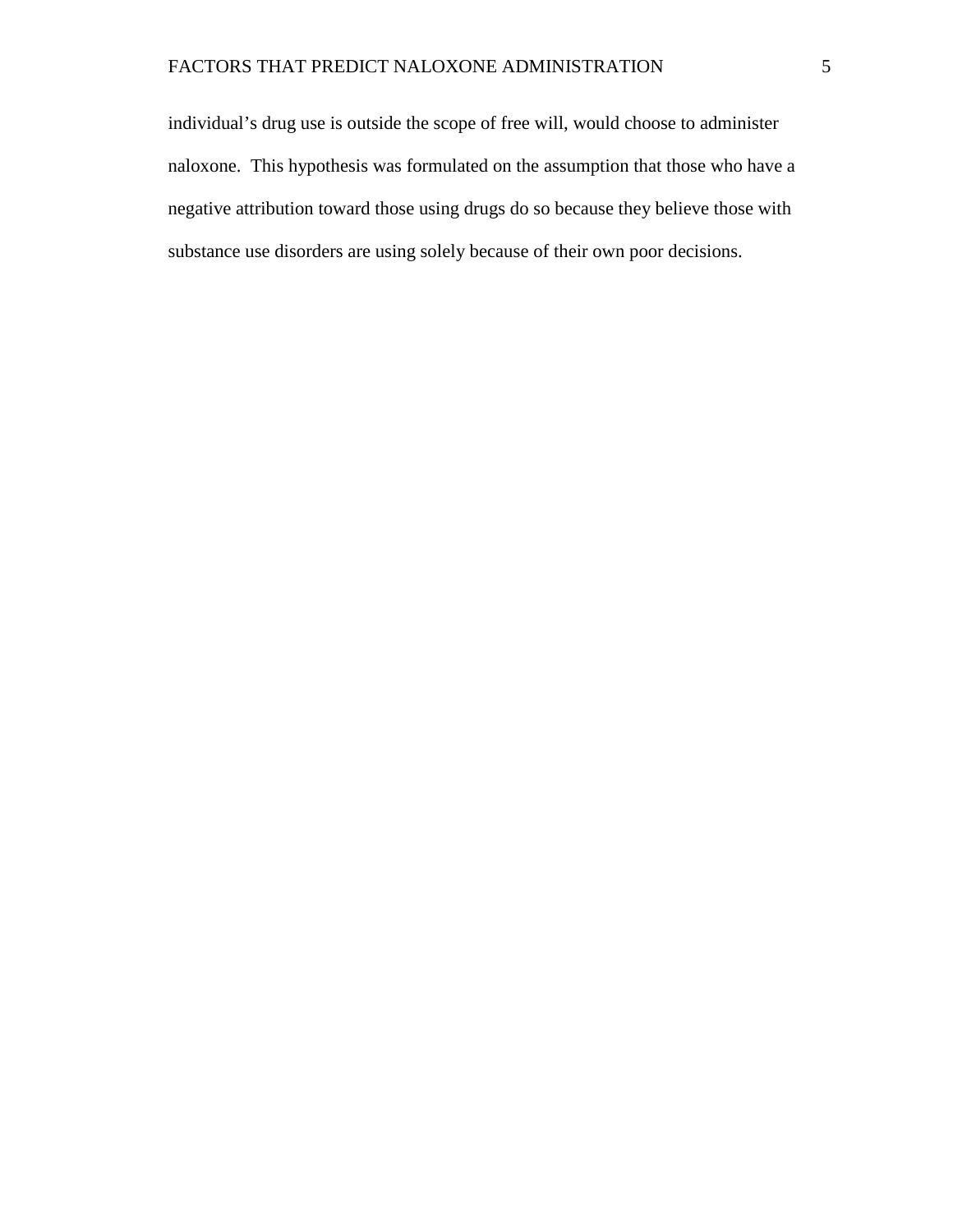#### **CHAPTER 2: REVIEW OF THE LITERATURE**

<span id="page-12-0"></span>People have found ways to use substances to alter their stages of consciousness since the beginning of time. Psychoactive drug use can be traced back to the prehistoric period of 8500-4000 B.C. when humans utilized plants and fruits for their psychoactive properties (Inaba & Cohen, 2007). The most popular mind- and mood-altering substances have stayed consistent for centuries, including tobacco leaves, the cannabis plant, team leaves, coca leaves, fruits that ferment into alcohol, and opium poppies (Austin, 1979).

There has been evidence of opium use in ancient Greece, Spain, Egypt, and Mesopotamia (Escohotado, 1999). Early Mesopotamians used opium for its medicinal and psychological properties. It is believed that the plant was used for pain relief, cough suppression, euphoria, and sedation (Hoffman, 1990). Historical evidence for substance use demonstrates the human tendency to use mind-altering materials to achieve physical or psychological effects. The propensity to alter the state of mind lays the foundation for the substance use seen in current society, specifically the opioid epidemic. Smoking opium is a practice that dates to the year 1500, when Portuguese traders introduced the practice to the Chinese people (Inaba & Cohen, 2007). Many years later, Chinese immigrants brought smoking opium to the United States, introducing opium dens to the west coast (Kuhn, Swartzwelder, & Wilson, 2003).

Opioids are a class of drug that includes both natural (opiates) and synthetic (opioid) substances that act on the brain's opioid receptors. The term *opioid* is used to encompass natural, synthetic, and semi-synthetic forms of the substance. The opioid class of drugs includes common "street" drugs, such as heroin, in addition to medications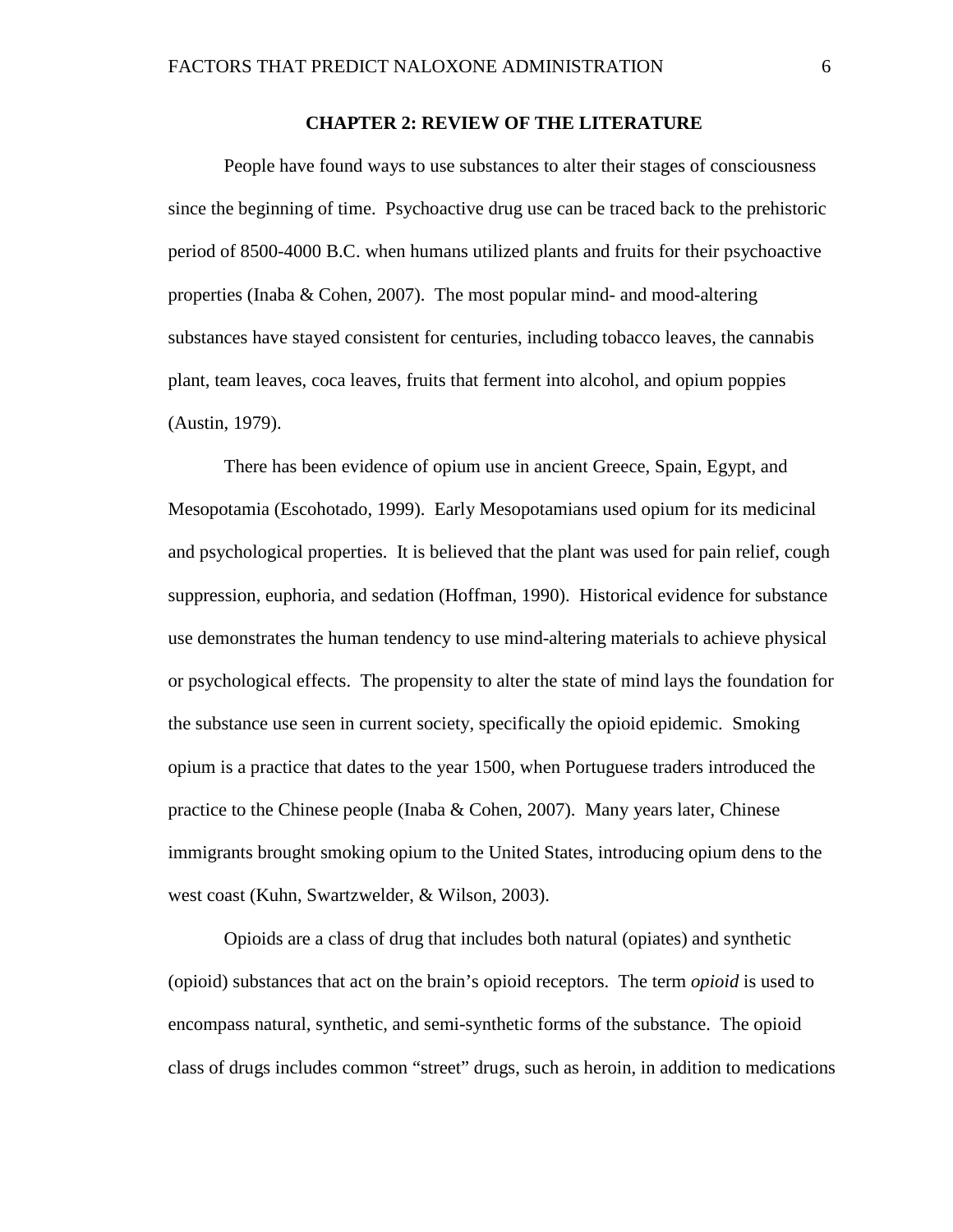such as morphine, fentanyl, hydrocodone, and oxycodone. The effects of opioids include pain relief, analgesic properties, sedation, euphoria, reduced heart rate, and depressed breathing. There have been four opioid receptors identified in the human brain: MOP  $(\mu)$  $=$  mu), KOP ( $\kappa$  = kappa), DOP ( $\delta$  = delta), and NOP-R (Waldhoer, Bartlett, & Whistler, 2004). These receptors are naturally occurring and well distributed throughout the body to accommodate the body's endogenous pain-relieving processes. When an opioid is introduced into the body by way of any route of administration that allows it to cross the blood-brain barrier, it binds to one of the four receptors and produces the effects. An opioid overdose occurs when an abundance of the substance is introduced into the body producing toxic effects. NIDA and the CDC concentrate the discussion of the opioid epidemic to prescription opioid use, heroin, and the recent development of fentanyl use.

#### **Scope of the Opioid Epidemic**

The National Survey on Drug Use and Health estimated that in 2017, 3.1% of individuals between the ages of 12 and 17, 7.2 % of those ages 18 to 25, and 3.7% of individuals 26 or older were prescribed opioids for pain relief (Center for Behavioral Health Statistics and Quality, 2017). NIDA (2019) has identified that prescription opioids have a high potential for abuse and modes of misuse include taking the medication at a different dosage or route of administration than prescribed, taking opioids prescribed to another person, or taking the medication for the purpose of an obtaining altered mind or mood. Commonly prescribed opioids for severe pain include hydrocodone (Vicodin), oxycodone (OxyContin, Percocet), oxymorphone (Opana), morphine, codeine, and fentanyl. In 2010, the CDC reported that 81.2 per 100 Americans were given prescription opioids for pain. Despite efforts to combat the epidemic, in 2017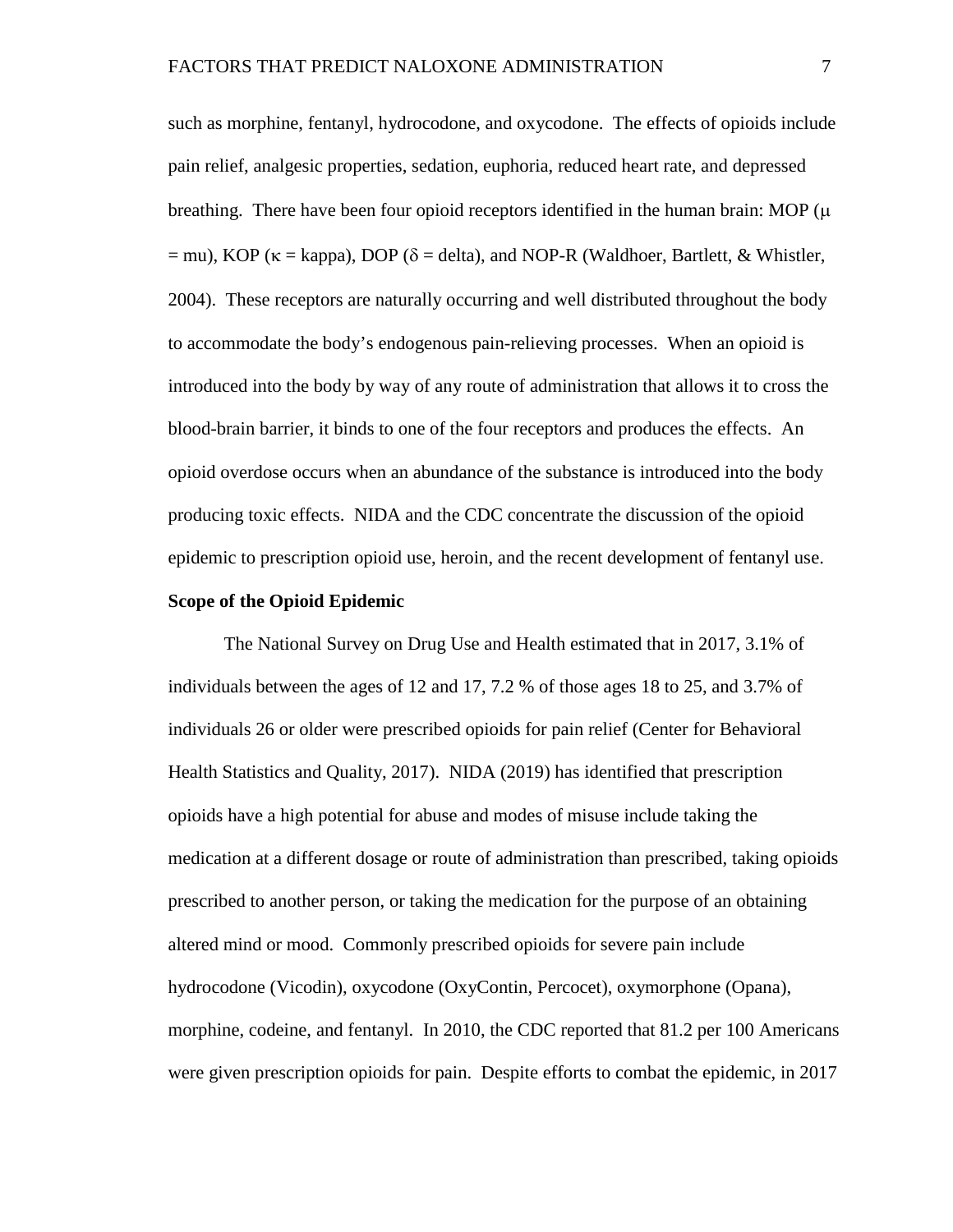there were 58 opioid prescriptions written for every 100 Americans and more than 17% of Americans had at least one opioid prescription filled (CDC, 2018). Despite the decrease in percentage of opioid prescriptions written from 2010 to 2017, 58 per 100 Americans equates to 191 million opioid prescriptions in one year alone. It has been found that as many as 80% of Americans who reported using heroin identified that their use began with prescription opioids (Muhuri, Gfroerer, & Davies, 2013).

Approximately 2.2% of adults over the age of 26 reported use of heroin within their lifetimes according to the 2018 National Survey on Drug Use and Health. The same survey reported 1.8% of those in the 18 to 25 age bracket had used heroin. The prevalence of heroin use among Americans has been growing since 2007 (Center for Behavioral Health Statistics and Quality, 2017). Heroin can be used via many routes of administration, including snorted, injected, or smoked. As previously identified, heroin is commonly, but not always, the result of progressive substance use (Muhuri et al., 2013).

Illicit fentanyl use continues to gain attention in the discussion of the opioid epidemic. Fentanyl is a synthetic opioid 50 to 100 times more potent than morphine and is typically used to manage pain for patients after surgery (NIDA, 2016). In recent years, the number of overdose deaths attributed to synthetic opioids, identified by the CDC as being predominantly fentanyl, has grown exponentially. Provisional data for the year 2017 report 29,406 deaths attributable to this classification of opioids. This is a 10,000 increase from the 19,413 reported in 2016, and a 20,000 increase from the approximately 10,000 deaths reported in 2015 (CDC, 2018). Fentanyl can be particularly dangerous due to its high potency and ability to be mixed into other substances without the user's knowledge.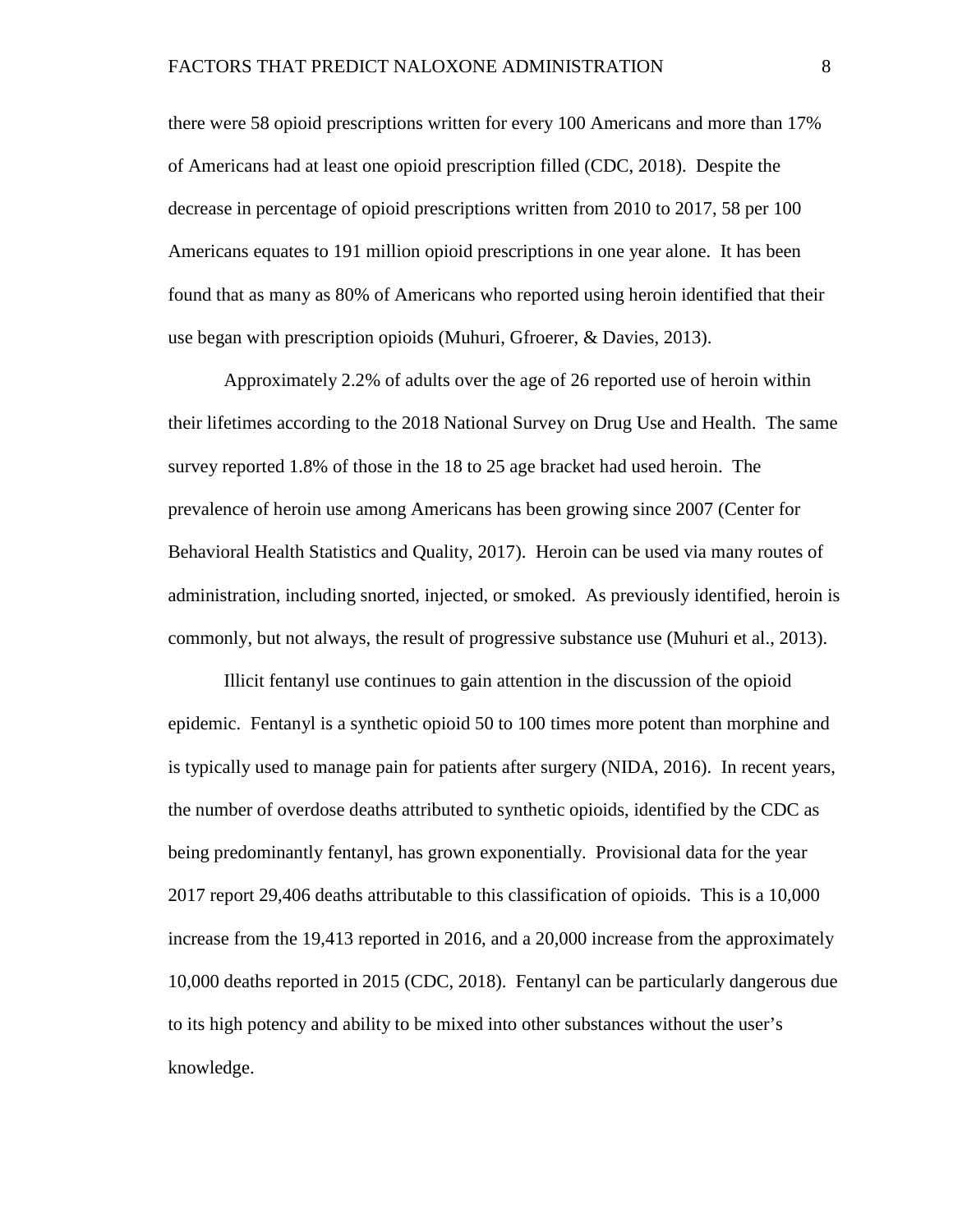Opioid-dependent patients are more likely to have HIV, hepatitis C, lower back pain, posttraumatic stress disorder, psychotic symptoms, and diagnoses of alcohol, cocaine, or amphetamine use disorders (Barnett, 2009). An increase in likelihood of other medical conditions results in increased health care costs for this population of Americans. It has been established that high-risk prescription opioid users have higher health care costs and utilization records than non-users (Chang, Kharrazi, Bodycombe, Weiner, & Alexander, 2018). A "value of statistical life" analytic method estimated the true cost to society is \$504 billion dollars, including work-productivity, earnings, and raising families (Ryan, 2018). According to a 2016 analysis of the 2013 calendar year, the economic burden of the opioid epidemic is \$78.5 billion (Florence, Zhou, Luo & Xu, 2016). Florence and colleagues (2016) identified over \$28 billion of this sum was accounted for by health care and substance abuse treatment and \$7.7 billion was attributable to criminal justice-related costs. It can be assumed that these numbers will continue to grow with the growing number of opioid users.

In 2013, the Office of National Drug Control Policy (ONDCP) released a joint statement with the Substance Abuse and Mental Health Services Association (SAMHSA) regarding an "Opioid Toolkit," which promoted the use of naloxone outside of medical settings (ONDCP & SAMHSA, 2013). These agencies advocated for law enforcement officers and laypersons to possess and carry naloxone to assist in the event of overdoses. Despite the recommendation for law enforcement officers to be trained and equipped with naloxone, some reports have demonstrated the rate of implementation remains low (Dudzik, 2017). The Surgeon General has extended the recommendation to include opioid users' loved ones to have naloxone in their homes (U.S. Surgeon General, 2018).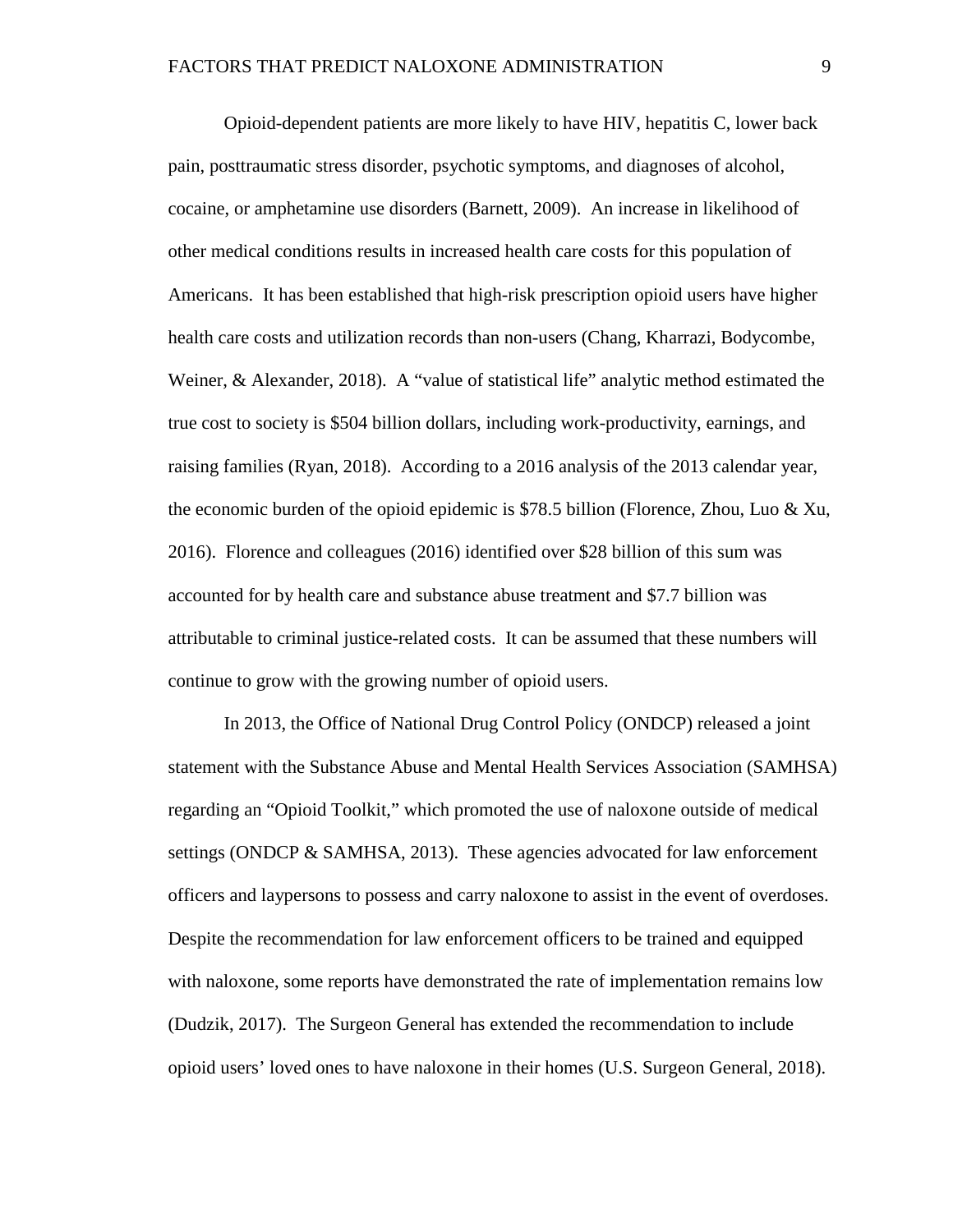#### **Treatment Approaches**

The need for substance use treatment has been present since humans began using mind- and mood-altering substances. Just as ancient records indicate that people used various substances for mind-altering experiences, records also indicate the historical need for treatment. Ancient Egyptians recorded those with alcoholism being sanctioned to private homes, and the Ancient Romans and Greeks recorded treating substance use with asylums (White, 1998). Since ancient times, treatment has continued to evolve. The evolution of treatment can be broken down into treatment based on the moral model, the 12-Step approach, and medication-assisted treatment.

**Moral model.** The initial stages of treatment in America can be traced back to the practices of incarceration. Those labeled "drunkards" were typically placed in jail for their behaviors (Rosenberg, 1995). Societal practices of incarceration as a result of misusing alcohol was somewhat counterintuitive given records of alcohol being provided to inmates in prisons (Rothman, 2001). This practice demonstrated the lack of knowledge regarding a logical explanation for the behaviors of those misusing substances. The passing of the Harrison Narcotics Tax Act in 1914 reinforced this belief by heavily regulating opium and coca products (Inaba & Cohen, 2007). Prior to the passing of this law, opium and coca products were widely used to treat morphine and alcohol addiction (Henniger  $\&$  Sung, 2014). Regulating these practices contributed to the moral model by implying that addiction should be criminalized due to the illegalization of the substances used to treat addiction-related behaviors. The American Association for the Cure of Inebriation was the first organization to attempt to transition the treatment of addiction to a professional service when proponents advocated that addiction should be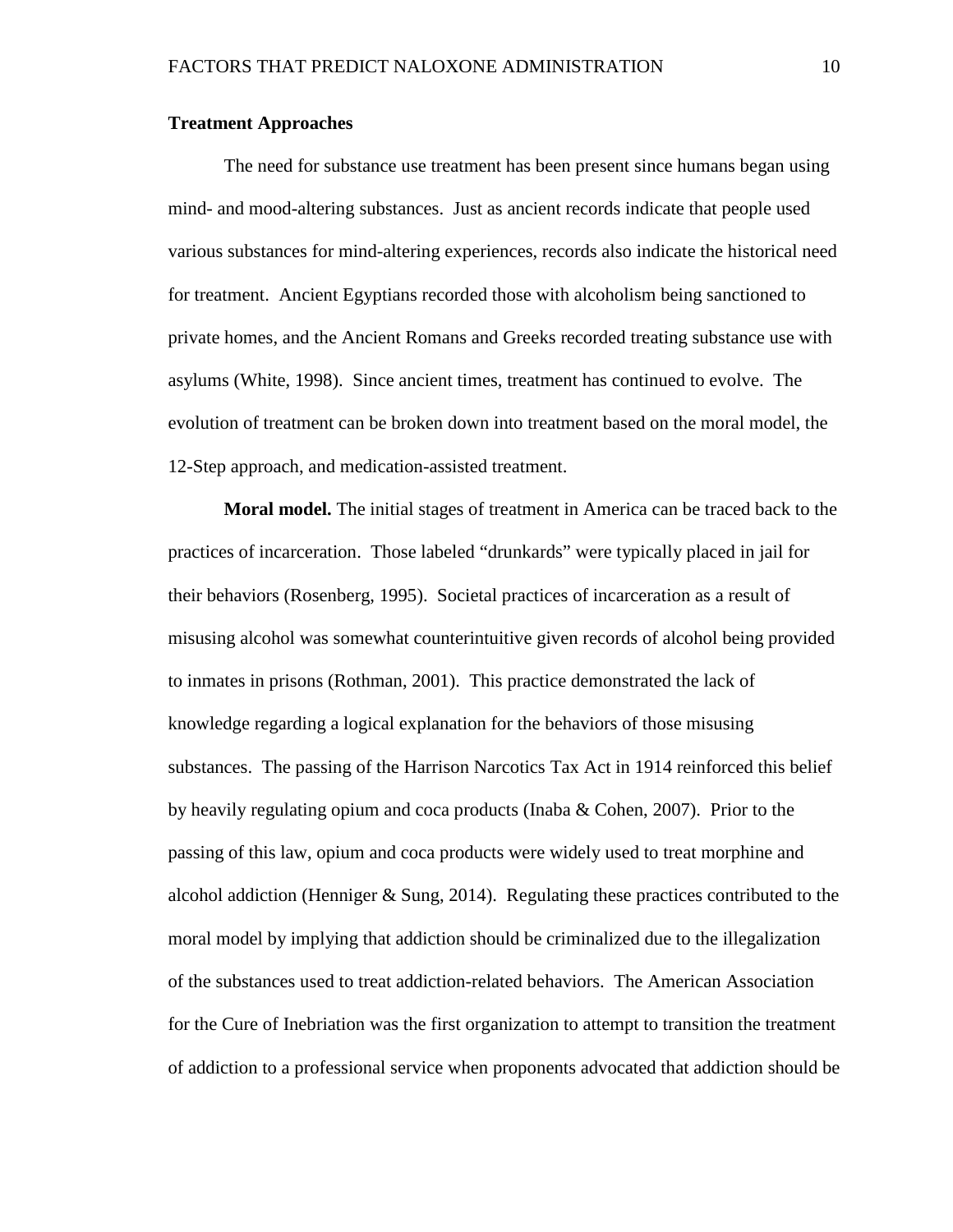treated as a disease rather than a criminal act that should be punished (Henniger & Sung, 2014).

**Mutual assistance programs.** Although mutual assistance programs, such as Alcoholics Anonymous (AA), Narcotics Anonymous, and other 12-step programs, are not widely considered to be evidenced-based interventions, they are often used as ancillary services within other treatment programs. These 12-step programs were not the first self-help groups in America, but they have a strong presence in the development of recovery from substance use. AA began after prohibition led to the disappearance of many formal modalities of treatment (White, 1998). The Big Book of Alcoholics Anonymous states, "half measures have availed us nothing," encouraging those looking for sobriety to follow the 12 steps to make a complete lifestyle change incorporating spiritual principles (AA, 2014). The 12 steps encourage newcomers to adhere to the guidance of sponsors, those who have had success with the steps in their own recovery journeys, to make the lifestyle changes necessary to combat the disease of addiction and abstain from drug use. The Big Book refers to alcohol and other drug addictions as an allergy, noting those who are addicted cannot tolerate the effects without developing a dependence, like the "non-addict" (AA, 2014).

**Medication-assisted treatment.** Medication-assisted treatment (MAT) is used to define any modality of treatment that combines pharmaceutical intervention within a holistic treatment plan developed for a patient's substance dependence (SAMHSA, 2020). SAMHSA (2020) has advised that FDA-approved medications should be initiated and monitored by trained physicians in combination with other evidenced-based practices for substance use.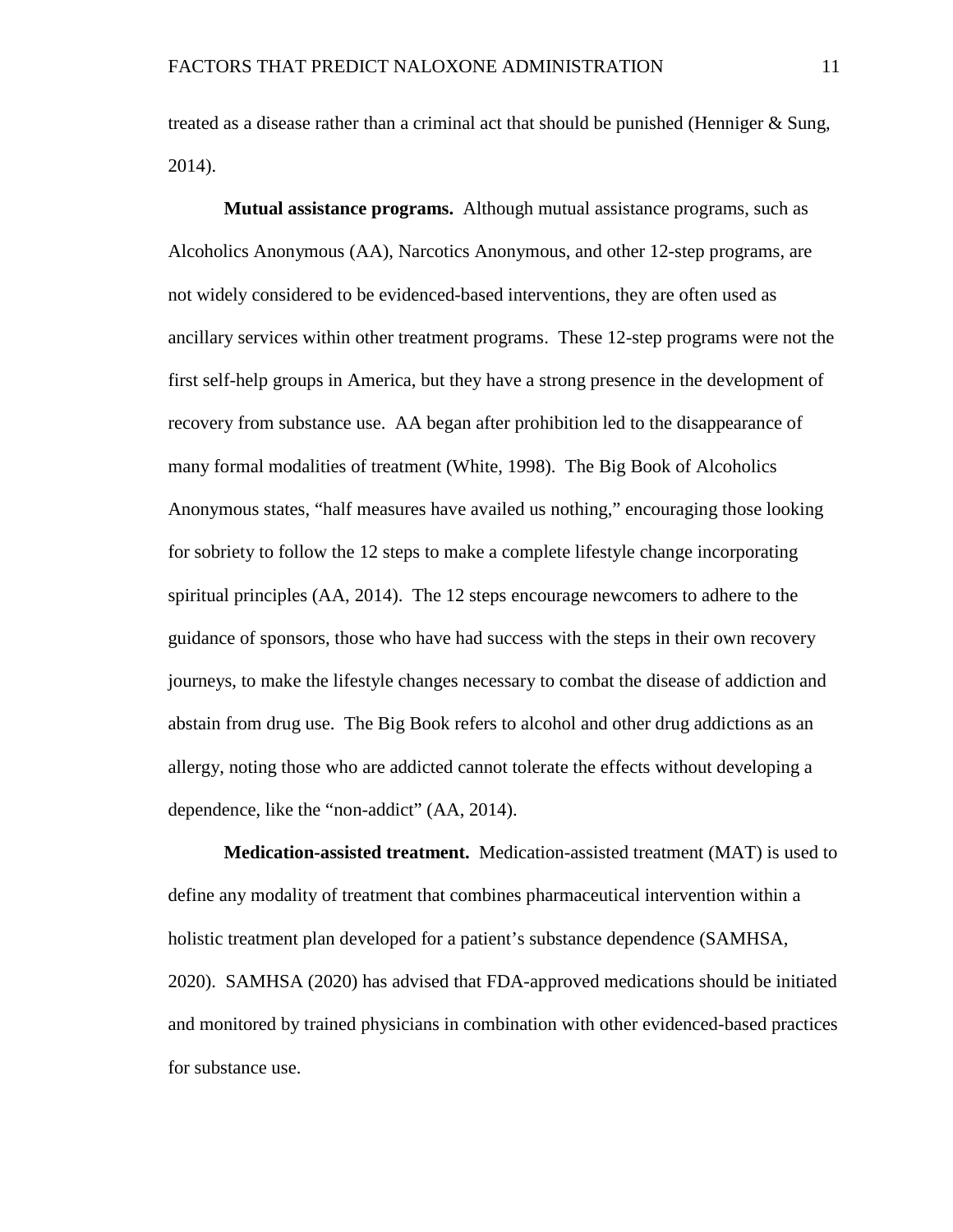The historical roots of MAT in the United States can be traced to the 1800s when cocaine was utilized to treat alcoholism and morphine addiction (White, 1998). In China, morphine (an opiate) was used to treat opium addiction, and in Europe, heroin was developed to treat morphine addiction (Inaba & Cohen, 2007). Despite the development of this treatment approach, MAT is not currently used as a replacement for the original substance but, rather, to adequately manage both acute and protracted withdrawal symptoms and cravings to allow the individual to fully participate in the necessary therapy (SAMHSA, 2020).

Currently, there are three FDA approved medications that are used for the treatment of opioid use disorder (OUD). These include methadone, a synthetic opioid receptor agonist, buprenorphine-naloxone (sold under the brand names Suboxone and Subutex) which acts as a partial agonist, and naltrexone (sold under the brand name Vivitrol) which acts as a full opioid antagonist. Naltrexone can be given via a daily oral pill or a once monthly intramuscular injection (NIDA, 2019). The availability of MAT has been found to decrease illicit opioid use, criminal activity, and the transmission of infectious disease (Mattick, 2014; Mattick, Breen, Kimber, & Davoli., 2009; Schwartz et. al., 2013).

Research has shown that MAT is most effective when combined with psychosocial intervention. It has been demonstrated that methadone maintenance and cognitive behavioral therapy are effective; however, little research has been done on other types of MAT and modalities of therapy (Dugosh et al., 2016).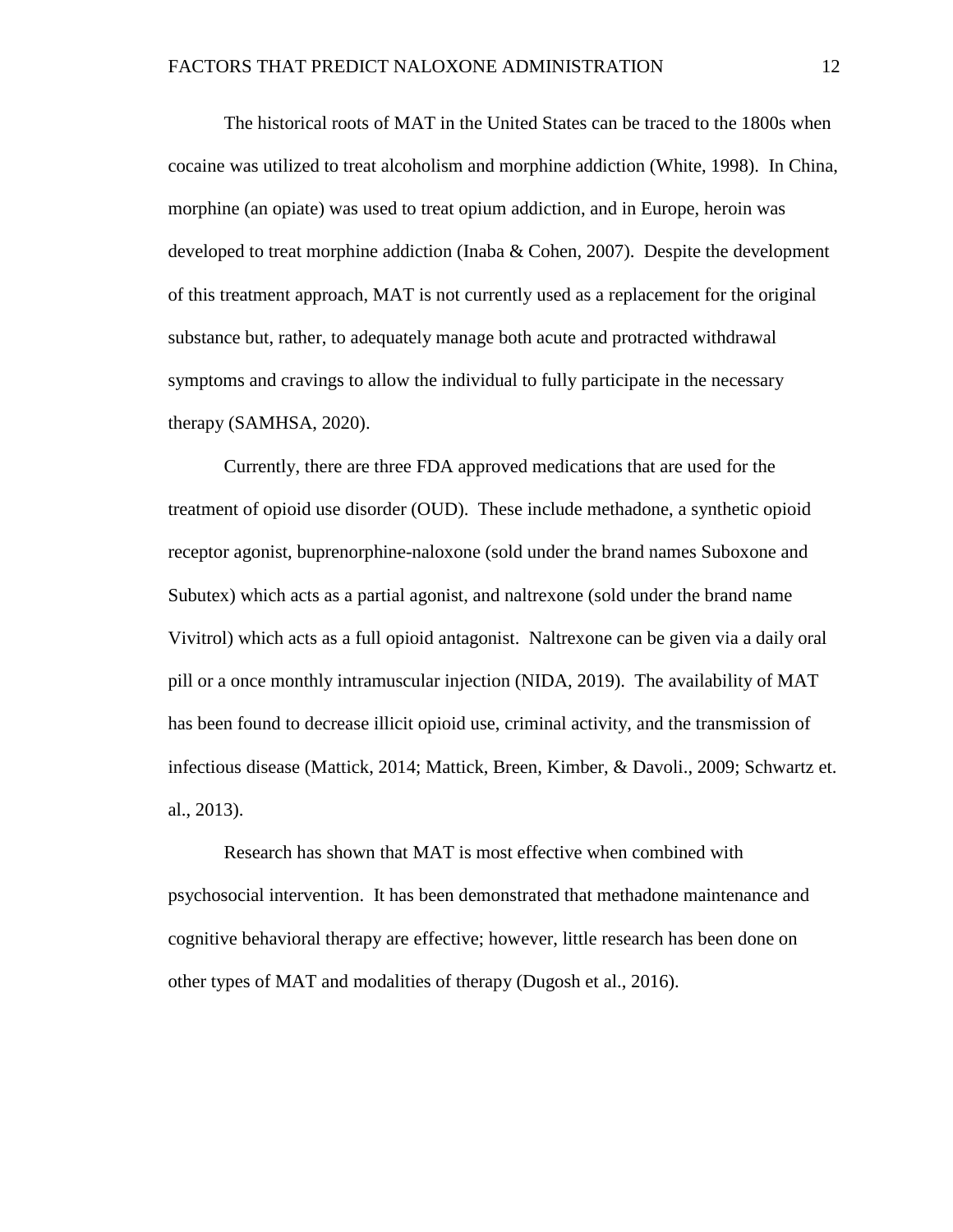#### **Overdose Reversal**

Despite many interventions and treatment modalities that have been used with varying degrees of success, most recent research indicates that more than 72,000 overdose deaths due to opioid use occurred in 2017 (NIDA, 2019). Naloxone (sold commonly under the brand name Narcan) was developed to reverse an occurrence of an opioid overdose and can be used to save a life during an emergent situation.

Naloxone is an opioid antagonist that binds to the brain's opioid receptors and reverses the physical effects of an overdose. When the physical effects of an overdose are reversed, the person immediately experiences symptoms of opioid withdrawal. This reversal will restore normal breathing and other bodily functions and can be used with all drugs within the opioid class (NIDA, 2019). If naloxone is given to an individual who does not have opioids in his or her system, there will be no effect. Naloxone is a shortacting medication that wears off in 20 to 90 minutes (harmreduction.org, 2020). Because of the short-acting nature, it is important to get the individual to an emergency department after being given any amount of naloxone because he or she may need additional doses after the initial dose wears off (NIDA, 2019).

NIDA (2019) identified three possible administrations of naloxone: injectable, auto-injectable, and nasal spray. The Food and Drug Administration (FDA) requires the injectable form to be administered by trained medical professionals, whereas it recommends the auto-injectable and nasal spray for laypeople with appropriate training (FDA, 2016).

Naloxone is becoming more widely distributed among first responders and the public. Permissions for the overdose reversal are dependent on state laws; however,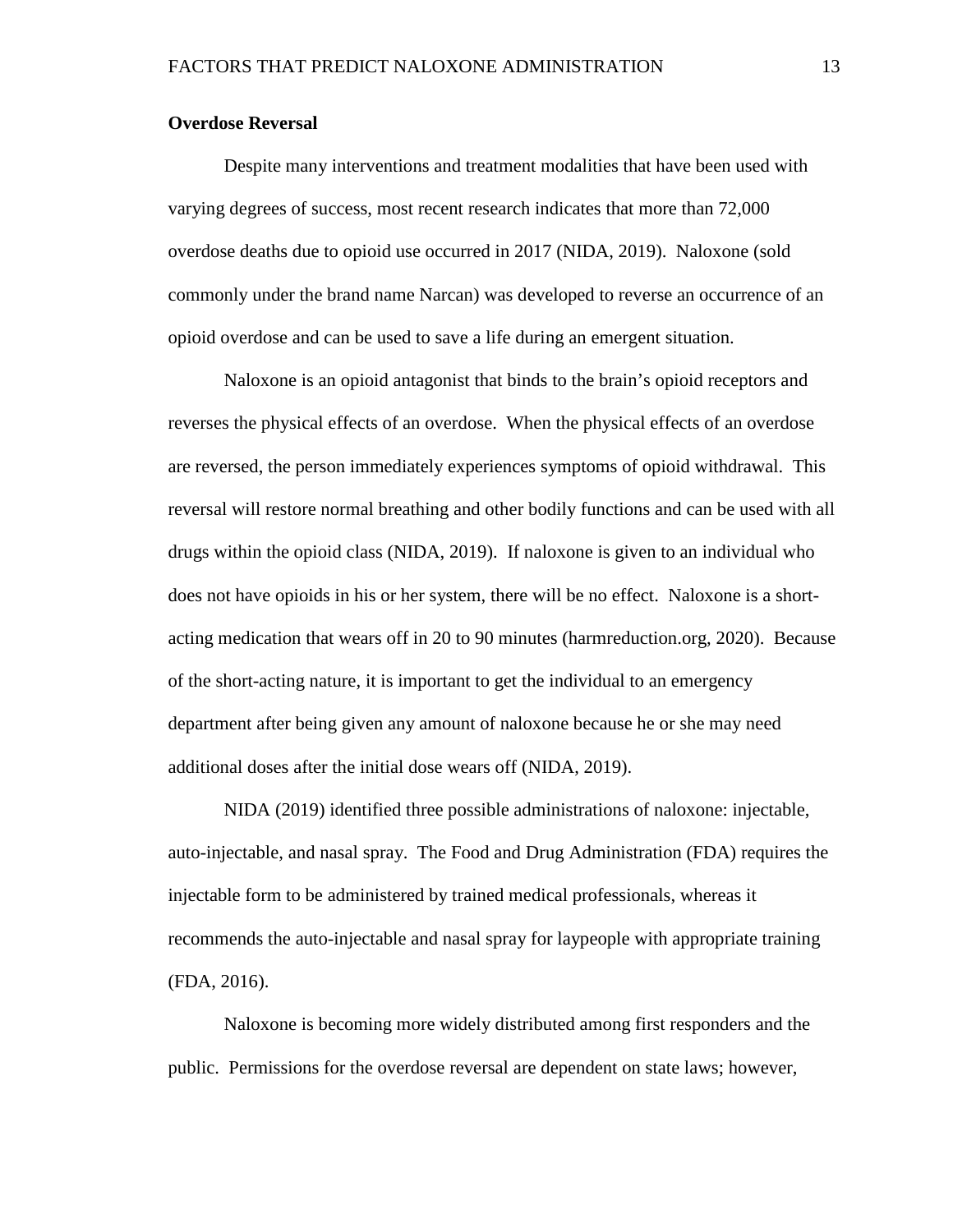states are passing legislation to provide the drug to the public. Legislation is supported by the recommendation by the ONDCP for any member of the public to be trained and obtain naloxone if a loved one or family member is at risk for an opioid overdose (ONDCP & SAMHSA, 2013). Standing orders are being established in most states in the U.S. to make naloxone more available to the public. A standing order is legislation that allows a licensed physician to designate a trained layperson as outlined above to obtain naloxone (University of Maryland, 2016). This allows the public to access naloxone without facetime with the physician. A statewide standing order, such as the model used in Pennsylvania, allows the public to access naloxone "from a pharmacy in the event they are unable to obtain naloxone or a prescription for naloxone from their regular health care provider" (Pennsylvania Department of Health, 2018). Forty-two states and the District of Columbia have statewide standing orders (Kokosky, 2018). According to SAMHSA, every state in the U.S., excluding Nebraska, have models of non-patient-specific practices, such as standing orders or third-party prescribing privileges (SAHMSA, 2018).

Recent research has demonstrated that education regarding the use and availability of naloxone within treatment settings is helpful in its distribution to substance users. Psychoeducation regarding the distribution and use of naloxone increases knowledge of proper procedure in the event of an opioid overdose (Lott & Rhodes, 2006). Some individuals identified naloxone to be "just as important as a clean needle" to their using rituals and some individuals demonstrated very low knowledge of the availability of the lifesaving drug (Heavey et al., 2018). Resistance toward carrying naloxone by individuals using opioids varies from the size of the kit to reporting no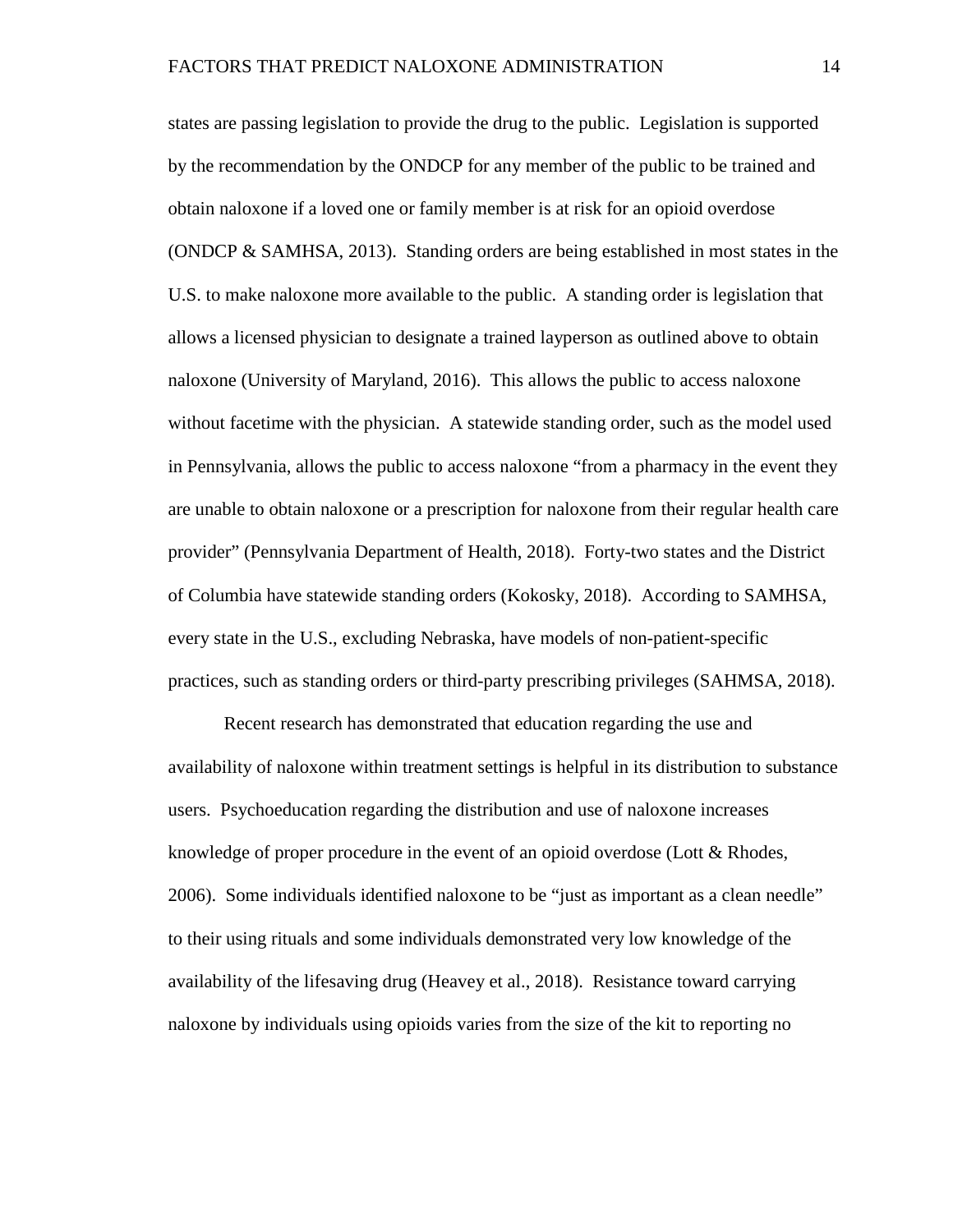longer being around other people who are using drugs (Khatiwoda, R. Proeschold-Bell, Meade, Park, & S. Proeschold-Bell, 2018).

#### **Possible Barriers to Naloxone Administration**

Although it continues to be distributed more broadly and more individuals are being trained on administration, many individuals continue to experience resistance to obtaining and utilizing naloxone if encountering overdoses. In addition to bystander hesitancy, medical professionals have their own hesitancy toward prescribing naloxone to substance using individuals. Hesitancies have been found to include concerns of lack of knowledge, third-party education, fear of enabling drug use, and stigma against those who use opioids (Gatewood, Van Wert, Andrada, & Surkan, 2016). It is important to consider providers' apprehensions toward prescribing naloxone as these practices are likely to trickle down to public consumers.

**Knowledge and attitudes.** Despite better training and distribution efforts, many people are unaware of naloxone and have yet to be trained. A lack of knowledge can make efforts to combat the epidemic futile by allowing stigma and misperceptions to continue. People continue to view addiction as a loss of free will (Vonasch et al., 2017). This view can undermine the recovery efforts of those using drugs, as well as the efforts of those in the field of treating addicted individuals.

Just as the presence of stigma and lack of knowledge can deter efforts to combat the epidemic, support of the cause can increase efforts. A majority of Americans recognize the severity of the opioid epidemic and support the efforts to address this national problem (Barry et al., 2016). It is imperative this support is harnessed with appropriate knowledge to include the general population in the efforts to spread recovery.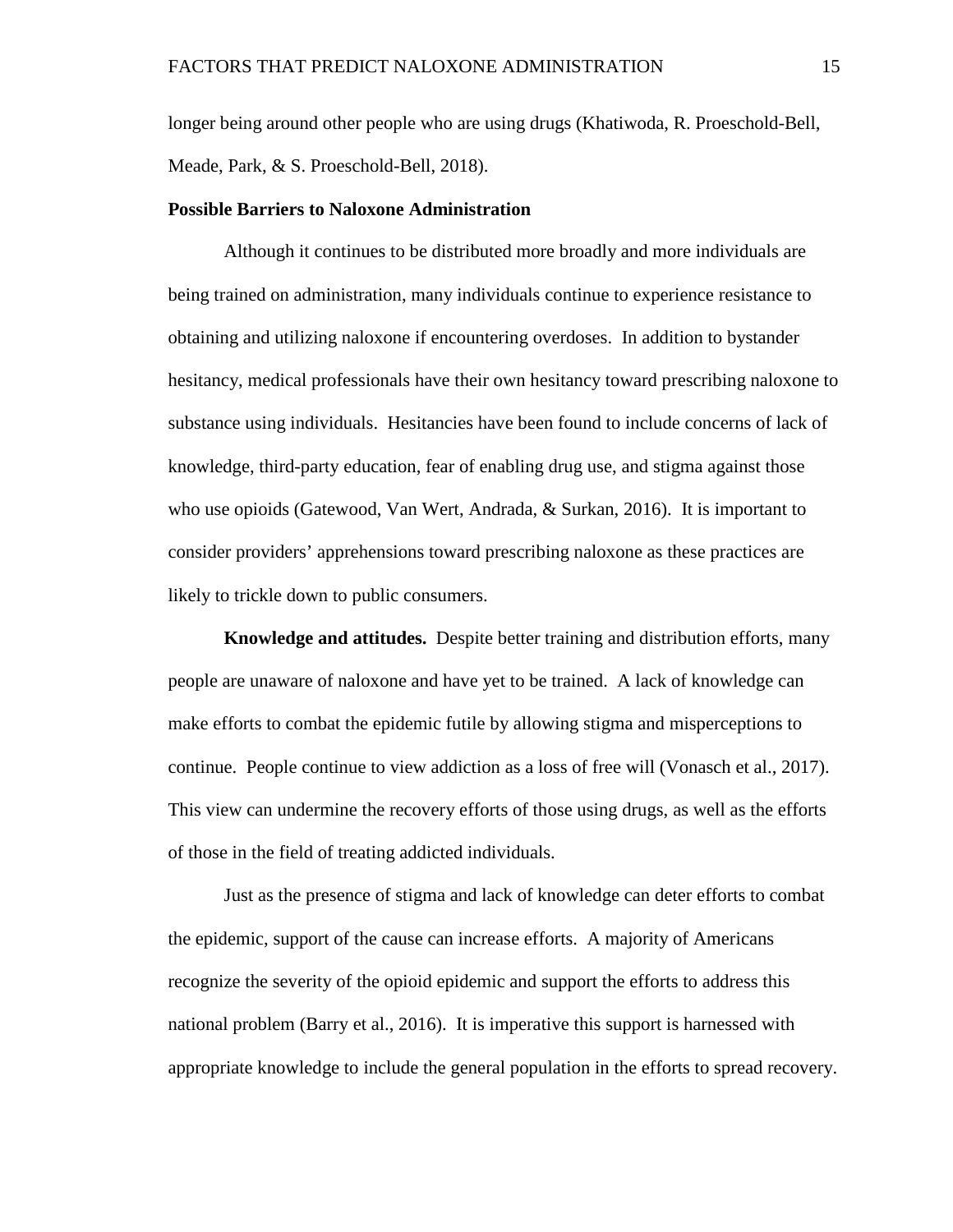Having the support of the general population is essential to progressing to the involvement of the public in efforts to combat the epidemic.

**Concern of legal ramifications.** As evidence demonstrates a lack of understanding of substance use, it is possible there is a lack of knowledge surrounding the legal ramifications of administering naloxone. If a lack of knowledge is present, it is possible an individual may have a fear of legal implication if he or she becomes involved in a situation relating to an opioid overdose. It is possible this fear begins with hesitation by physicians in prescribing naloxone. Research continues to demonstrate physician apprehension for fear of legal ramifications despite minimal risk (Burris, Norland, & Edlin, 2001; Davis, Carr, Southwell, & Beletsky, 2015). If the people are concerned about legal action in response to administering naloxone, they may continue to be hesitant to utilize the drug despite training and availability. For instance, an individual may be concerned about his or her own legal implications due to the presence of paraphernalia on the scene of an overdose.

Many states have established Good Samaritan Laws to assist with this fear. The National Conference of State Legislatures (2017) reported that 40 states and Washington D.C. have some form of a Good Samaritan Law that protects those who call emergency medical professionals for overdoses. Research has shown that fear of repercussions persists despite the presence and knowledge of Good Samaritan Laws in the instances of drug overdoses (Koester et al., 2017).

**Empathy and stigma.** In the presence of available naloxone, appropriate training, and adequate knowledge regarding drug use and applicable legislation, a person encountering an individual who has overdosed needs to make a decision about whether to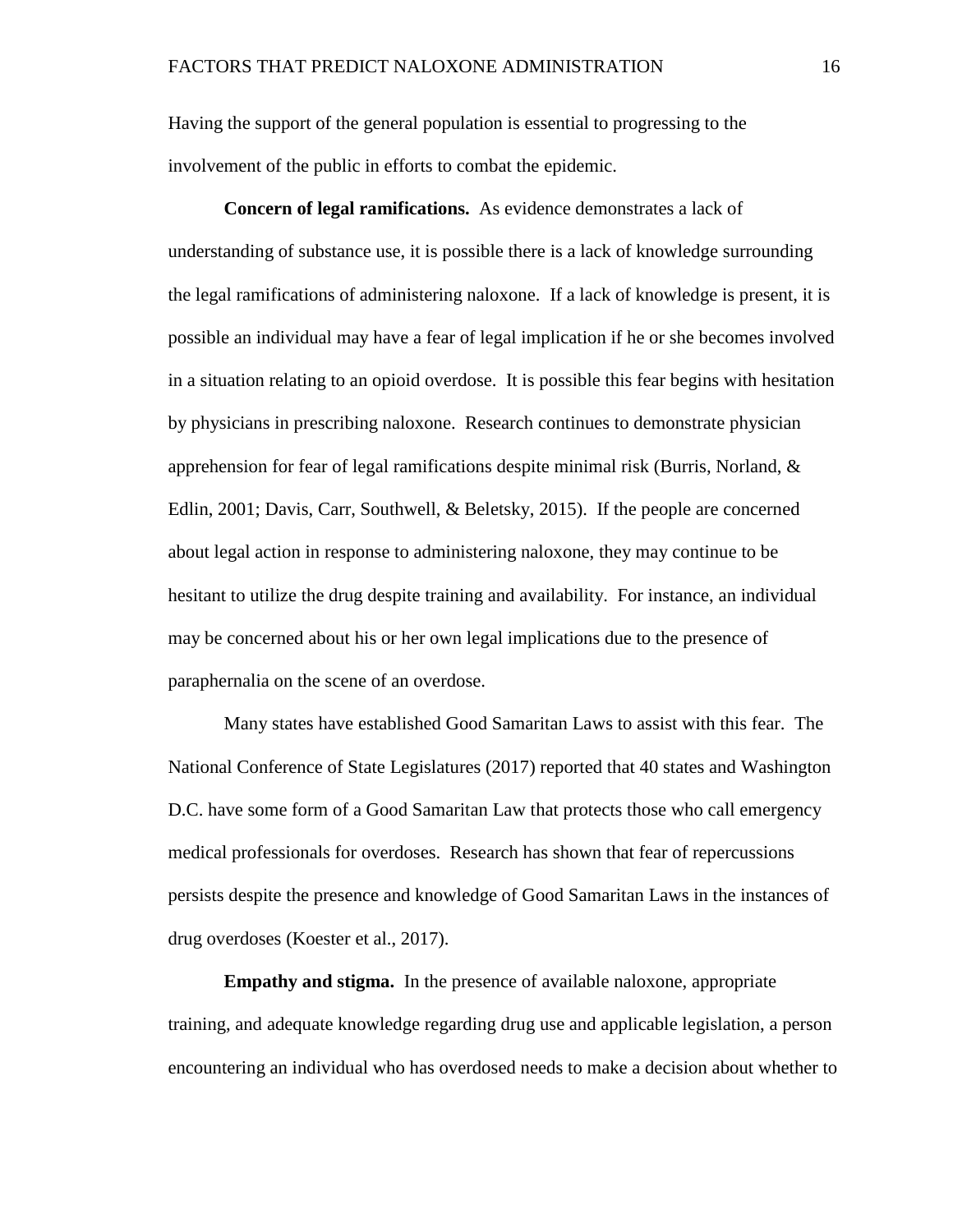intervene. It is possible this decision is made based on the person's level of empathy. The presence of stigma toward drug using individuals may cause a lack of empathy toward this population and may deter an individual from intervening.

A lack of empathy and feelings of futility have been demonstrated in first responder populations when intervening in recurrent cases of drug overdoses (Green et al., 2013). It is possible this phenomenon permeates the public as well. If an individual experiences a lack of empathy and feelings of futility toward efforts to combat the opioid epidemic, he or she may not have motivation to get training or to carry naloxone, ultimately preventing him or her from intervening in an instance of overdose.

Research demonstrates that increased empathy toward a member of a stigmatized group ultimately increases the empathy toward the group (Batson, Polycarpou, et al., 1997). If it is identified that empathy is a contributing factor to a person's decision to administer naloxone, it would be imperative to help decrease stigma and raise the levels of empathy for this population.

Given this data, the present study aimed to identify factors that impact an individual's decision to administer naloxone upon encountering a person who is experiencing an opioid overdose.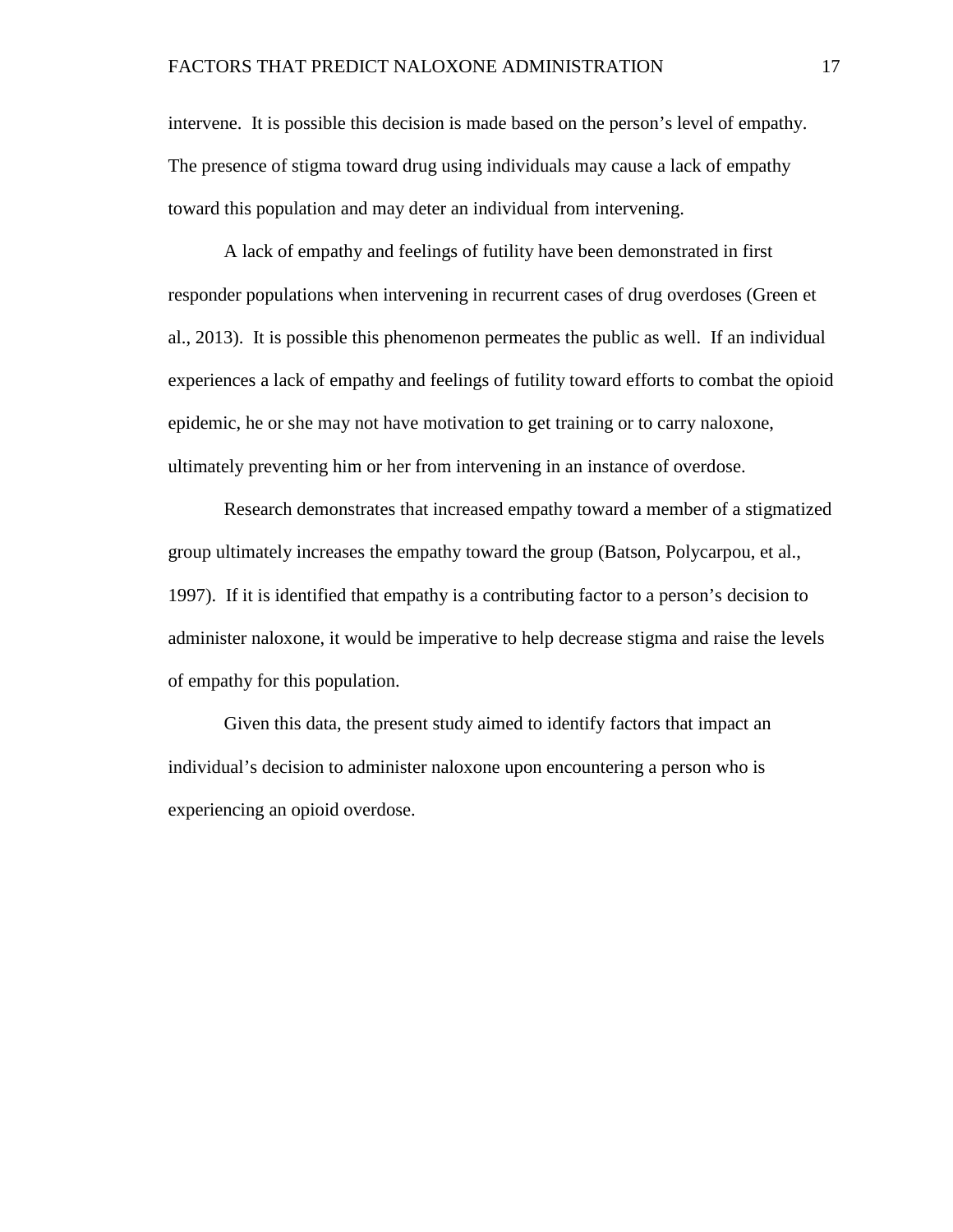#### **CHAPTER 3: METHOD**

<span id="page-24-0"></span>The purpose of this study was to identify factors that may make people resistant to administering naloxone in the event they encounter someone who has overdosed. Participants were asked to complete a demographic questionnaire, analyze a vignette, and complete three measures. A within-group, correlational design was used in this study. The results of this study were interpreted using a logistic regression.

#### <span id="page-24-1"></span>**Participants**

The participants in this study were students in undergraduate universities and trade/technical schools  $(N = 130)$ . Participants were recruited for this study through a sample of convenience using an online student listserv. The students were not compensated for their participation; however, all participants were entered in a drawing to win one of four \$25.00 Amazon gift cards.

**Inclusion and exclusion criteria.** Individuals were permitted to participate in this study if they were 18 years of age and older, students in undergraduate or technical/trade schools, had access to computers, and were willing to participate in the survey. Individuals were excluded from this study if they were under 18 years of age, had a non-student status, and were unwilling to participate in the study. Naloxone training was used as a hypothetical in the vignette; therefore, training was not a requirement to participate in the study.

#### <span id="page-24-2"></span>**Measures**

Six instruments were used in this online inquiry: (a) demographic and personal history questionnaire, (b) vignette, (c) Toronto Empathy Questionnaire, (d) Affect Scale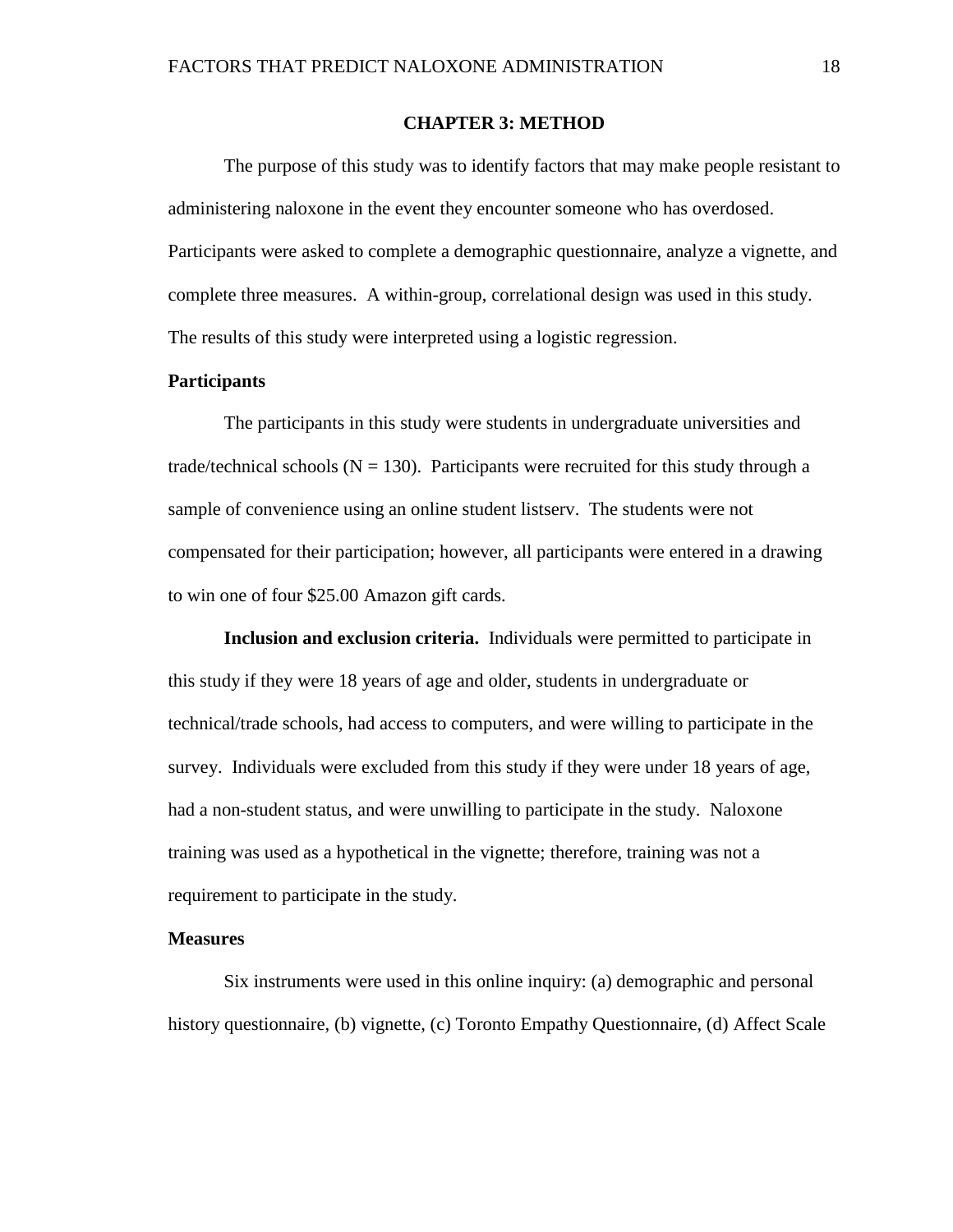for Substance Users, (e) Likert-type scale regarding concern of legal/civil ramifications, and (f) Modified Attributions of Obesity Scale (AOAS).

**Demographic and personal history questionnaire.** Participants were given a demographic questionnaire developed by the researcher. Demographic information collected by this questionnaire included gender, age, ethnicity, socioeconomic status, exposure to substance use disorders, and whether the participant has had a loved one revived with naloxone.

**Vignette.** Participants were asked to read a vignette detailing an experience in which they encountered someone who was demonstrating symptoms of an opioid overdose. The vignette informed the participant that he or she has been trained in the use of naloxone and has it available to him or her at the time he or she encounters the individual who has overdosed. After the vignette, the participant was asked to indicate his or her next actions in the scenario. Potential answers included "administer naloxone," "ask someone else to administer the naloxone," "call 911," "ensure a witness calls 911," or "not get involved." After indicating his or her next course of action, the participant was asked to rate his or her confidence that this choice would match his or her actions should this situation be encountered outside of an imaginal circumstance.

**Toronto Empathy Questionnaire.** The third measure used in this study was the Toronto Empathy Questionnaire (TEQ; Spreng, McKinnon, Mar, & Levine, 2009). This is a self-report measure that measures attributes associated with empathy. Items 1 and 4 measure the perception an individual has of the emotional state of another person. Item 8 assesses emotion comprehension in others. Items 2, 7, 10, 12 ,and 15 measure emotional states in others by indexing the frequency of behaviors. Items 3, 6, 9, and 11 gauge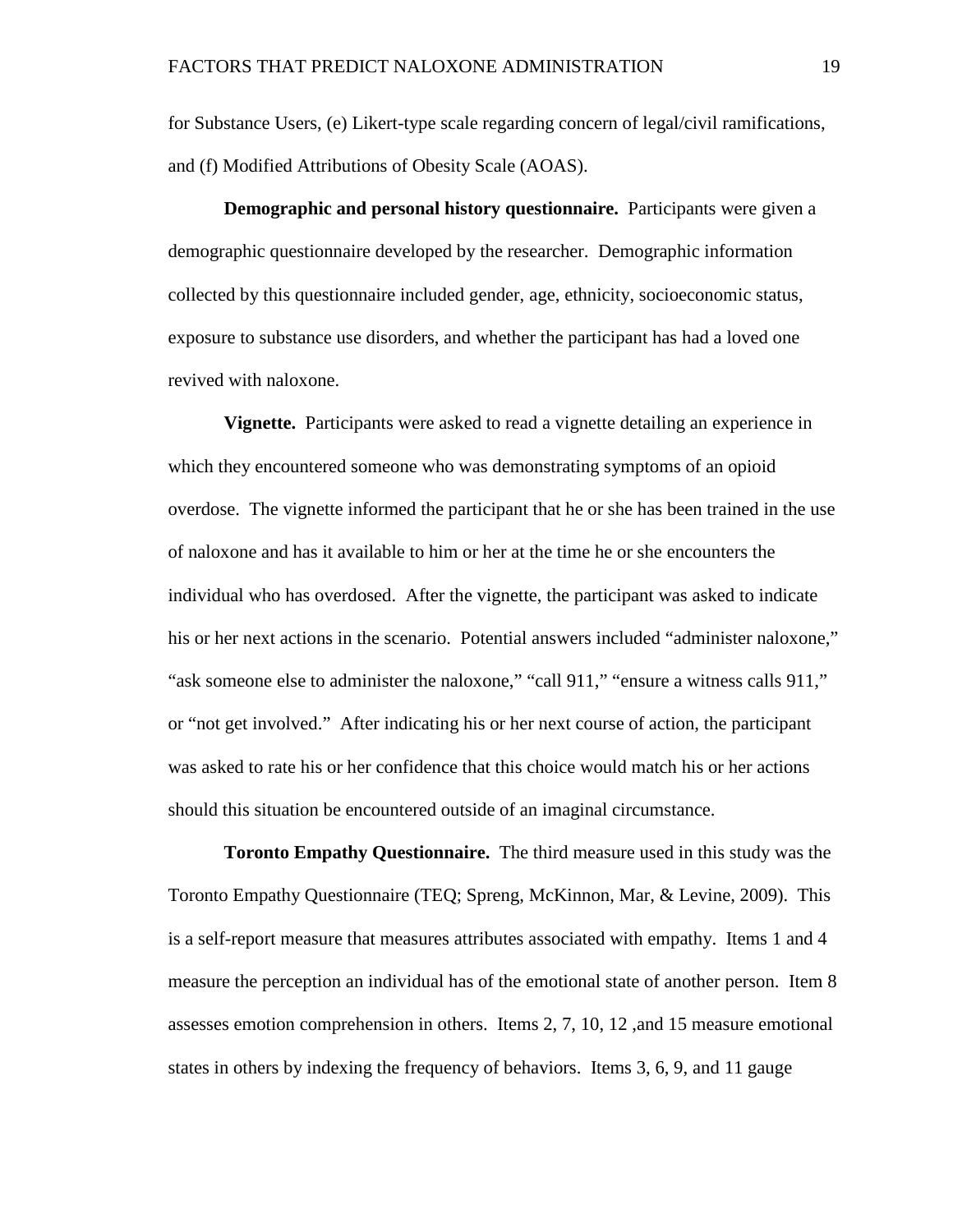physiological arousal. Items 5, 14, and 16 measure altruism. Item 13 is indicative of higher-order empathy, such as prosocial behavior (Spreng et al., 2009).

The TEQ is a series of 16 statements in which participants are asked to rate how frequently they feel or act as the statement describes. The TEQ is scored using the following rating: Never = 0, Rarely = 1, Sometimes = 2, Often = 3, Always = 4. The higher the score, the more empathy the participant demonstrates (Spreng et al., 2009).

The TEQ correlated positively with the Empathy Quotient,  $r = .80$ ,  $p < .01$  and negatively with the Autism Quotient,  $r = -.33$ ,  $p < .01$  (Spreng et al., 2009). The TEQ demonstrated internal consistency of  $\alpha$  =.87 and high test-retest reliability,  $r = .81$ ,  $p <$ .001 (Spreng et al., 2009).

**Affect Scale for Substance Users.** The Affect Scale for Substance Users (AS-SU) is a scale designed to measure the amount of stigma the participant has toward someone using mind- and mood-altering substances (Brown, 2011). Brown (2011) found the internal consistency for this measure to be  $\alpha = .92$ . This measure was originally adapted from three measures of mental illness stigma, the Social Distance Scale, the Dangerousness Scale (Link, Cullen, Frank, & Wozniak, 1987), and the Affect Scale (Penn et al., 1994). The AS-SU measures the level of stigma a participant has for an addicted person by inquiring about factors such as his or her comfort with interacting with someone with a substance use disorder, perception of his or her personality, and types of emotions toward an addicted person. The author advised that in subsequent research, the phrase "substance use disorder" should be substituted with the specific substance of interest due to research indicating that stigma can vary based on substance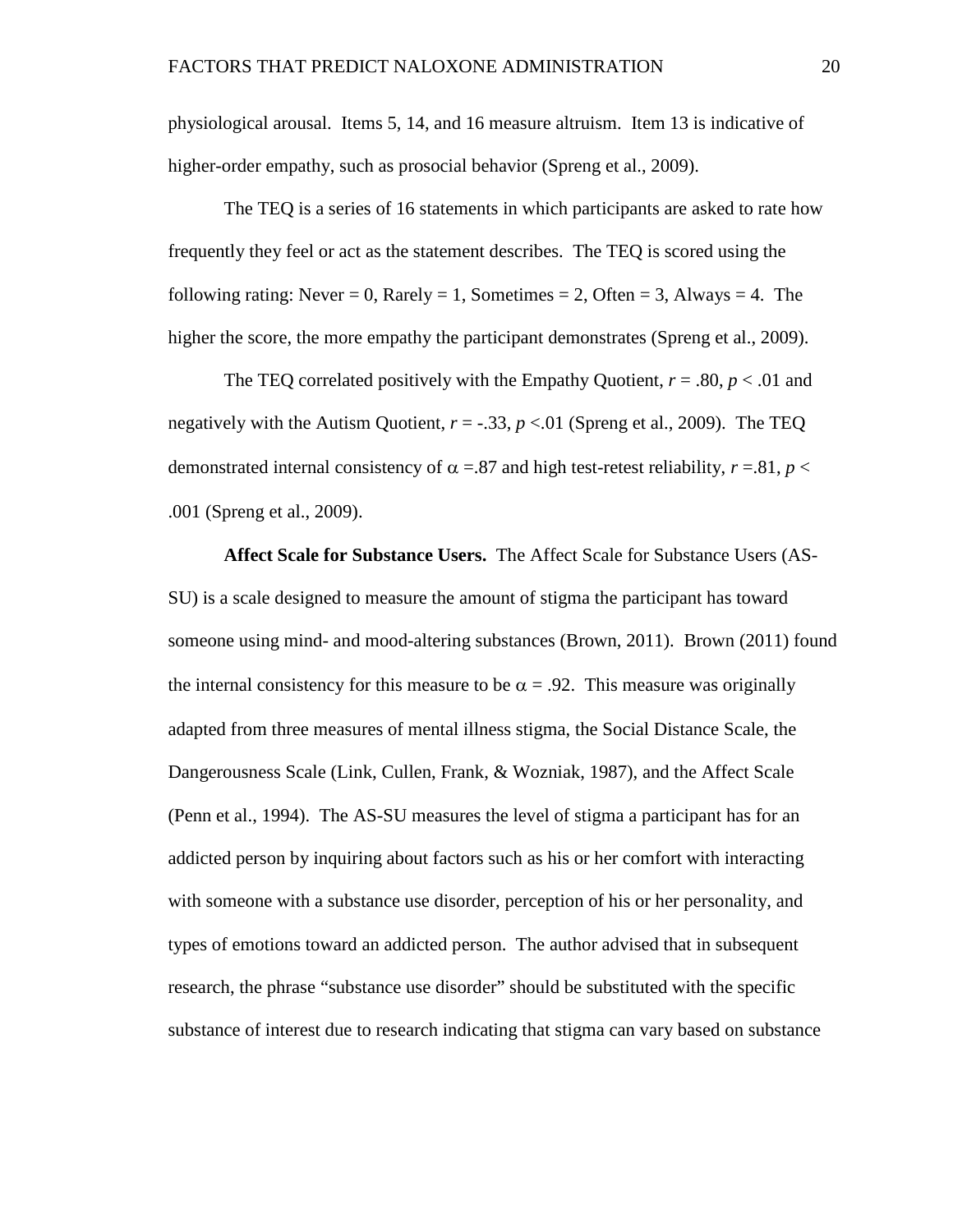(Brown, 2011). Because of this, "substance use disorder" was changed to "opioid use disorder" for the purpose of this study.

**Likert-scale regarding civil and legal concerns.** Two items were measured using a Likert-like scale. In the first item, participants were asked to rate their concern regarding legal action in retaliation for using naloxone. In the second item, participants were asked to rate the same level of concern; however, they were asked to identify their level of concern with civil action.

**Modified Attributions of Obesity Scale.** The Attributions of Obesity Scale (Foster et al., 2003) was developed to assess physicians' attitudes toward obese patients. This measure consists of multiple sections inquiring about physician characteristics and viewpoints in working with obese patients. The sections of this measure examine physicians' characteristics (heights and weight, type of practice, income level of typical patient) and case conceptualization questions regarding patients with the presenting problem of obesity. The final two sections of this assessment ask the physician about his or her attributions of obesity and characteristics he or she attributes to obese patients. These final two sections were adapted for this study, to form the Attributions of Addiction Scale (AOAS).

In the first adapted section, participants were asked to provide a Likert-rating of 1 (Strongly Disagree) to 5 (Strongly Disagree) to measure how much their beliefs are in accordance with each statement. The wording of these items were changed from "obese patients" to "addicted persons." The following items were eliminated due to the inability to be adapted from physician rating to layperson and/or from obesity to addiction: "I make accommodations for obese patients by providing big thigh cuffs, large hospital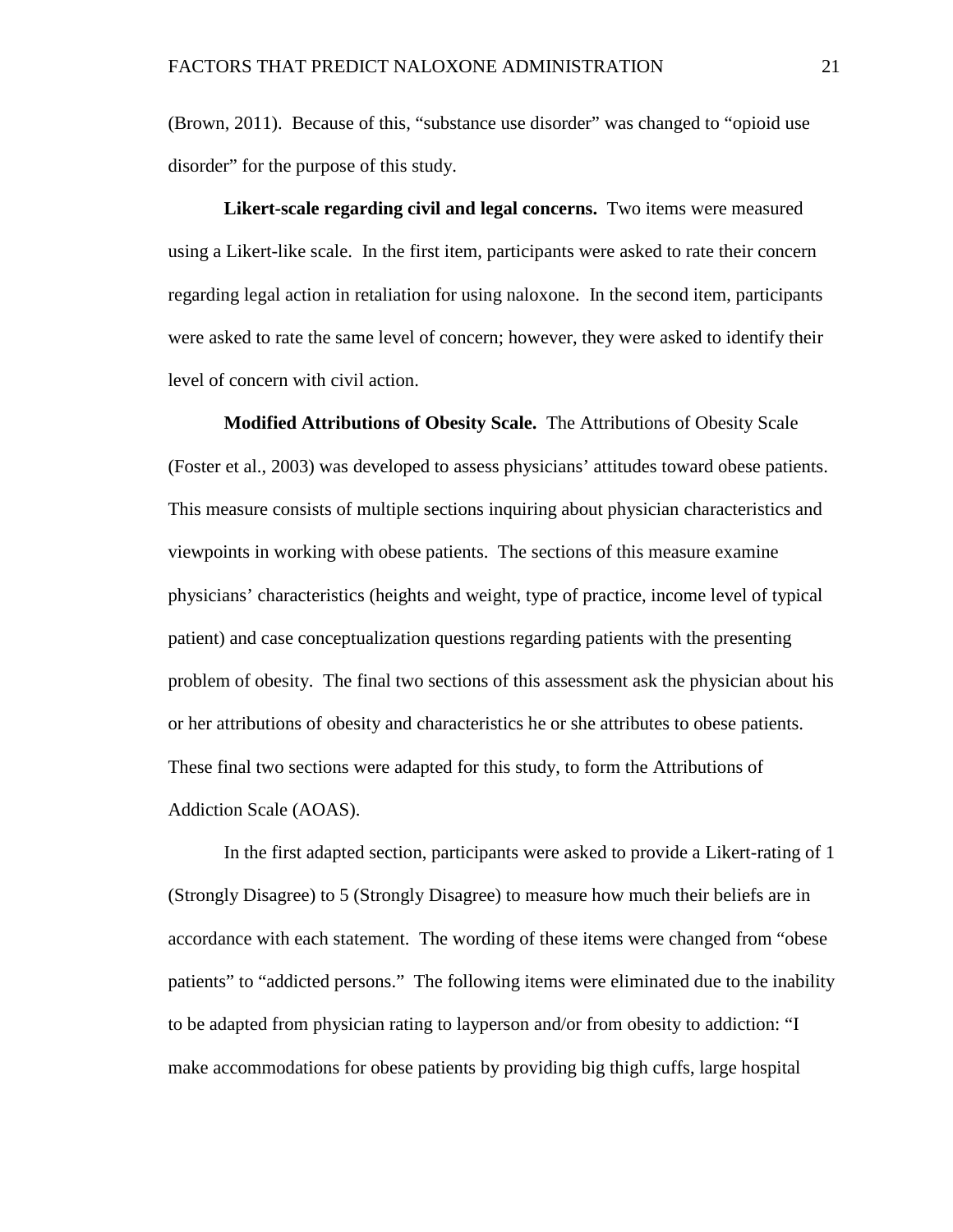gowns, and armless chairs," "I am usually unsuccessful in helping obese patients lose weight," "I would spend more time working on weight management issues with patient if my time was reimbursed appropriately," "A 10% reduction in body weight is sufficient to improve of control obesity-related health complications," and "Physicians should be role models by maintaining normal weight."

The second adapted section asked the participant to rate their beliefs about characteristics of obese patients on a 7-point Likert scale. The items consist of 15 pairs of opposite adjectives (e.g., bad/good, compliant/noncompliant, weak-willed/strongwilled). The directions for this section inform the participant the adjectives are commonly used to describe "obese patients." The wording of these instructions was adapted to state the adjectives are used to describe "addicted persons."

#### <span id="page-28-0"></span>**Procedure**

Prior to dissemination, IRB approval was obtained at Philadelphia College of Osteopathic Medicine (PCOM). A document containing the information regarding the study and raffle, the demographic questionnaire, the vignette, the TEQ, the AS-SU, the Likert-items regarding civil and legal concern, and the Modified Attributions of Obesity Scale (Attributions of Addiction) were created. The information were uploaded to Research Electronic Data Capture (REDCap) with consideration for order effect of the included measures. Undergraduate students were recruited via social media groups for college students, where posts were created to inquire about their interest to participate in this study. The inquiry included the REDCap link. When interested students clicked the link, they saw a page that thanked them for their participation and a detailed description of the study and what they were being asked to do. Participants were informed about the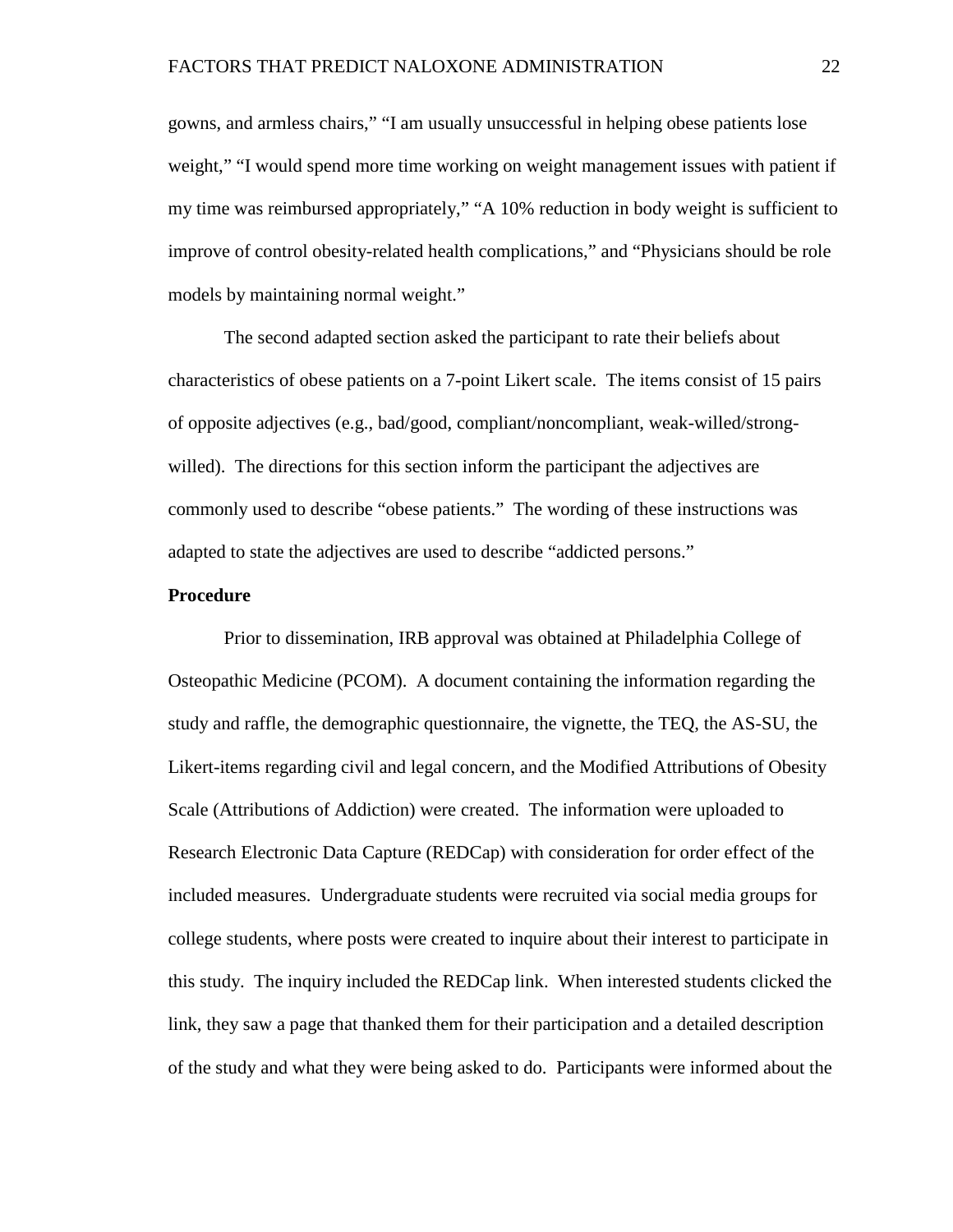<span id="page-29-0"></span>benefits of the study, which include assisting to further research concerning naloxone administration for those who have overdosed, the personal experience of participating in a research study, and being entered into a drawing for an Amazon gift card. They were informed the potential risks of participating in the study, including costing 15 to 20 minutes of their time and potential discomfort from the questions and exposure to the scenario. This disclosure concluded by again thanking them for their participation in the study and by asking them to answer all questions to the best of their ability. The conclusion of the disclosure also reminded participants that their participation in this study remained completely anonymous, and that it was voluntary and could be exited at any time. Upon completion of data collection via REDCap, the researcher analyzed the data using SPSS.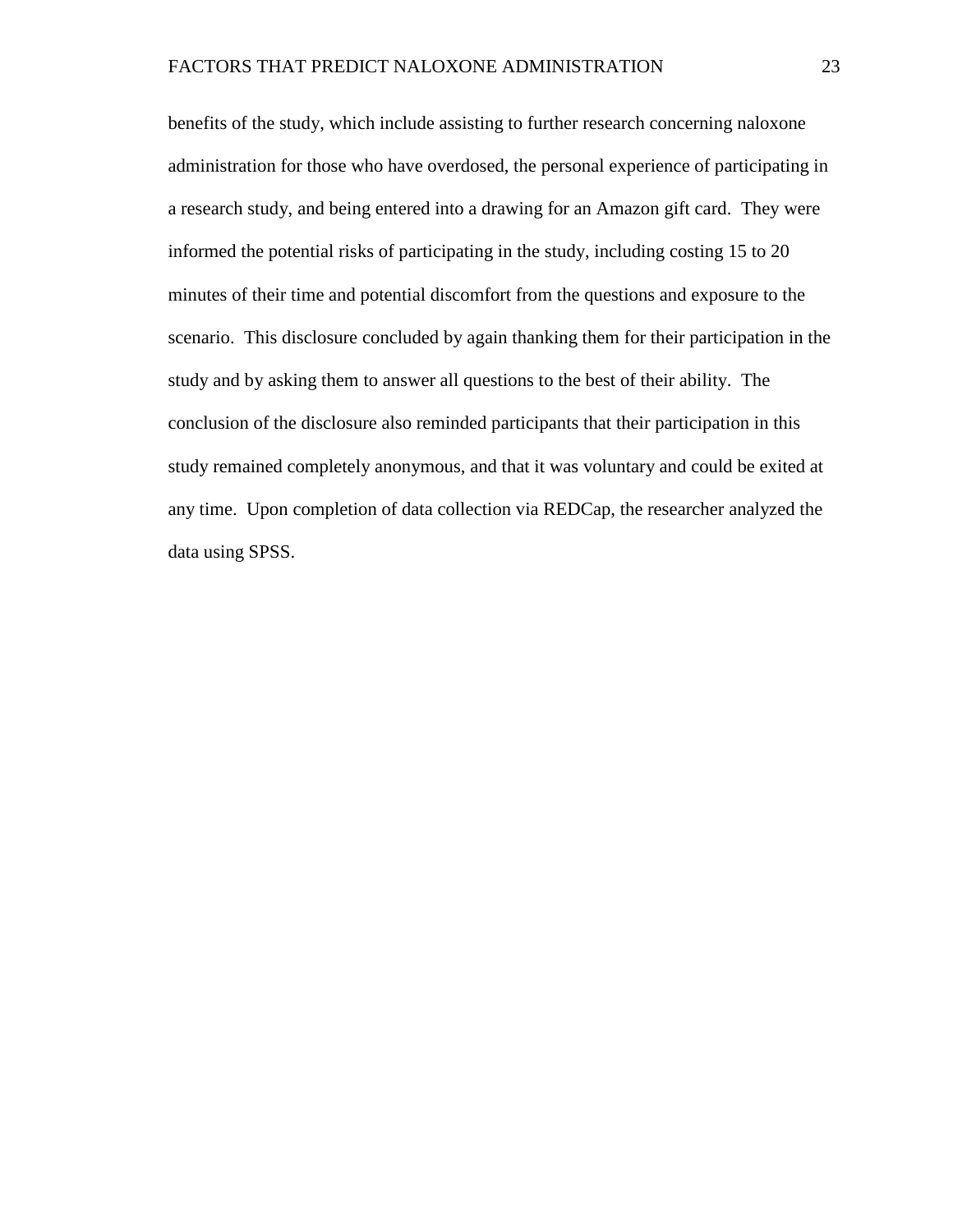#### **CHAPTER 4: RESULTS**

A logistic regression was used to examine the relationship of the hypothesized predictor variables on the dichotomous criterion variable of administering or not administering naloxone in the vignette. A logistic regression of a binary response variable  $(Y)$  on a continuous, normally distributed variable  $(X)$  with a sample size of 120 completed surveys achieves 80% power at a 0.05 significance level.

All information was collected via REDCap and entered into SPSS for analysis. Descriptive statistics were used to assess the age of the participants, annual household income, concern of legal and civil ramifications, and total scores on the TEQ, AS-SU and AOAS. A Pearson correlation was used to assess the relationship between the decision to administer naloxone and participant predictor variables including sex, age, race, whether the participant had or knew someone with a substance abuse problem, whether the participant was aware of anyone who ever needed to be given naloxone, whether he or she was naloxone trained, whether those trained carried naloxone on a regular basis, area of study, annual household income, concern over legal ramifications, concern over civil ramifications, total TEQ score, total AS-SU score, and total AOAS score.

Participant responses were dichotomized into either administer or not administer naloxone for the purposes of the logistic regression. The participants who chose any other action (call 911, have someone else administer naloxone, etc.) were categorized into the "not administer" group. The logistic regression was used to examine whether the independent variables could be used to predict the criterion variable. The data were entered in a nonspecific order, using the SPSS "enter" function, and did not use a stepwise data entry, as the variables were all thought to be of equal importance.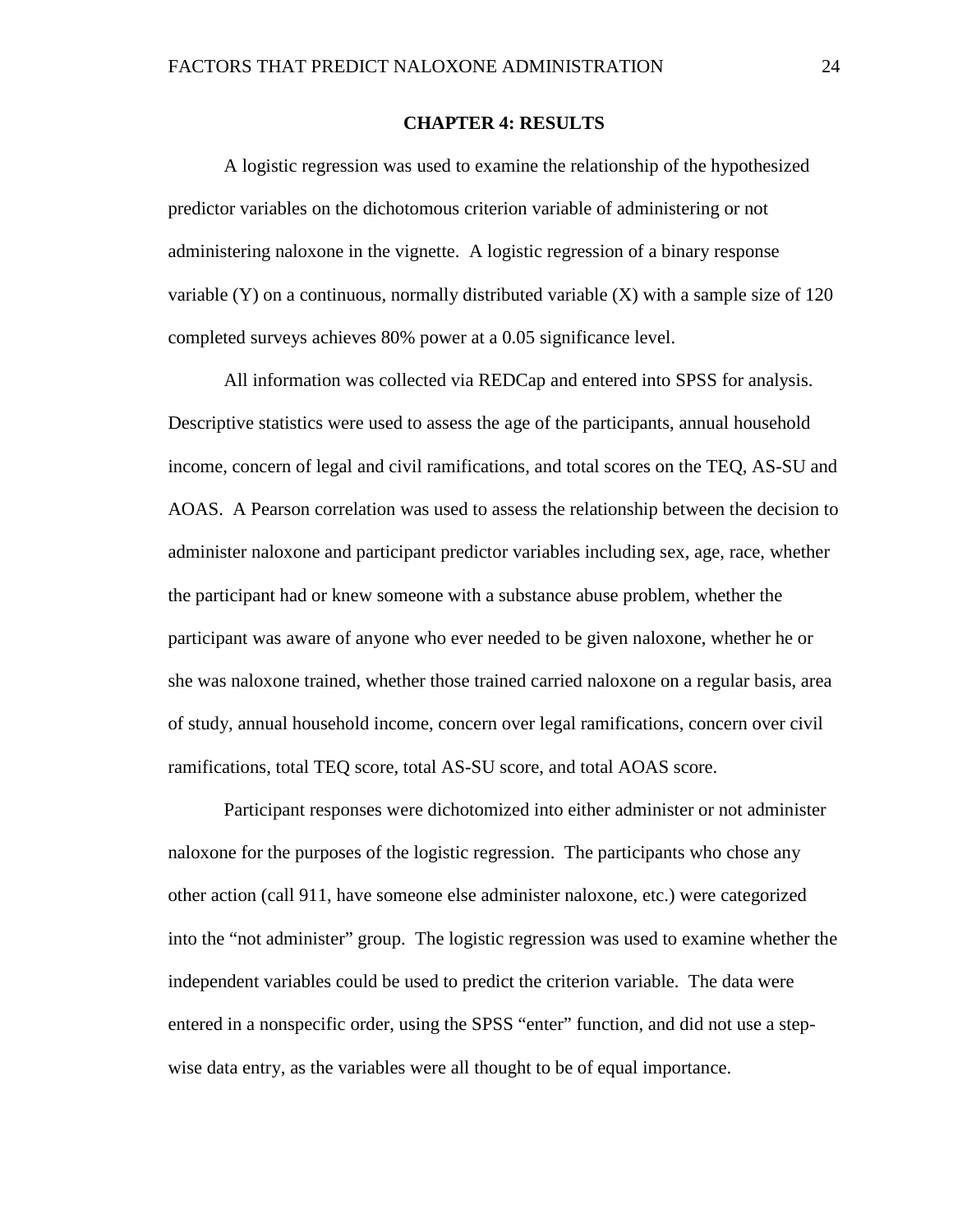#### **Sample Demographics**

A total of 129 participants met all inclusion criteria and completed the full survey and, therefore, were included in the analysis for the present study. Of these participants, 32 (24.8%) were male and 97 (75.2%) were female. Participants' ages ranged from 18 to 65 with an mean of  $23.80$  (SD =  $7.33$ ; see Table 1). Of the 129 participants, 115 (89.1%) were Caucasian, 2 (1.6%) were African American, 5 (3.9%) were Hispanic, and 7 (5.5%) described themselves as either Asian or Other. Area of study was included in the demographic information collected. The sample consisted of 22 (17.1%) nursing/biology students, 30 (23.3%) psychology/human studies students, 21 (16.3%) business/management/mathematics students, 5 (3.9%) trade/technical school students, and 35 (27.1%) "other" students. Sixteen (12.4%) participants chose not to disclose their areas of study. Annual household income ranged from \$6,000.00 to \$600,000.00 with a mean income of \$80,269.61.

Only 117 (90%) respondents chose to provide information regarding their experiences with naloxone. Of those who chose to provide this information (117), 62 (53.0%) reported either themselves, family members, or friends who have had problems with substance abuse, 55 (47.0%) reported they, family members, or friends did not experience problems with substance abuse, and 12 participants chose not to answer this question. The same number of participants, 117 (90%), chose to disclose whether they have had personal experience with needing naloxone. Of the 117 respondents, 98 (83.8%) said they, family members, or friends have not needed naloxone, whereas 19 (16.2%) reported either they, family members, or friends have been administered naloxone. Finally, of the 117 participants who provided information regarding their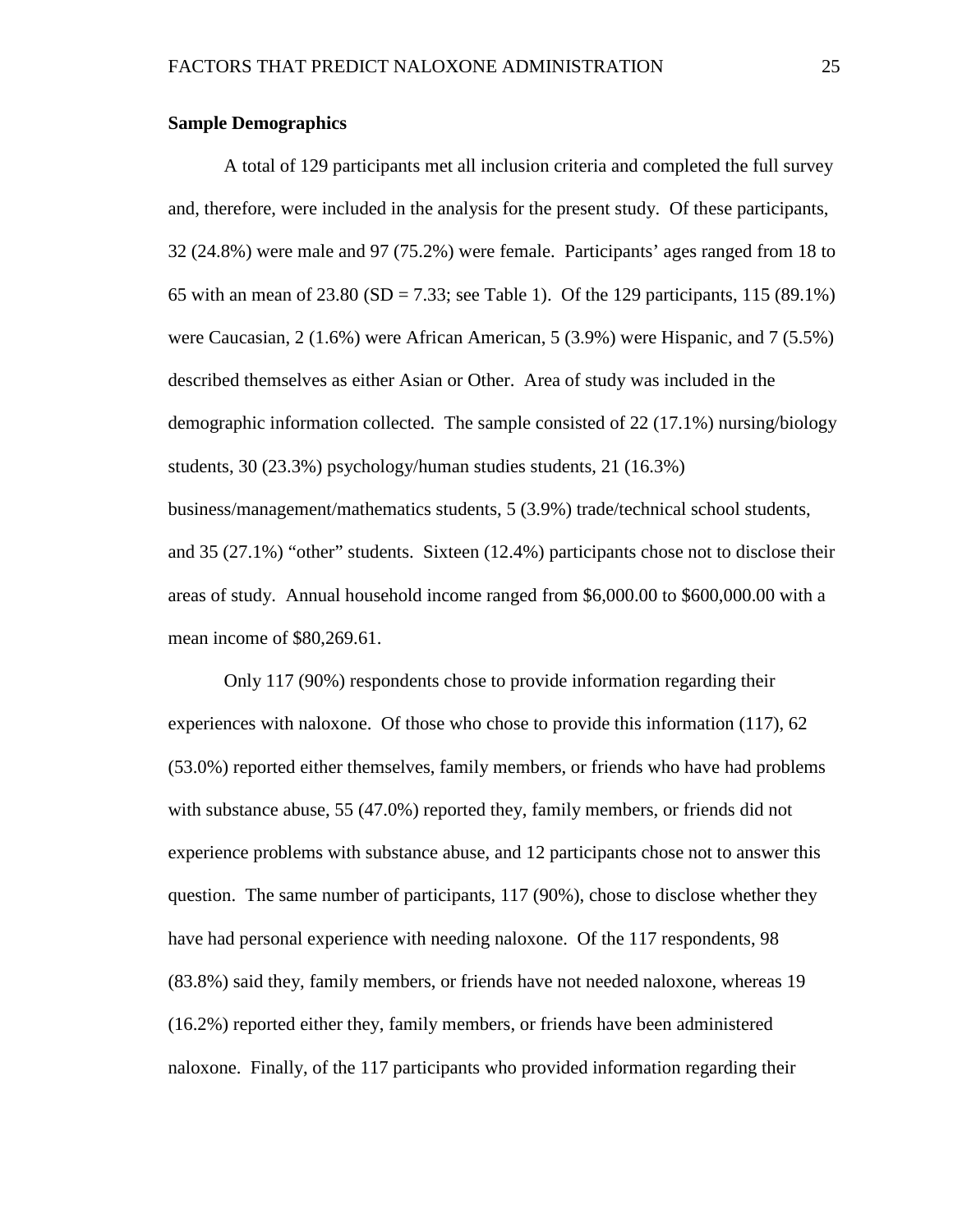experiences with naloxone, 101 (86.3%) participants reported that they have not been trained in the proper administration of naloxone, and 16 (13.7%) reported they have had the recommended training in proper administration. Of these 16 (13.7%) trained participants, only 2 (1.8%) respondents reported they carry naloxone with them regularly.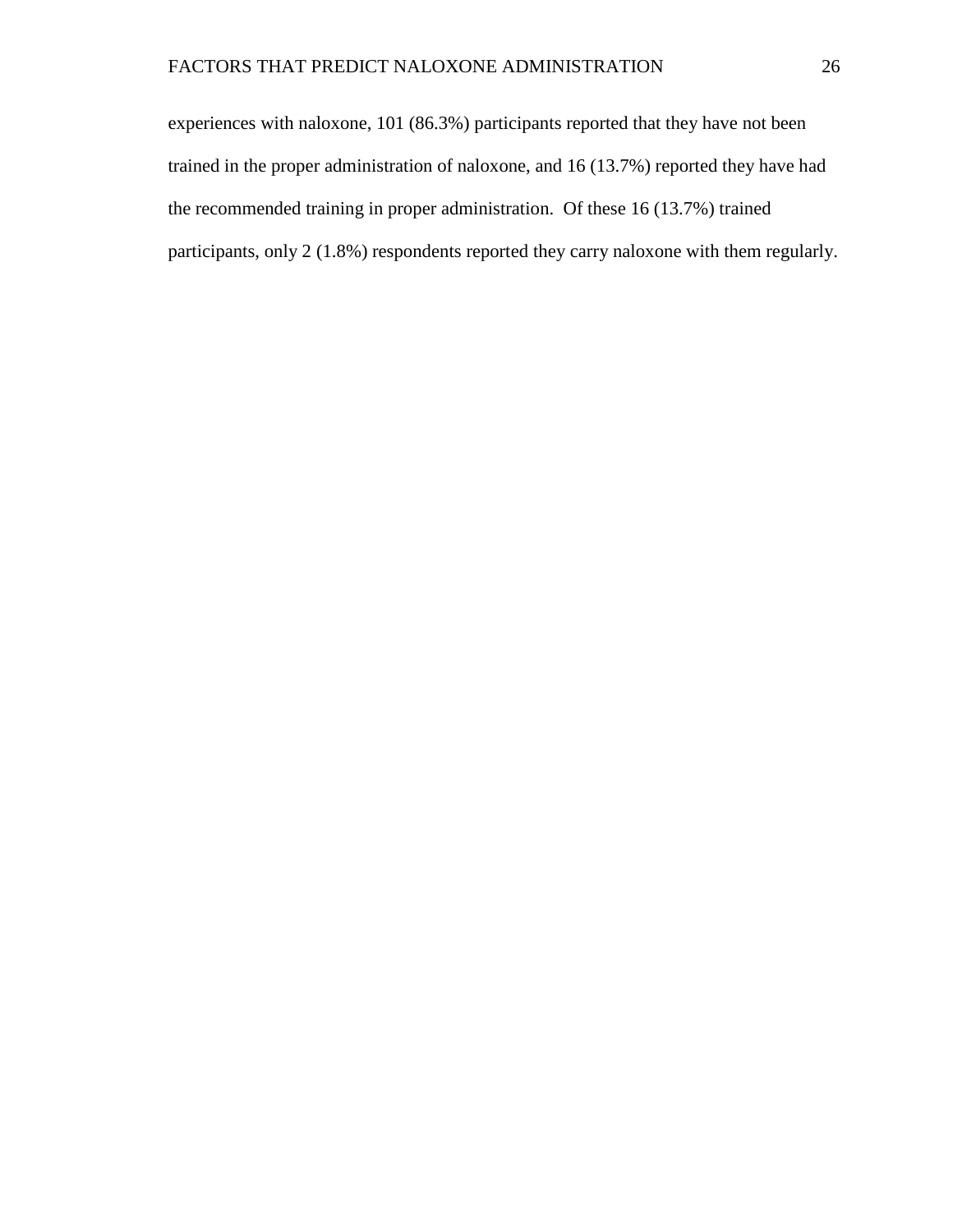## **Table 1**

| Sample Demographics |
|---------------------|
|---------------------|

| <b>Variable</b>                                  | $N$ (%) or $M(SD)$      |
|--------------------------------------------------|-------------------------|
| Gender                                           |                         |
| Male                                             | 32 (24.8%)              |
| Female                                           | 97 (75.2%)              |
| Age (years)                                      | 23.80 (7.33)            |
| Ethnicity                                        |                         |
| White                                            | 115 (89.1%)             |
| African American                                 | $2(1.6\%)$              |
| Hispanic                                         | $5(3.9\%)$              |
| Other                                            | $7(5.5\%)$              |
|                                                  |                         |
| Area of Study                                    |                         |
| Nursing/Biology                                  | $22(17.1\%)$            |
| Psychology/Human Services                        | 30 (23.3%)              |
| Business/Management/Mathematics                  | 21 (16.3%)              |
| Trade/Technical                                  | $5(3.9\%)$              |
| Other                                            | 35 (27.1%)              |
| Did Not Disclose                                 | 16 (12.4%)              |
| Annual Household Income                          | \$80,269.61 (80,264.90) |
| <b>Experienced Problems with Substance Abuse</b> |                         |
| Yes                                              |                         |
| N <sub>o</sub>                                   | $62(53.0\%)$            |
|                                                  | 55 (47.0%)              |
| Aware of the Purpose of Naloxone                 |                         |
| Yes                                              |                         |
| N <sub>o</sub>                                   | 77 (66.4%)              |
|                                                  | 39 (33.6%)              |
| Needed Naloxone                                  |                         |
| Yes                                              |                         |
| No                                               | 19 (16.2%)              |
|                                                  | 98 (83.8%)              |
| Been Trained in The Proper Administration        |                         |
| of Naloxone                                      |                         |
| Yes                                              |                         |
| N <sub>o</sub>                                   | 16(13.7%)               |
|                                                  | 101 (86.3%)             |
| If Yes, Carry it with You                        |                         |
| Yes                                              |                         |
|                                                  | $2(1.8\%)$              |
| N <sub>o</sub>                                   | 24 (21.4%)              |
| N/A                                              | 86 (76.8%)              |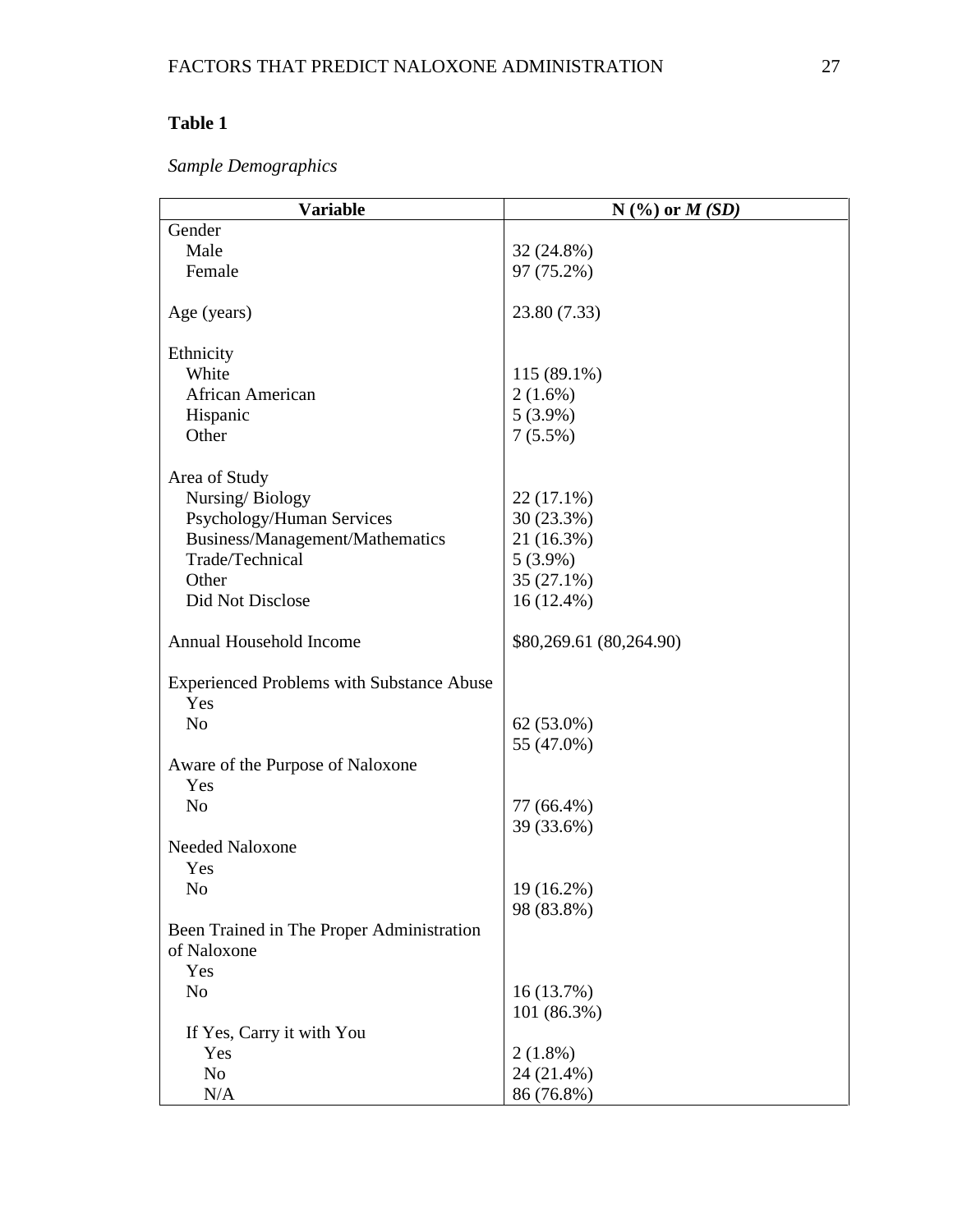#### **Bivariate Correlations**

To analyze a potential relationship between variables, bivariate correlations were computed for the 11 predictor variables (sex, age, race, problems with substance abuse, awareness of purpose of naloxone, history of needing naloxone, being naloxone trained, carrying naloxone if trained, TEQ score, AS-SU score, and AOAS score) and the dichotomized criterion variable (administering naloxone [Y/N]). These analyses assisted in determining whether any of the predictor variables were not correlated with the criterion variables and, therefore, needed to be excluded from the regression. Additionally, this analysis served to find any instances of multicollinearity. Table 2 depicts significant associations that were identified between predictor and criterion variables.

Significant associations were found between some of the predictors and the criterion variable, administering naloxone: TEQ score  $(R = .203, p > 0.05)$ , AS-SU score  $(R = -.190, p > 0.05)$ , and AOAS score  $(R = .208, p > 0.05)$ . There were statistically significant correlations between predictor variables, but these correlations were not strong enough to signal multicollinearity; therefore, the logistic regression was run without eliminating variables.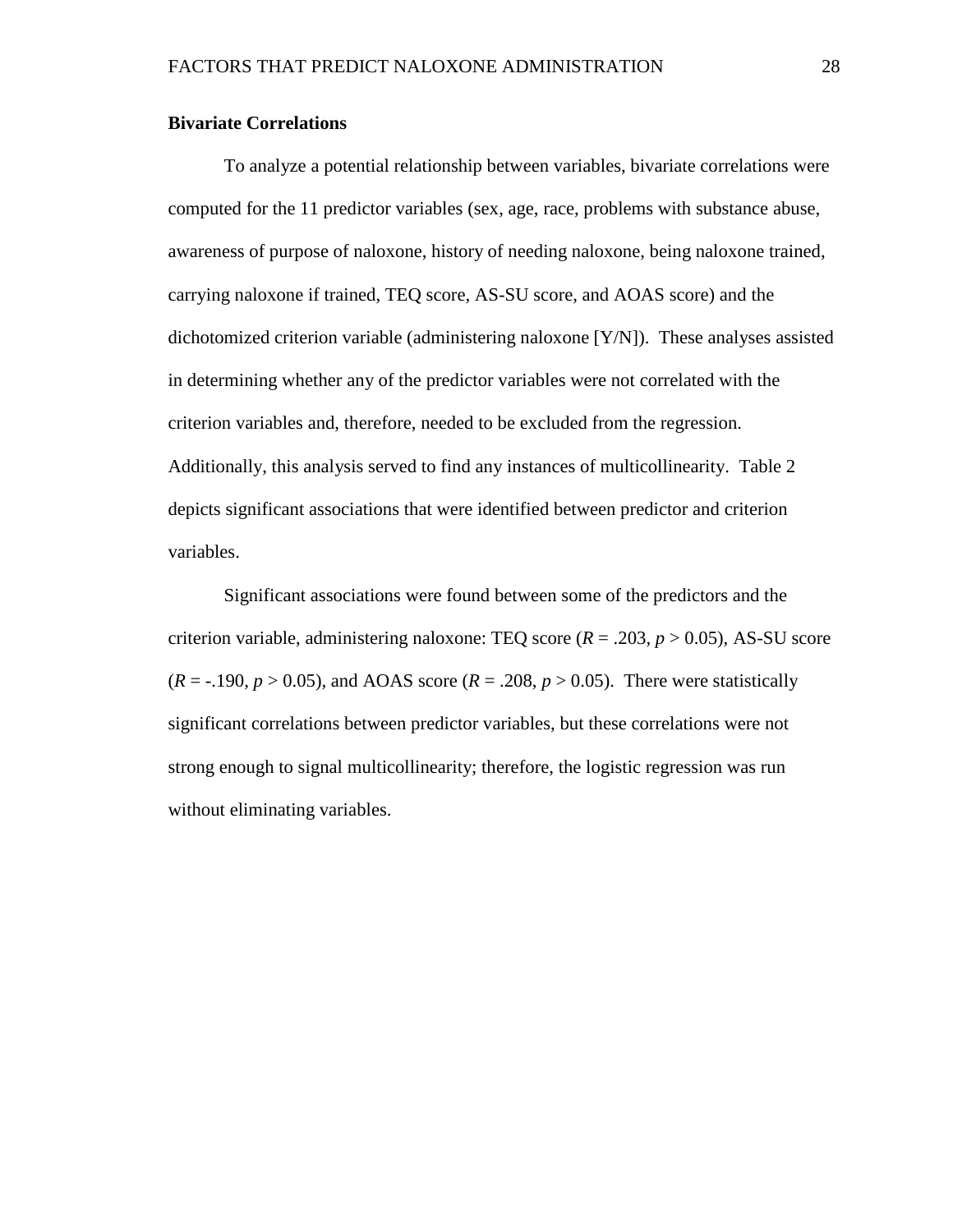#### **Table 2**

|                              | Administer |         |             |             | SA       | Aware of  | Needed   | Naloxone  | If Yes,    | Area of | Family  | Legal    | Civil    |            |           |      |
|------------------------------|------------|---------|-------------|-------------|----------|-----------|----------|-----------|------------|---------|---------|----------|----------|------------|-----------|------|
|                              | Naloxone   | Sex     | Age         | Race        | Problems | Purpose   | Naloxone | Trained   | Carry With | Study   | Income  | Concern  | Concern  | <b>TEQ</b> | ASSU      | AOAS |
| Administer                   | $1\,$      |         |             |             |          |           |          |           |            |         |         |          |          |            |           |      |
| Naloxone                     |            |         |             |             |          |           |          |           |            |         |         |          |          |            |           |      |
| Sex                          | $-.122$    | $\,1$   |             |             |          |           |          |           |            |         |         |          |          |            |           |      |
|                              |            |         |             |             |          |           |          |           |            |         |         |          |          |            |           |      |
| Age                          | .054       | $-.009$ | $\mathbf 1$ |             |          |           |          |           |            |         |         |          |          |            |           |      |
|                              |            |         |             |             |          |           |          |           |            |         |         |          |          |            |           |      |
| Race                         | $-.017$    | $-.062$ | $-.063$     | $\mathbf 1$ |          |           |          |           |            |         |         |          |          |            |           |      |
| SA                           | .039       |         | $.242**$    |             |          |           |          |           |            |         |         |          |          |            |           |      |
| Problems                     |            | .034    |             | .027        | 1        |           |          |           |            |         |         |          |          |            |           |      |
| Aware of                     | .104       | $-.018$ | .293**      | $-.098$     | $.214*$  | $\,1\,$   |          |           |            |         |         |          |          |            |           |      |
| Purpose                      |            |         |             |             |          |           |          |           |            |         |         |          |          |            |           |      |
| Needed                       | .136       | $-.025$ | .338**      | $-.145$     | .322**   | $.315***$ | 1        |           |            |         |         |          |          |            |           |      |
| Naloxone                     |            |         |             |             |          |           |          |           |            |         |         |          |          |            |           |      |
| Naloxone                     | .026       | $-.127$ | .159        | $-.108$     | .076     | $.285***$ | .162     | 1         |            |         |         |          |          |            |           |      |
| Trained<br>If Yes,           |            |         |             |             |          |           |          |           |            |         |         |          |          |            |           |      |
|                              | $-.038$    | .087    | $-.720$     | .054        | $-.038$  | $-.175$   | $-.164$  | $-648**$  | 1          |         |         |          |          |            |           |      |
| <b>Carry With</b><br>Area of |            |         |             |             |          |           |          |           |            |         |         |          |          |            |           |      |
| Study                        | .081       | .033    | $.287**$    | $-.030$     | .055     | $-.256*$  | .042     | $-.246**$ | .003       | 1       |         |          |          |            |           |      |
| Family                       |            |         |             |             |          |           |          |           |            |         |         |          |          |            |           |      |
| Income                       | .130       | $-.040$ | $-.114$     | $-.148$     | .020     | .083      | $-.035$  | $-.101$   | .150       | .096    | 1       |          |          |            |           |      |
| Legal                        |            |         |             |             |          |           |          |           |            |         |         |          |          |            |           |      |
| Concern                      | $-.092$    | .145    | $-.133$     | $-.036$     | $-.058$  | $-.100$   | $-.060$  | .018      | $-.038$    | .001    | $-.129$ | 1        |          |            |           |      |
| Civil                        | $-.142$    | .105    | $-.152$     | .050        | .007     | $-.049$   | $-.094$  | $-.062$   | .037       | $-.102$ | $-.082$ | $.723**$ | 1        |            |           |      |
| Concern                      |            |         |             |             |          |           |          |           |            |         |         |          |          |            |           |      |
| TEQ                          | $.203*$    | $-.111$ | .058        | .085        | .170     | .013      | .003     | .067      | .030       | .023    | $-.075$ | .051     | .083     | 1          |           |      |
|                              |            |         |             |             |          |           |          |           |            |         |         |          |          |            |           |      |
| ASSU                         | $-.190*$   | .124    | $-.140$     | $-.120$     | $-.106$  | $-.206*$  | $-328**$ | $-.190*$  | .046       | .034    | .013    | $.280**$ | $.232**$ | $-0.066$   | 1         |      |
|                              |            |         |             |             |          |           |          |           |            |         |         |          |          |            |           |      |
| AOAS                         | $.208*$    | .167    | .054        | .043        | $-.003$  | $-.067$   | .084     | .119      | .021       | .046    | .115    | $-.122$  | $-139$   | $-.048$    | $-.381**$ | 1    |

#### *Bivariate Correlation Matrix of Predictors and Criterion Variable: Decision to Administer Naloxone*

Note: \*\* Correlation is significant at the 0.01 level (2-tailed)

\* Correlation is significant at the 0.05 level (2-tailed)

#### **Logistic Regression**

Prior to the analysis, assumptions associated with regression including normality, linearity, homoscedasticity, and multicollinearity were evaluated. The normality assumption was evaluated using the Shapiro-Wilks test and histograms. A plot of standardized residuals versus predicted values was used to determine homoscedasticity. Multicollinearity was tested by examining bivariate correlations between all independent variables. If any two variables were found to be highly correlated, a decision would have been made regarding which one to drop from the regression model.

An exploratory analysis included the percentage of each response to provide information about the proportion of participants who would (a) administer naloxone, (b)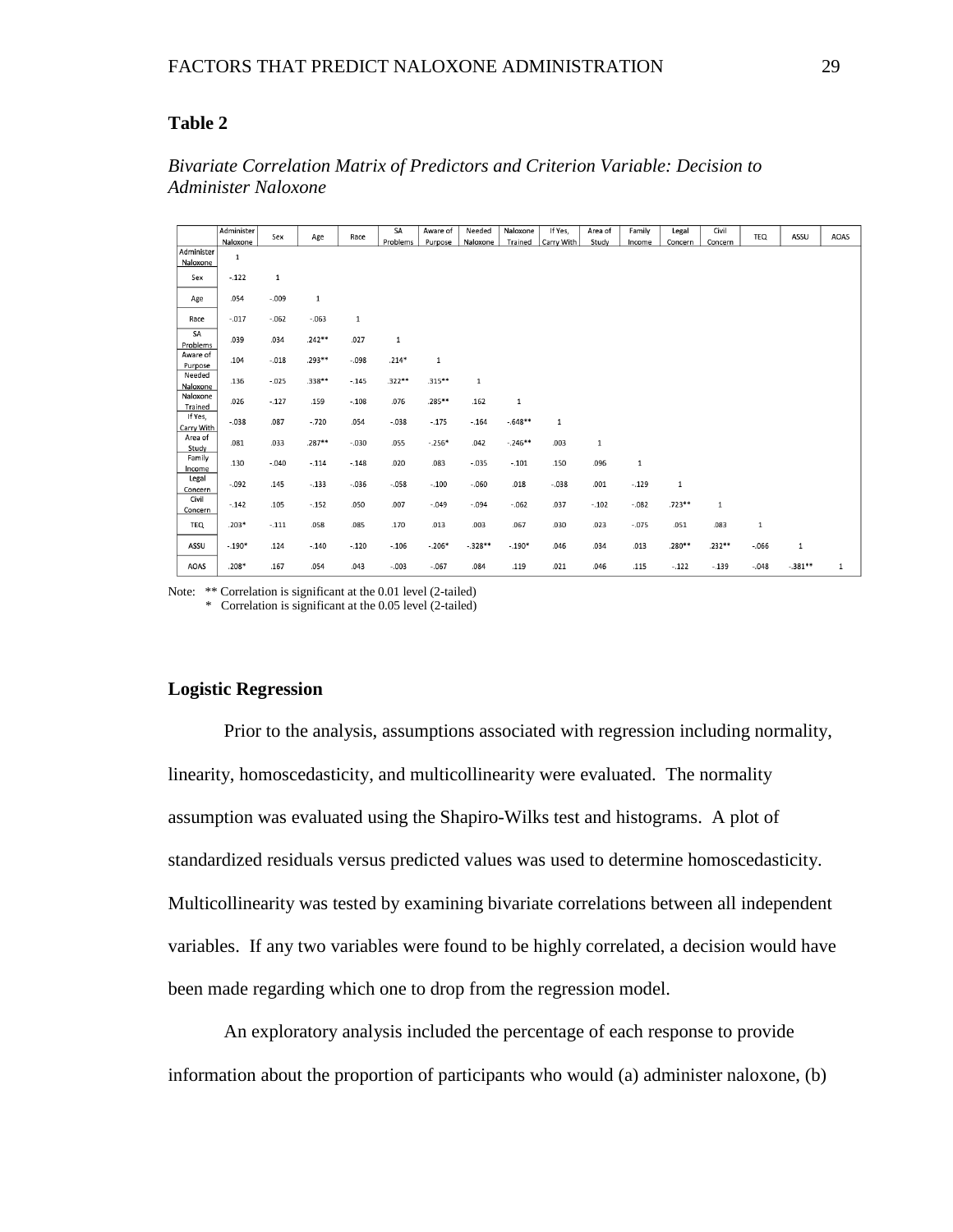ask someone else to administer the naloxone, (c) call 911, (d) ensure another witness calls 911, or (d) not get involved.

A binomial logistic regression was performed to ascertain the predictive nature of empathy, stigma toward substance users and personal attributions toward substance use on the likelihood that participants would choose to administer naloxone in the event they encountered someone experiencing an overdose. Linearity of the continuous variables with respect to the logit of the criterion variable was assessed via the Box-Tidwell procedure. The logistic regression model was statistically significant,  $\chi^2(3) = 13.595$ ,  $p <$ .004. The model explained 14.0% (Nagelkerke  $R^2$ ) of the variance in decision to administer naloxone and correctly classified 61.7% of cases. The positive predictive value was 73.2% and negative predictive value was 47.4%. Of the three predictor variables, only one was statistically significant: TEQ score (as shown in Table 3). Neither the AS-SU or the AOAS scores reached statistical significance ( $p = .26$ ,  $p =$ .052).

#### **Table 3**

#### *Logistic Regression Predicting Decision to Administer Naloxone*

|                      | B      | SE  | Wald | df | $\boldsymbol{p}$ | Odds<br>Ratio |
|----------------------|--------|-----|------|----|------------------|---------------|
| <b>TEQ</b><br>Score  | .11    | .05 | 4.98 |    | .03              | 1.12          |
| AS-SU<br>Score       | $-.02$ | .02 | 1.25 |    | .26              | .98           |
| <b>AOAS</b><br>Score | .13    | .07 | 3.77 |    | .05              | 1.14          |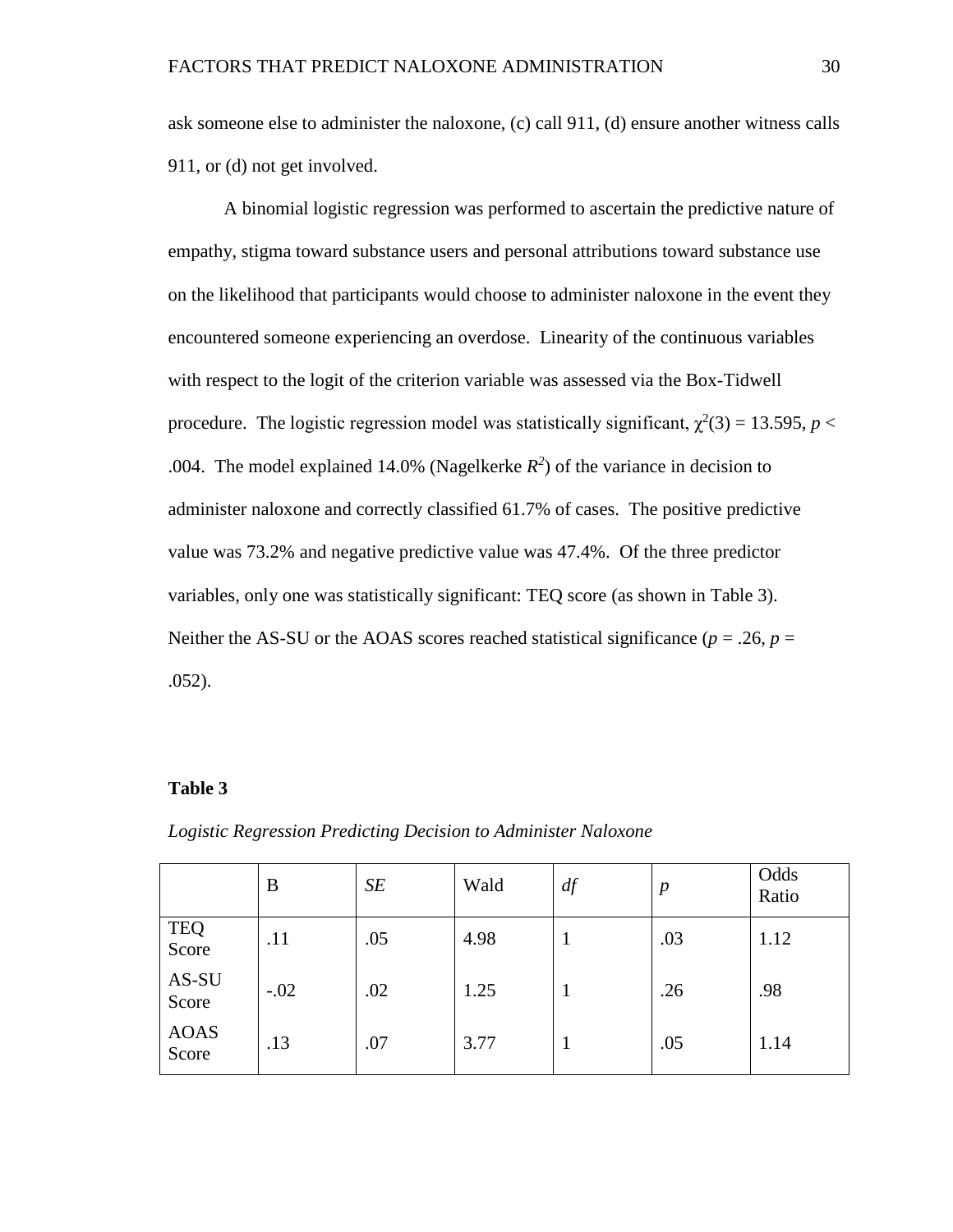#### **CHAPTER 5: DISCUSSION**

#### <span id="page-37-1"></span><span id="page-37-0"></span>**Interpretation and Implications**

**Hypothesis 1.** It was hypothesized that participants with higher levels of empathy would be significantly more likely to administer naloxone. The results of both the bivariate correlation and the logistic regression demonstrated a relationship between the level of empathy and the decision to administer naloxone. The achieved statistical significance demonstrated a high level of empathy as a predictor of the decision to administer naloxone in the event a person encounters someone experiencing an opioid overdose. These results provide support for the first hypothesis.

**Hypothesis 2.** It was hypothesized that participants with lower levels of stigma toward opioid users would be significantly more likely to administer naloxone. The results of the bivariate correlation demonstrated an inverse relationship between the level of stigma and the decision to administer naloxone. This would support the second hypothesis. Upon further analysis, the logistic regression did not reach statistical significance. Due to the results of the logistic regression, the second hypothesis was not supported, and a low level of stigma was not identified as a predictor of the decision to administer naloxone.

**Hypothesis 3.** It was hypothesized that participants with lower levels of concern regarding legal/civil ramifications would be significantly more likely to administer naloxone. During preliminary analyses, the concern over both legal and civil ramifications was not found to be significantly correlated with the decision to administer naloxone. Therefore, this variable was not included in the logistic regression. Because of this, this hypothesis was not supported, and concern over legal/civil ramifications was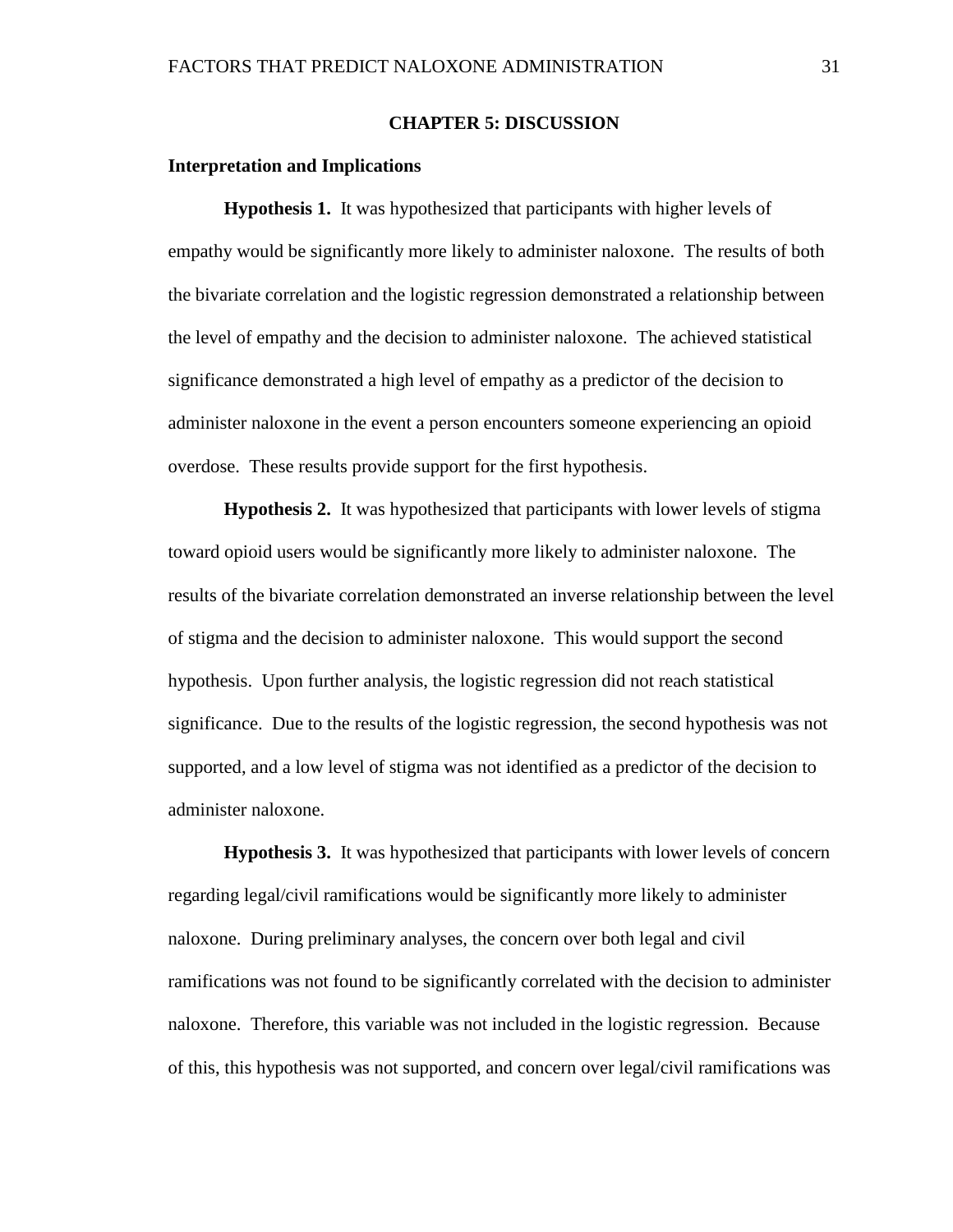not determined to relate to the decision to administer naloxone in the event of an overdose.

**Hypothesis 4.** It was hypothesized that participants with significantly lower degrees of negative attribution toward those who use opioids would be more likely to administer naloxone. The bivariate correlation demonstrated a relationship between the level of personal attribution toward substance use and the decision to administer naloxone. The logistic regression demonstrated this relationship did not meet statistical significance ( $p = .052$ ). For this reason, hypothesis 4 was not supported, and personal attribution level was not considered to be a predictor of the decision to administer naloxone. It is possible that with a higher power, this relationship would have yielded statistical significance and should be considered in further research.

Interpretation of the results of this study indicates that of the four hypotheses, the variable that had the most significant impact on the decision to administer naloxone to someone overdosing on opioids was level of empathy, with people who have higher empathy being more likely to administer it. It is important to note the measure used considered the general construct of empathy, not empathy toward those who use substances specifically.

Although not statistically significant as predictors, both levels of stigma and levels of personal attribution were correlated with the decision to administer naloxone. This indicates that, although not predictive, low levels of stigma and personal attribution for substance abuse appear to be linked to the decision to administer naloxone.

Finally, the concerns of legal and civil ramifications were not correlated with the decision to administer naloxone. This means that there was no significant relationship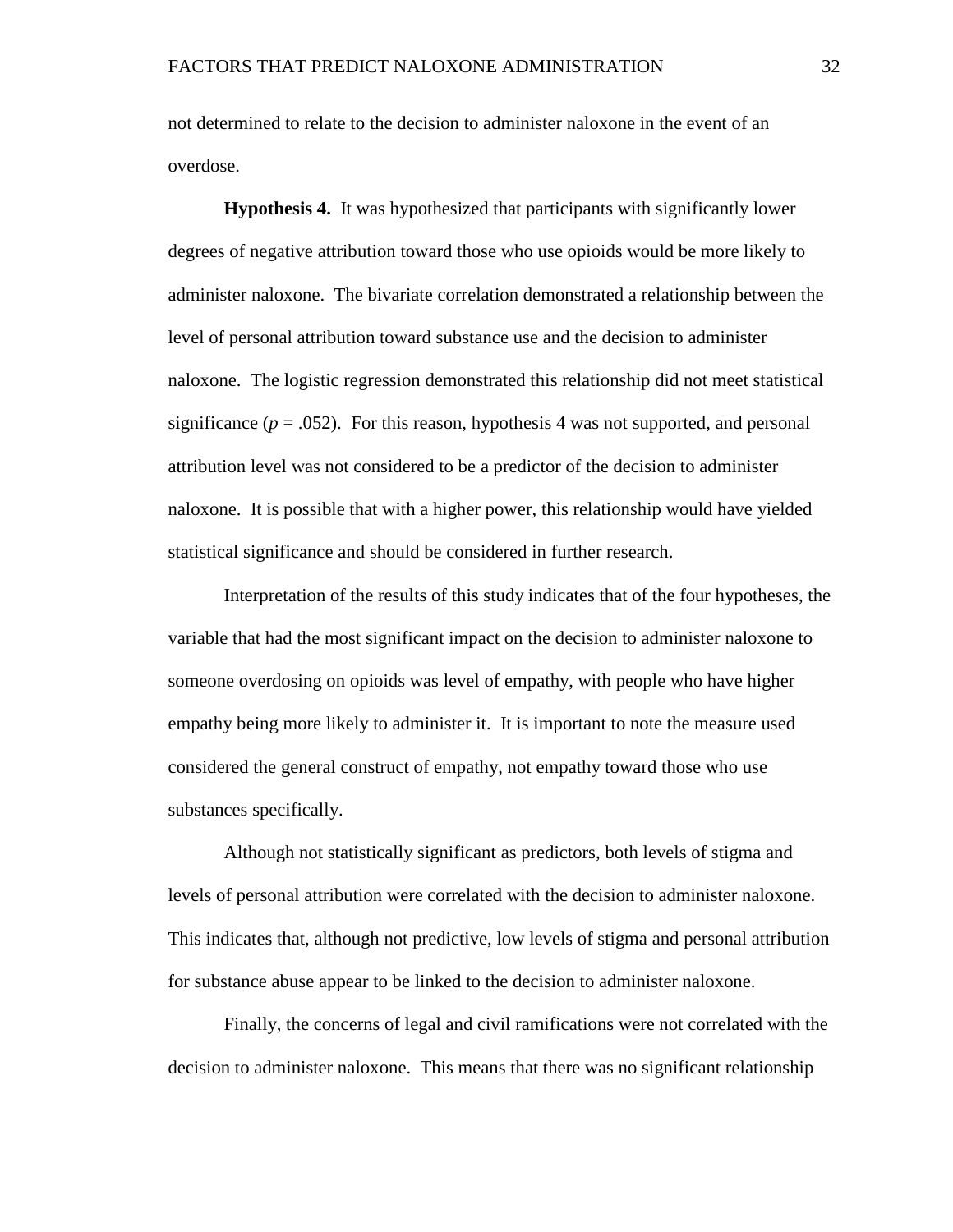found between the level of concern of being charged with a crime or lawsuit and the ultimate decision of administering naloxone to someone experiencing an overdose.

The implications of this study are vast. The results of this study can be utilized to inform multiple facets of the efforts to use naloxone to save lives in the event of opioid overdoses. This study may provide useful information regarding the degree to which individuals are willing to administer naloxone and factors that may influence this decision. Knowledge about the factors that increase an individual's likelihood of administering naloxone can be useful to many groups of people, such as policymakers, educators, and family counselors. The information gathered in this study can be used to adapt programs to capitalize on these factors. Since results indicate that level of empathy predicts the decision to utilize naloxone, training efforts should include material that is used to foster empathy. Furthermore, because results support an inverse relationship between stigma and the decision to administer naloxone, those who work in the prevention field can direct their efforts toward fighting stigma. The same can be said for the levels of personal attribution toward those with substance use problems: Training efforts can provide information that lowers the level of personal attribution and capitalizes on disseminating the disease concept of addiction to decrease beliefs concerning the overdosed persons' choice to use drugs. This same information can be utilized to empirically justify funding toward the aforementioned prevention efforts.

In addition to providing insight into the administration of naloxone, the results of this study can inform the strategies of future public outreach programs for substance use and naloxone administration. The factors that are associated with the decision to administer naloxone can be utilized to direct the efforts of those working in prevention.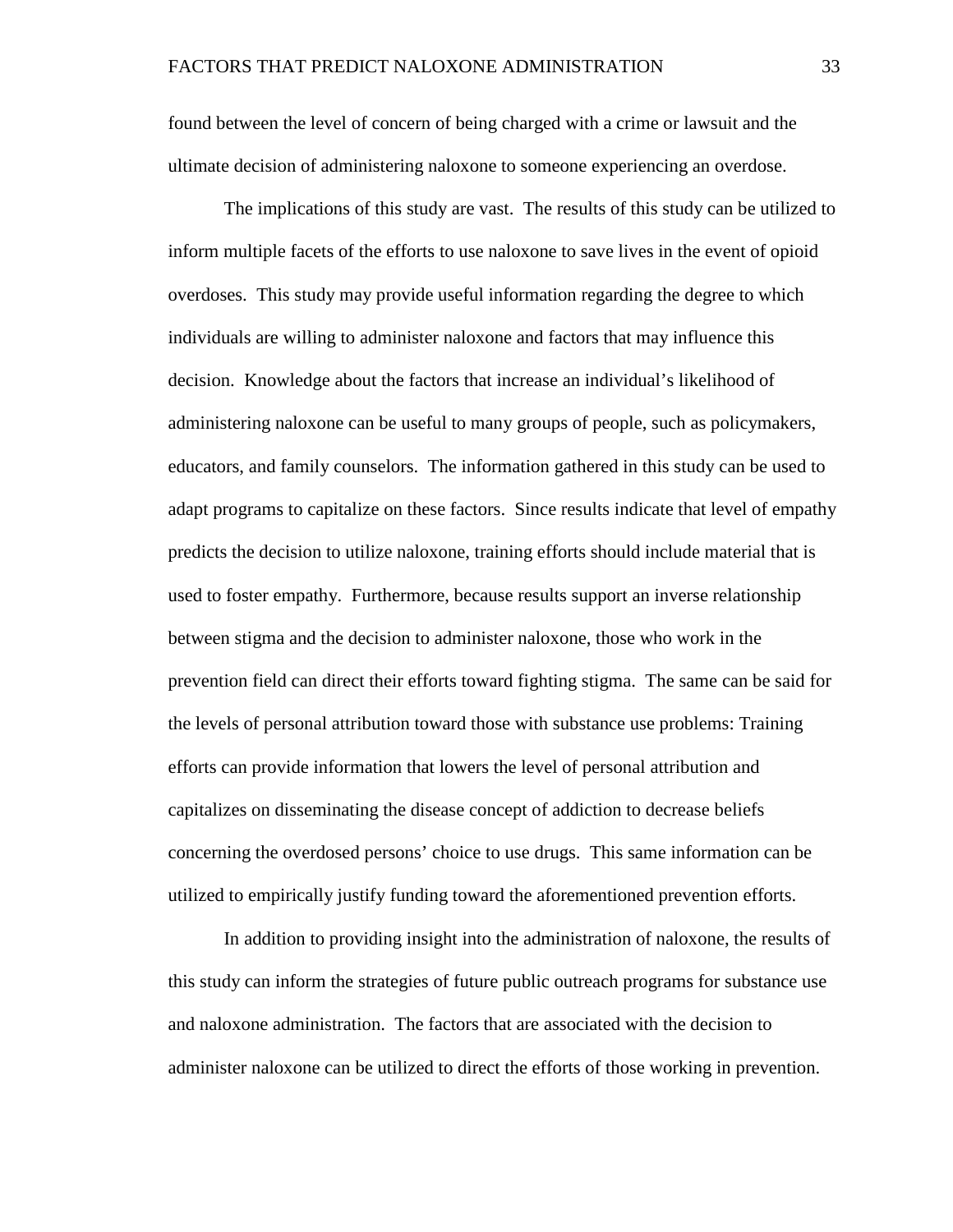The results of this study demonstrate that high empathy is correlated with the decision to administer naloxone; therefore, outreach efforts can be targeted toward the public's empathy.

Results measuring the degree of the endorsement of the disease concept cannot definitively identify whether the disease concept is permeating into the general public. The results demonstrate the sample in this study have some levels of personal attribution, indicating they may endorse a moralistic view of substance use; therefore, the results are indicative of the need for further education regarding the disease concept of addiction.

#### <span id="page-40-0"></span>**Limitations**

The primary limitation of this study is the use of a convenience sample. As such, the results of this study may only generalize to college students. The decision to use a convenience sample was made with the acknowledgement of trading potential randomization and generalizability for a sample with similar ages, education levels, and exposure to contemporary teachings about substance use disorders. Although socioeconomic data were collected, it was within a sample of college students and results may not generalize to low-education families. In addition, other possible variables of interest were represented due to being missing from the demographic information. For example, one variable that was not collected was previous legal history. It is conceivable that those with legal histories may have more concern about legal ramifications if they have some sort of probation or parole indicating they are not to have interactions with the authorities. It is also conceivable this higher level of concern may impact their decisions more than those who have no legal histories.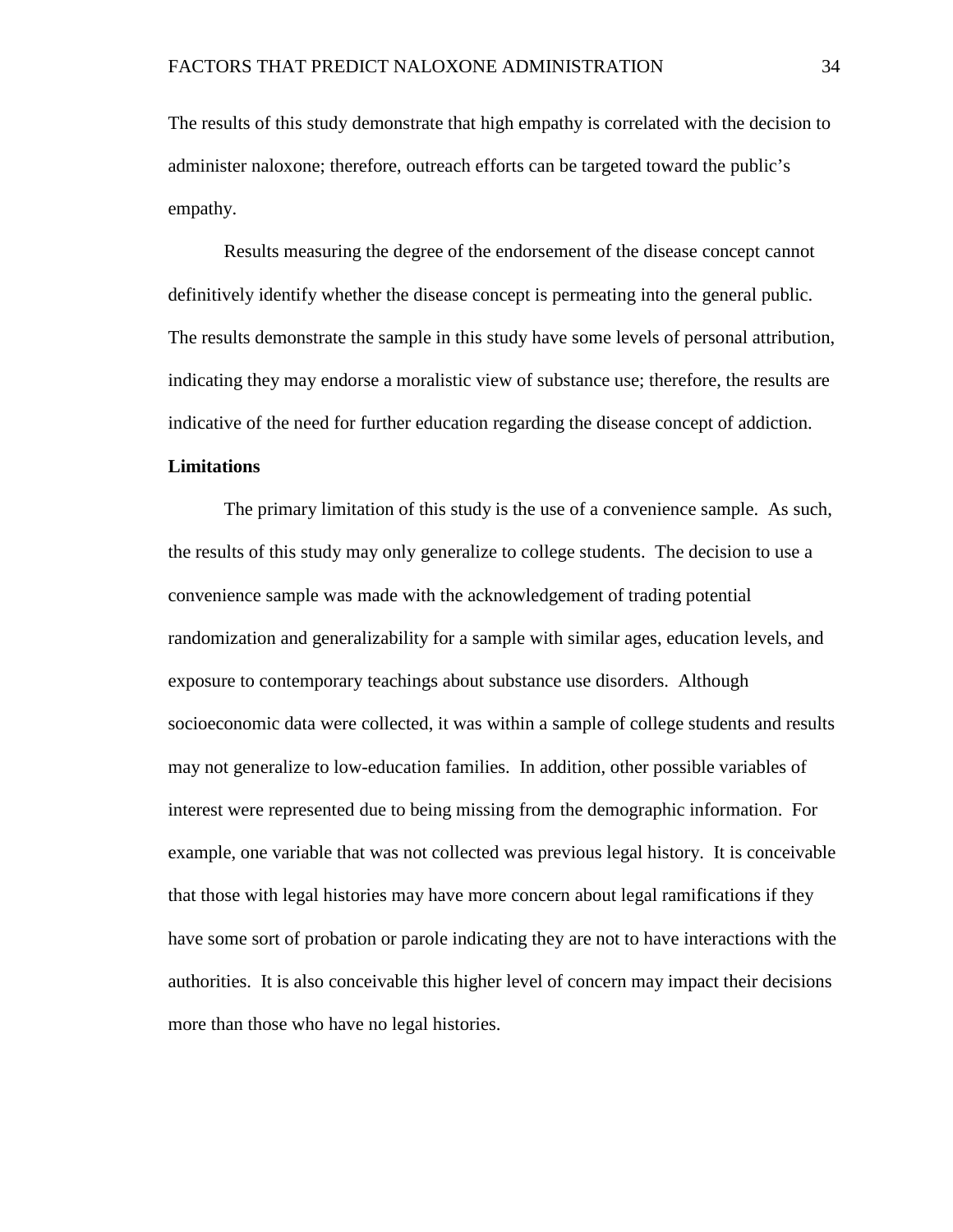Additionally, the use of a vignette may impact the ecological validity of this study. Because the vignette indicates the participant has had the training to carry naloxone, the reported likelihood of administration may be inflated. This was mitigated by adding an item asking the participant to indicate how closely he or she believes his or her choice of action matches how he or she would respond in real life. During the primary analyses, a correlation was not found between confidence ratings and decisions to administer naloxone (See Table 1). This indicates that people's actions may differ in real-life scenarios; however, it appears that participants took this into consideration due to the neutral nature of the mean of the responses. This may be the result of high, yet not perfect, confidence in their chosen next courses of action. Similarly, the use of selfreport measures may impact the validity of participant responses due to the potential presence of the Hawthorne effect. In future versions of this study, it may be helpful to include some measure of social desirability, such as the Marlowe-Crowne Social Desirability Scale, order to mitigate this limitation.

The use of social media to collect data can be a limitation in interpreting these results. Due to the nature of social media, inferences cannot be made about specific geographic or cultural regions. Data collection via social media also requires the participants to answer honestly to the questions concerning the inclusion criterion and that each participant only took the survey one time. A limitation identified after data collection included that the annual household income was not specified to being USD and could have been entered in another currency rate, which may impact the accuracy of the socioeconomic statuses represented in the sample.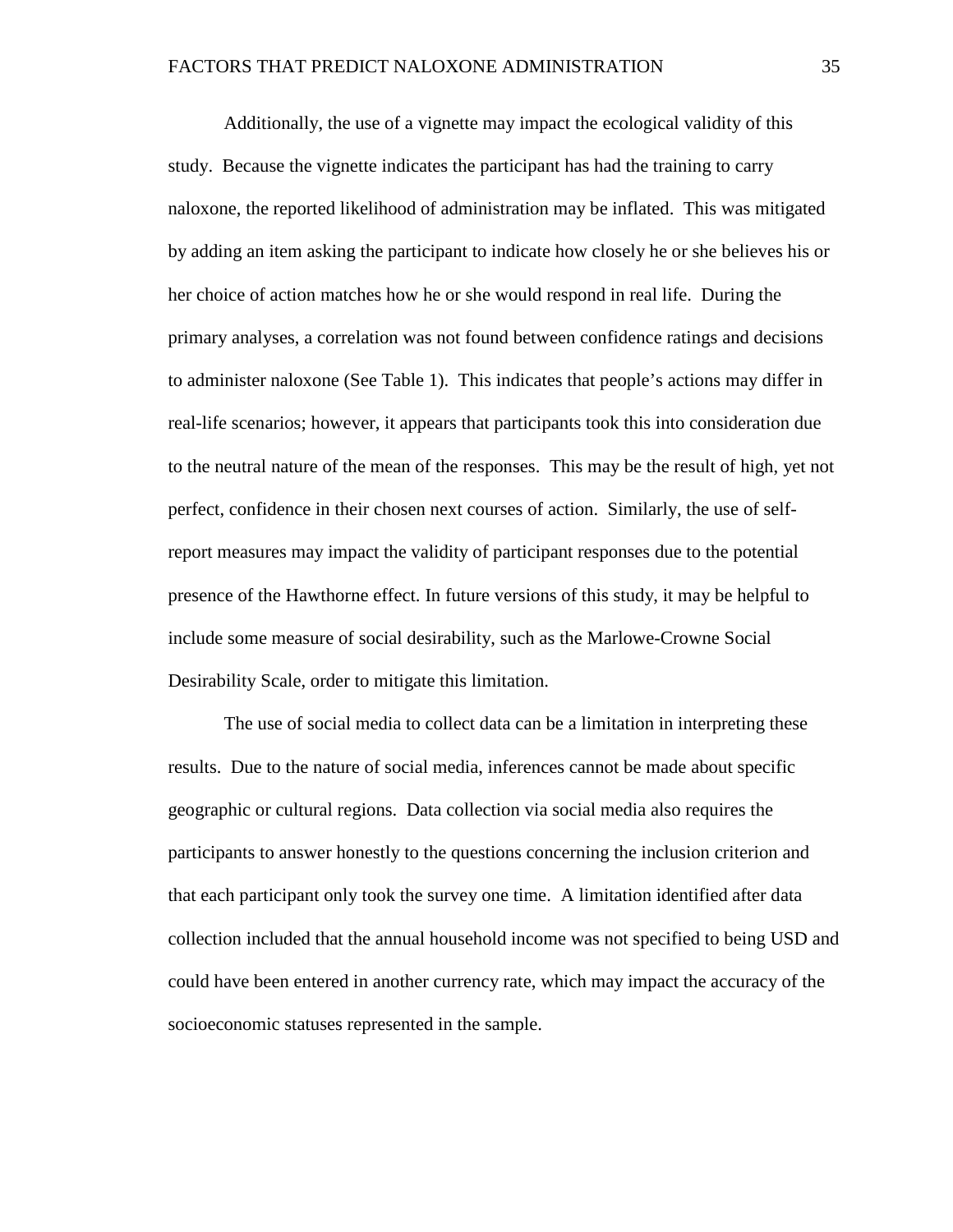Another limitation of this study is the use of an adapted measure to quantify the participant's level of personal attribution toward those using opioids. The adapted version of the Attributions of Obesity Scale has no established validity or reliability. Although this measure has not been validated to measure attitudes toward the substance using population, it is believed that items measure the same concepts with relation to a compulsive behavior. After data collection, it was decided to not use the full adapted measure because some items did not fully measure the desired construct. Instead, only four questions were used in the analysis: 1. Addiction is a chronic disease of the brain, 2. Most addicted people could stop using drugs if they were motivated to do so, 5, Medical care for addicted patients without any other medication conditions should be covered by healthcare, and 11. It is difficult to feel empathy for an addicted person. These items were chosen as it was deemed their answers would measure the level of personal attribution that would equate to endorsing either the disease concept or moral model. Due to the lack of psychometrics on this measure, it is plausible that the biases of the researchers impacted the chosen items.

Additionally, there are only two items that measured the participants' concern regarding the potential for legal/civil ramifications. The lack of items measuring this concept may mean that the construct was not accurately measured as a factor in the participants' decision whether to administer naloxone in the vignette.

Furthermore, the choice provided could have dichotomized the participants' options to either help or not help the encountered individual. The decision was made to provide additional responses to learn more about the various degrees of help a participant would choose to provide.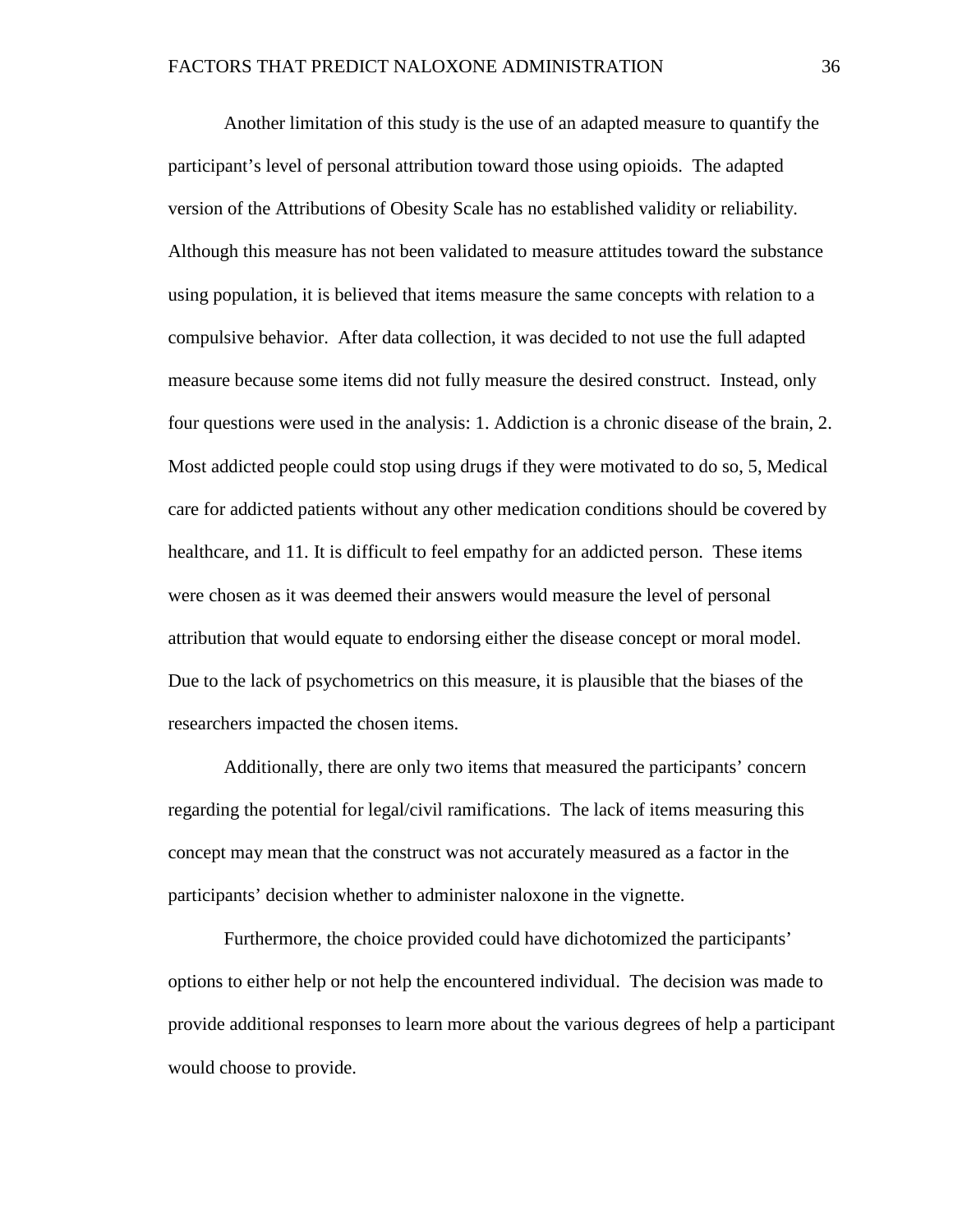The formatting of this survey can be considered a limitation. The present study used an adapted version of the Attributions of Obesity Scale (Foster et al., 2003). The final section of this measure included a semantic differential scale that did not include anchors. This format did not seemlessly transfer into the REDcap software, which could have potentially caused confusion for the participants. Similarly, the entire survey consisted of 69 items. Upon analyzing the data, it was found that 233 participants started the survey, yet only 128 surveys were able to be analyzed. The remainder of the surveys were not able to be analyzed due to not being completed. Future adapatations of this study may benefit from condensing items to have a higher completion rate of responses.

#### <span id="page-43-0"></span>**Future Directions**

Future variations of this study should be completed with varying populations. Assessing the likelihood of naloxone administration is important among non-student adults, first-responders, newly trained individuals, college staff, and beyond. Each group possesses unique qualities that may impact their decisions to utilize naloxone should they encounter an overdosed person. Future research with various populations would allow for further development in the efforts to expand the carrying and utilization of naloxone.

These results can be used to assess and develop various training methods for opioid overdose recognition and naloxone administration. Future studies can take the results of the present study and assess training efforts and ensure they are capitalizing on the characteristics that will contribute to trainees' decisions to use naloxone. It would also be beneficial to assess the factors that contribute to an individual's decision to become trained in naloxone.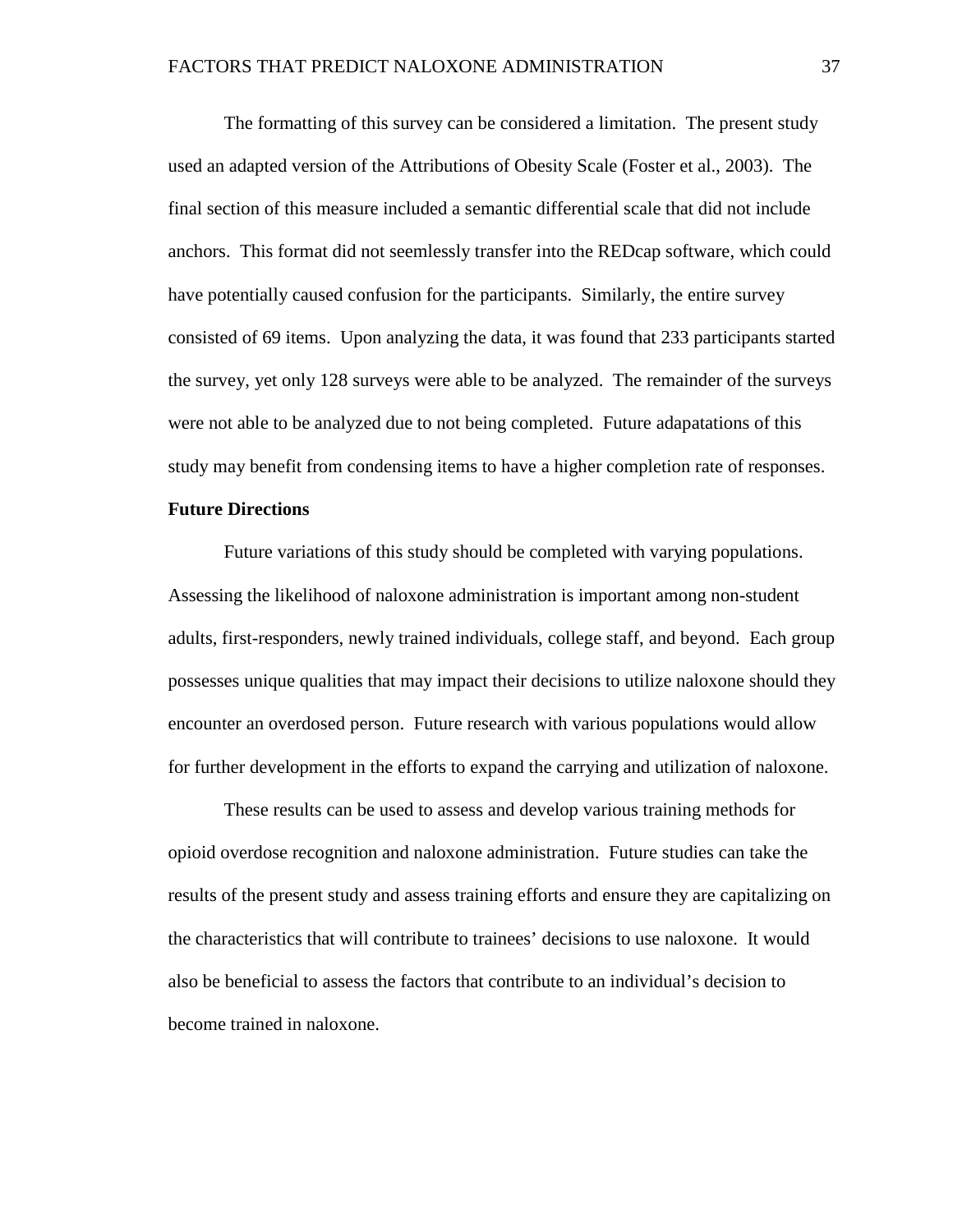Considering results indicate empathy as a predictor of the decision to administer naloxone, it would be imperative for future research to examine how to build empathy for those afflicted with substance use disorders and implement those results into training strategies. The knowledge gained in this study could change the modalities of naloxone training to foster empathy and increase the likelihood that the participants of trainings will carry and use naloxone should they encounter someone who has overdosed.

The knowledge that empathy is an indicator of someone choosing to administer naloxone can be a helpful tool in clinical situations. This information can be used to increase empathy in family members of those seeking treatment for OUD. If family members have empathy for a newly discharged patient, they have the potential to accept the recommendation of keeping naloxone in their homes to use in the event of a relapse.

The results of this study can be used to inform future policy. Identifying factors that increase the likelihood of individuals carrying and utilizing naloxone may help policymakers more effectively develop strategies to combat deaths caused by opioid overdose. Informed and effective policies can change public perceptions regarding opioid addiction. Reducing public stigma can help addiction to be viewed the same as other chronic relapsing conditions, such as diabetes and asthma, and pave the way for naloxone to be as visible and accessible as a defibrillator. Greater accessibility to naloxone will greatly increase public safety and reduction of opioid deaths.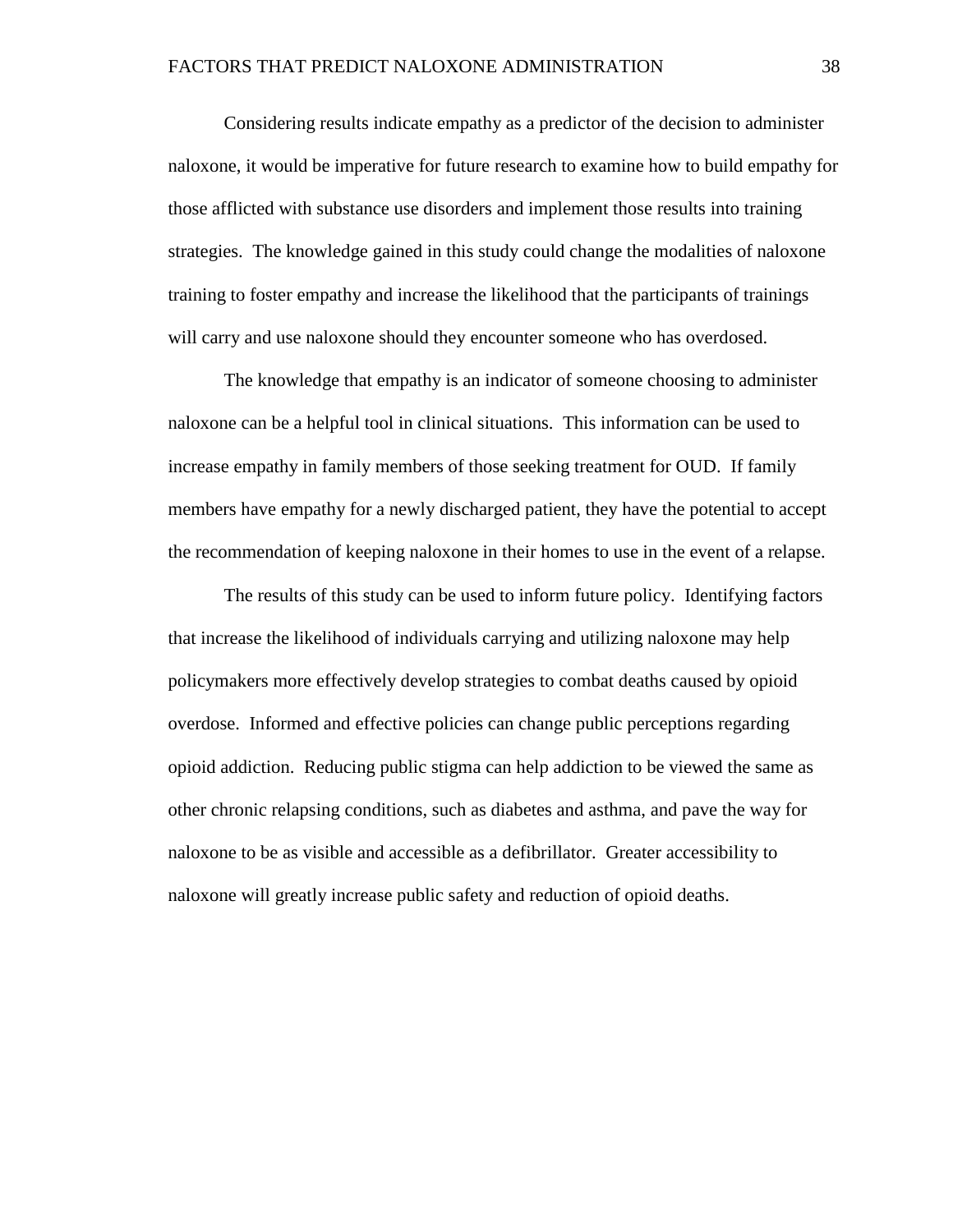#### **REFERENCES**

- Alcoholics Anonymous. (2014). *Alcoholics Anonymous: The story of how many thousands of men and women have recovered from alcoholism.* New York, NY: Alcoholics Anonymous World.
- Austin, G. (1979). *Perspectives on the history of psychoactive substance use*. Rockville, MD: National Institute on Drug Abuse.
- Barnett, P. (2009). Comparison of costs and utilization among buprenorphine and methadone patients. *Addiction, 104*(6), 982-992. doi:10.1111/j.1360- 0443.2009.02539.x
- Barry, C., Kennedy-Hendricks, A., Gollust, S., Niederdeppe, J., Bachuber, M., Webster, D., & McGinty, E. (2016). Understanding Americans' views on opioid pain reliever abuse. *Addiction, 111*(1)*,* 85-93. doi:10.1111/add.13077
- Batson, C. D., & Duncan, B. D., Ackerman, P., Buckley, T., & Birch, K. (1981). Is empathic emotion a source of altruistic motivation? *Journal of Personality and Social Psychology*, *40*(2), 290–302. doi:10.1037/0022-3514.40.2.290
- Batson, C. D., Polycarpou, M. O., Harmon-Jones, E., Imhoff, H. J., Mitchener, E. C., Bednar, L. L., ... Highberger, L. (1997). Empathy and attitudes: Can feeling for a member of a stigmatized group improve feelings toward the group? *Journal of Personality and Social Psychology, 72*(1), 105-118.
- Brown, S. (2011). Standardized measures for substance use stigma. *Drug and Alcohol Dependency, 116*, 137-141. doi:10.1016/j.drugalcdep.2010.12.005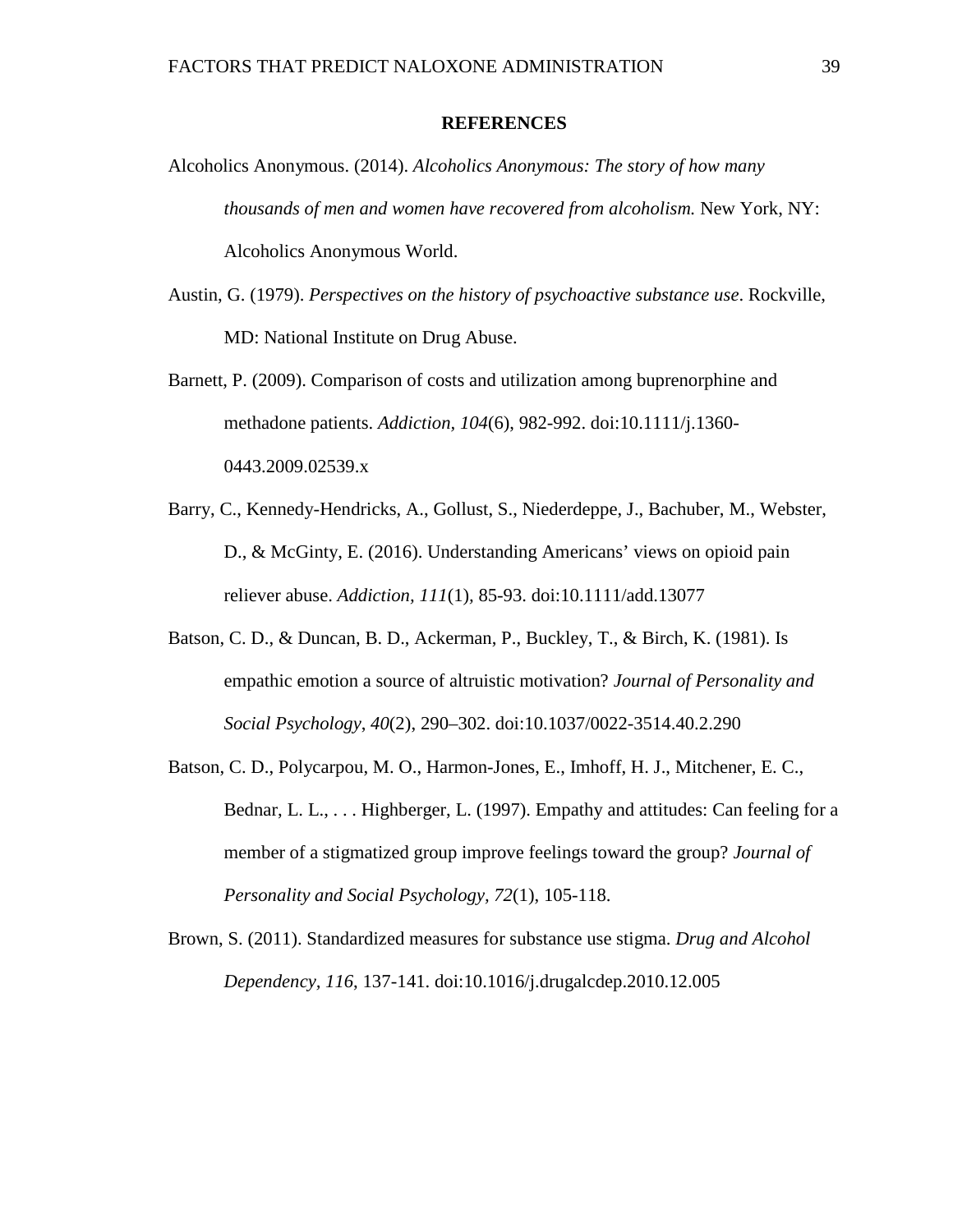- Burris, S., Norland, J., & Edlin, B. (2001). Legal aspects of providing naloxone to heroin users in the United States. *International Journal of Drug Policy, 12*(3), 237-298. doi:10.1016/S0955-3959(01)00080-9
- Carrera, P., Oceja, L., Caballero, A., Muñoz, D., López-Pérez, B., & Ambrona, T. (2012). I feel so sorry! Tapping the joint influence of empathy and personal distress on helping behavior. *Motivation and Emotion, 37*, 1-11. doi:10.1007/s11031-012-9302-9
- Center for Behavioral Health Statistics and Quality. (2017). *2016 National Survey on Drug Use and Health: Detailed tables.* Rockville, MD: Substance Abuse and Mental Health Services Administration.
- Centers for Disease Control and Prevention. (2018). U.S. Opioid Prescribing Rate Maps, CDC Injury Center. Retrieved from https://www.cdc.gov/drugoverdose/maps/ rxrate-maps.html
- Centers for Disease Control and Prevention. (2019). CDC STATCAST Week of September 9, 2019. Retrieved from https://www.cdc.gov/nchs/pressroom/podcasts/ 20190911/20190911.htm
- Chang, H.-Y., Kharrazi, H., Bodycombe, D., Weiner, J., & Alexander, C. (2018). Healthcare costs and utilization associated with high-risk prescription opioid use: a retrospective cohort study. *BMC Medicine, 16,* 69.
- Davis, C., Carr, J., Southwell, J., & Beletsky, L. (2015). Engaging law enforcement in overdose reversal initiatives: Authorization and liability for naloxone administration. *American Journal of Public Health*, 1530-1537.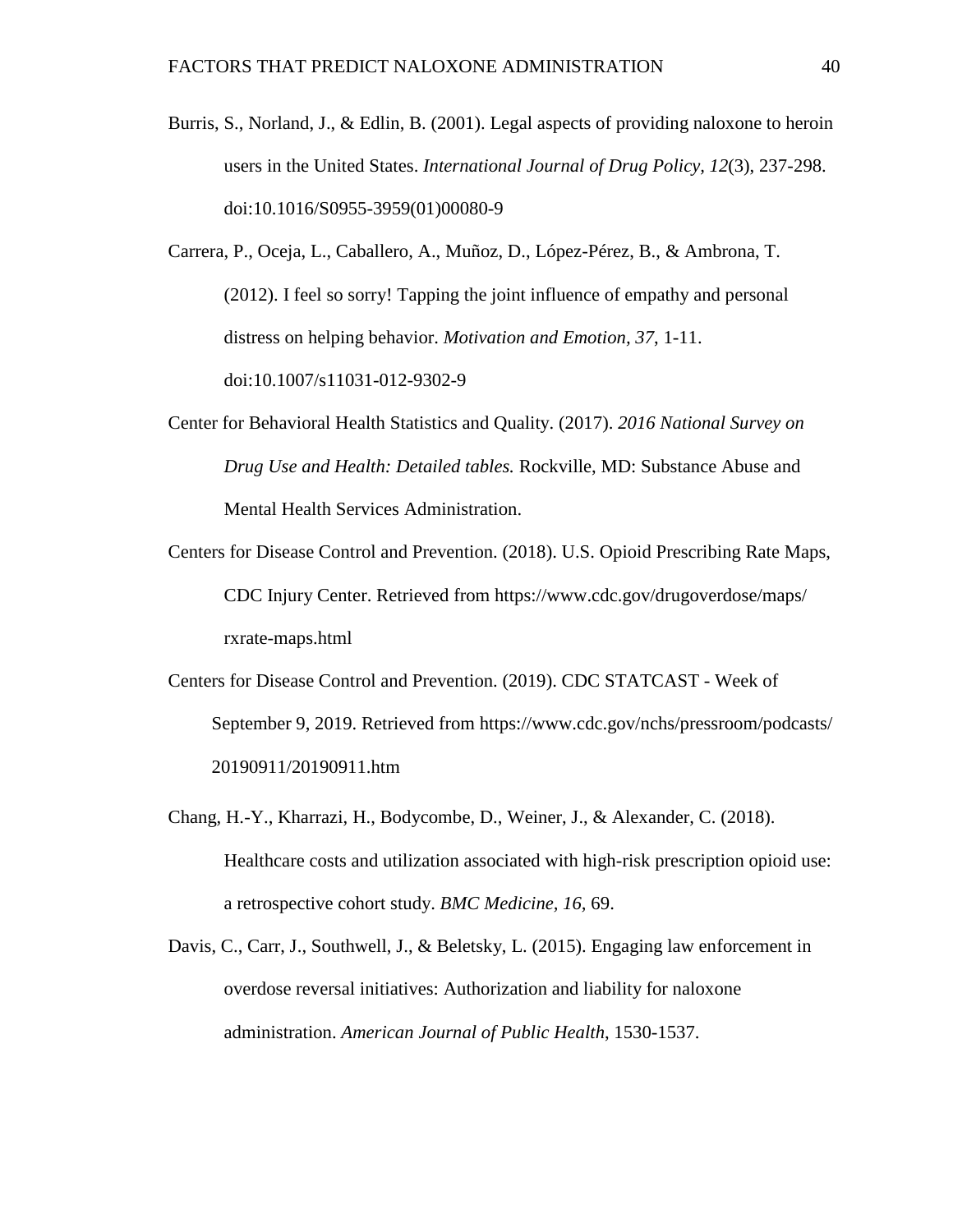- Dudzik, L. (2017). Naloxone administration by law enforcement officers in Illinois: A policy analysis. *Law Enforcement Executive Forum, 17*(2), 12-26.
- Dugosh, K., Abraham, A., Seymour, B., McLoyd, K., Chalk, M., & Festinger, D. (2016). A systematic review on the use of psychosocial interventions in conjunction with medications for the treatment of opioid addiction. *Journal of Addiction Medicine*, *10*(2), 91-101. doi:10.1097/ADM.0000000000000193
- Escohotado, A. (1999). *A brief history of drugs.* Rochester, VT: Park Street Press.
- Florence, C., Zhou, C., Luo, F., & Xu, L. (2016). The economic burden of prescription opioid overdose, abuse and dependence in the United States. *Med Care, 54*(10), 901-906. doi:10.1097/MLR.0000000000000625
- Foster, G. D., Wadden, T. A., Makris, A. P., Davidson, D., Sanderson, R. S., Allison, D. B., & Kessler, A. (2003). Primary care physicians' attitudes about obesity and its treatment. *Obesity Research*, *11*(10), 1168-1177. doi:10.1038/oby.2003.161
- Gatewood, A., Van Wert, M., Andrada, A., & Surkan, P. (2016). Academic physicians' and medical students' perceived barriers toward bystander administered naloxone as an overdose prevention strategy. *Addictive Behaviors, 61*, 40-46. doi:10.1016/j.addbeh.2016.05.013
- Green, T., Zaller, N., Palacios, N., Bownman, S., Ray, M., Heimer, R., & Case, P. (2013). Law enforcement attitudes toward overdose prevention and response. *Drug and Alcohol Dependence*, *133*(2), 677-684. doi:10.1016/j.drugalcdep.2013.08.018
- Harmreduction.org. (2020). Understanding naloxone. Retrieved from https://harmreduction.org/issues/overdose-prevention/overview/overdosebasics/understanding-naloxone/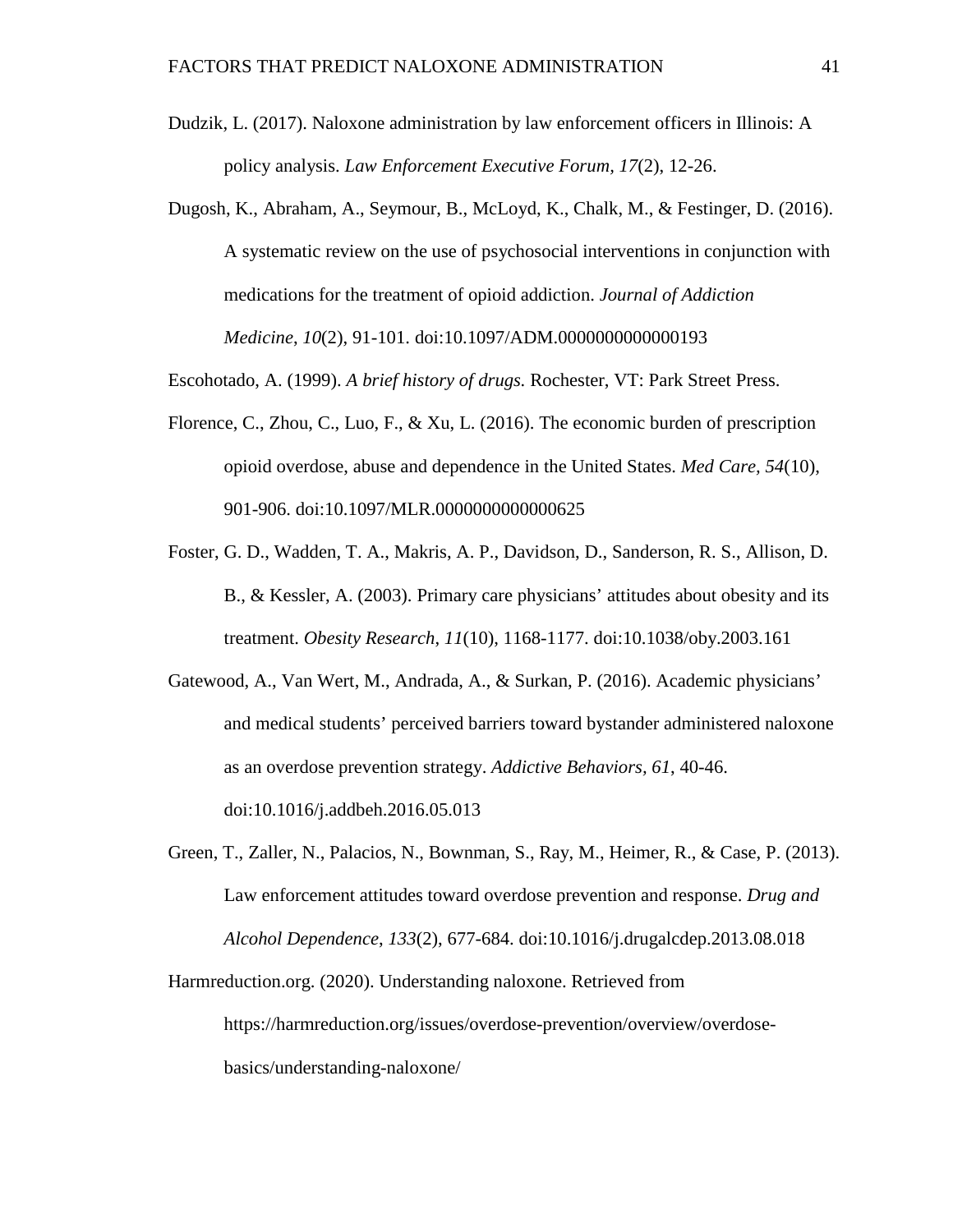Heavey, S. C., Chang, Y.-P., Vest, B. M., Collins, R. L., Wieczorek, W., & Homish, G. (2018). 'I have it just in case'—Naloxone access and changes in opioid use behaviours. *International Journal of Drug Policy, 51*, 27-35. doi:10.1016/j.drugpo.2017.09.015

- Henniger, A., & Sung, H.-E. (2014). *Encyclopedia of Criminology and Criminal Justice.* New York, NY: Springer.
- Hoffman, J. (1990). The historical shift in the perception of opiates: from medicine to social medicine. *Journal of Psychoactive Drugs, 22*(1), 53-62. doi:10.1080/02791072.1990.10472197
- Inaba, D., & Cohen, W. (2007). *Uppers, downers, all arounders: Physical and mental effects of psychoactive drugs* (6th ed.). Medford, OR: CNS Productions, Inc.
- Khatiwoda, P., Proeschold-Bell, R., Meade, C., Park, L., & Proeschold-Bell, S. (2018). Facilitators and barriers to naloxone kit use Among opioid-dependent patients enrolled in medication assisted therapy clinics in North Carolina. *North Carolina Medical Journal, 79*(3), 149-155. doi:10.18043/ncm.79.3.149
- Koester, S., Mueller, S., Raville, L., Langegger, S., & Binswanger, I. (2017). Why are some people who have received overdose education and naloxone reticent to call Emergency Medical Services in the event of overdose? *International Journal of Drug Policy, 48*, 115-124. doi:10.1016/j.drugpo.2017.06.008

Kokosky, G. (2018). Understanding naloxone standing orders is vital. *Pharmacy Times*.

Kuhn, C., Swartzwelder, S., & Wilson, W. (2003). *Buzzed: the straight facts about the most used and abused drugs from alcohol to ecstasy* (2nd ed.). New York, NY: W. W. Norton & Co.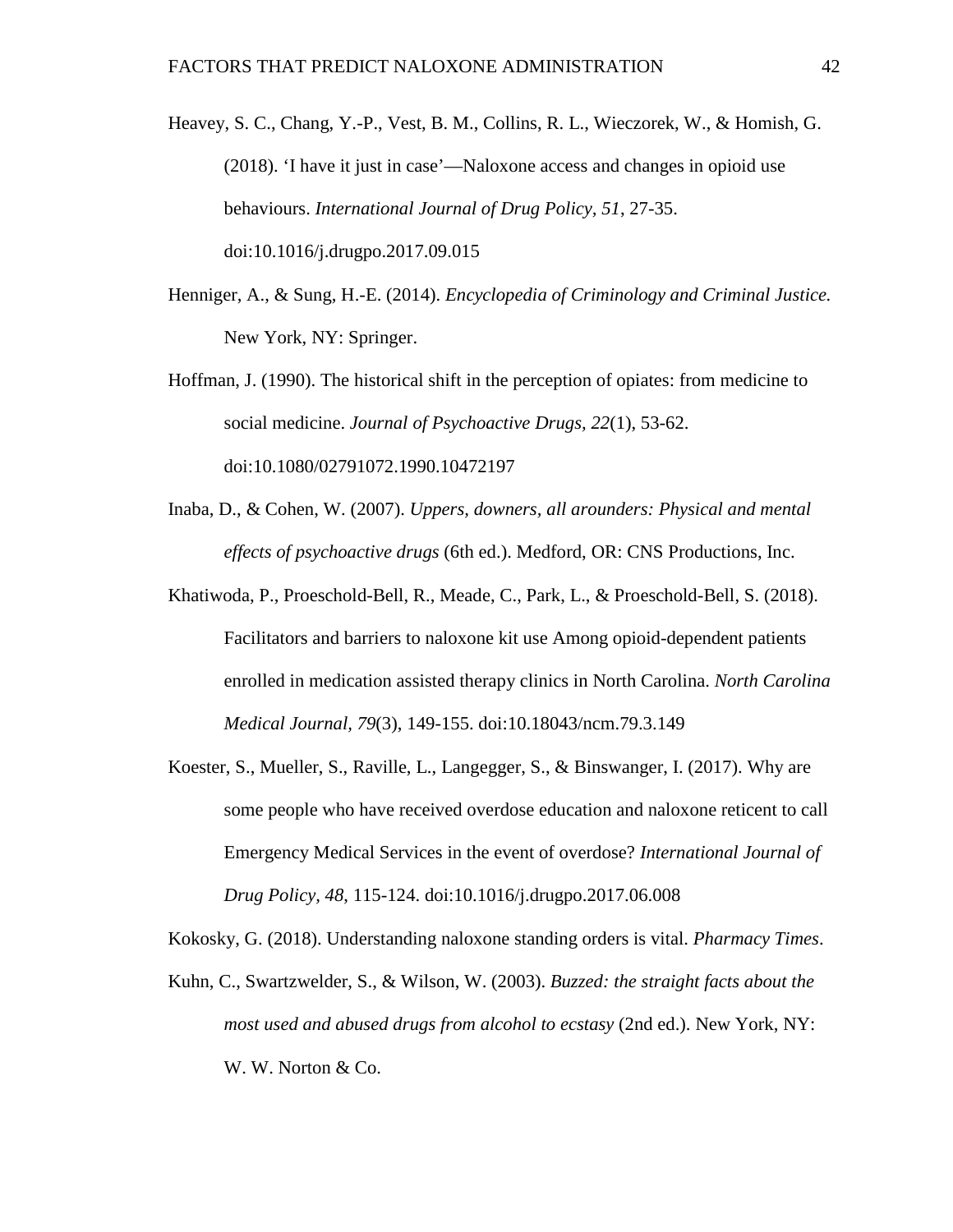- Link, B., Cullen, F., Frank, J., & Wozniak, J. (1987). The social rejection of former mental patients: understanding why labels matter. *American Journal of Sociology, 92*(6), 1461-1500.
- Lott, D., & Rhodes, J. (2006). Opioid overdose and naloxone education in a substance use disorder treatment program. *American Journal of Addiction, 25*, 221-226. doi:10.1111/ajad.12364
- Mattick, R. E. (2014). Buprenorphine maintenance therapy versus no opioid replacement therapy for opioid dependence. *Cochrane Database of Systematic Reviews*.
- Mattick, R., Breen, C., Kimber, J., & Davoli, M. (2009). Methadone maintenance therapy versus no opioid replacement therapy for opioid dependence. *Cochrane Database of Systematic Reviews*. doi:10.1002/14651858.CD002209.pub2
- Muhuri P., Gfroerer J., & Davies M. (2013) Associations of nonmedical pain reliever use and initiation of heroin use in the United States CBHSQ data review. *Center for Behavioral Health Statistics and Quality, SAMHSA*, 1-17
- National Institute on Drug Abuse. (2016). Fentanyl. Retrieved from https://www.drugabuse.gov/drugs-abuse/fentanyl
- National Institute on Drug Abuse. (2019). Opioid overdose crisis. Retrieved from https://www.drugabuse.gov/drugs-abuse/opioids/opioid-overdosecrisis#seven
- Office of National Drug Control Policy and Substance Abuse and Mental Health Services Association. Opioid toolkit. (2013). *Alcoholism & Drug Abuse Weekly, 25*(34), 4-5. Retrieved from https://search-ebscohost.com.ezproxy.pcom.edu/login.aspx? direct=true&db=heh&AN=90088672&site=eds-live&scope=site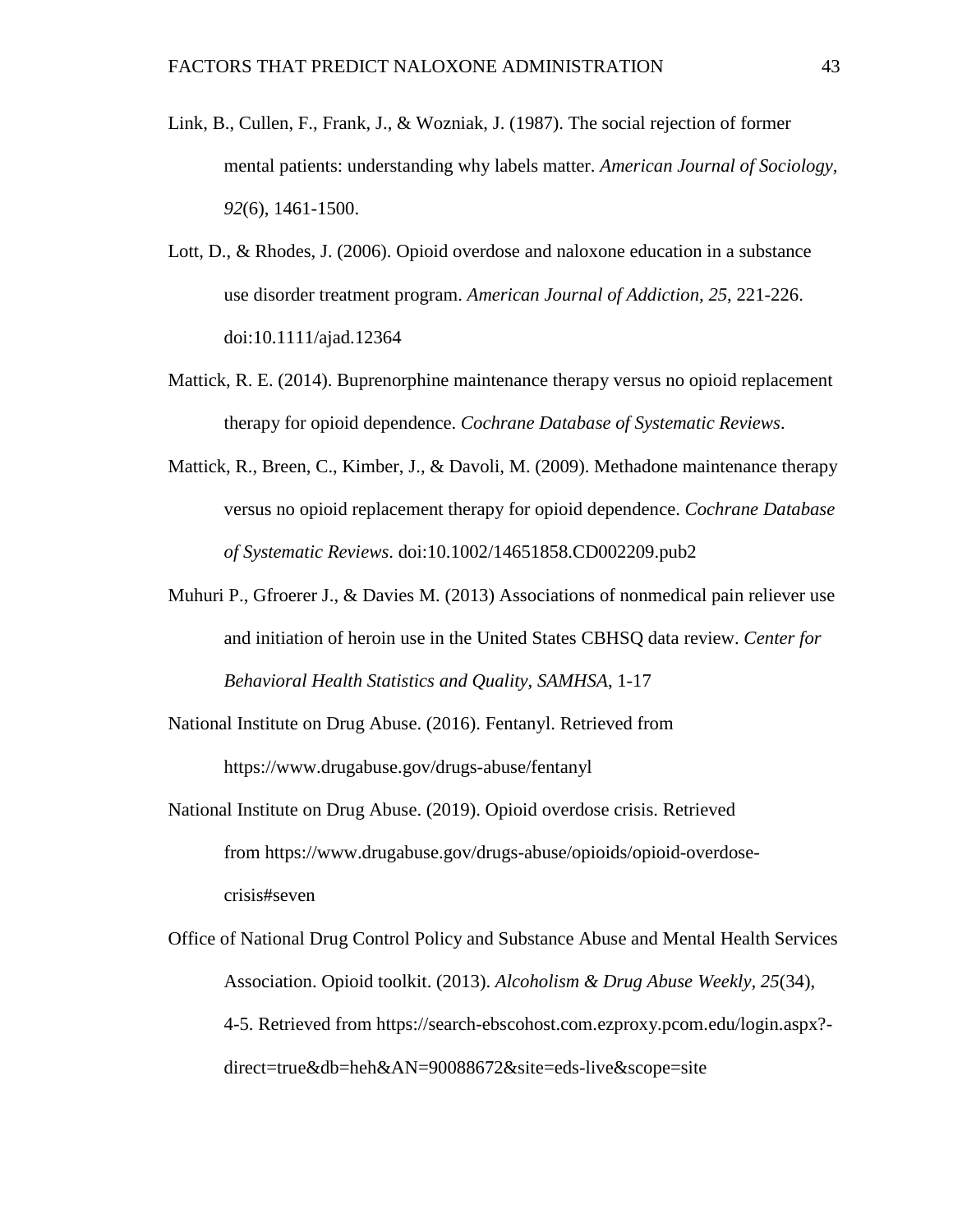- Penn, D., Guynan, K., Daily, T., Spaulding, W., Garbin, C., & Sullivan, M. (1994). Dispelling the stigma of schizophrenia: what sort of information is best? *Schizophrenia Bulletin, 20*(3), 567-578. doi:10.1093/schbul/20.3.567
- Pennsylvania Dept of Health. (2018). Naloxone. Retrieved from https://www.health.pa.gov/topics/disease/Opioids/Pages/Naloxone.aspx
- Rosenberg, C. (1995). *The care of strangers: The rise of America's hospital system*. Baltimore, MD: Johns Hopkins University Press.
- Rothman, D. (2001). *The discovery of the aslyum: Social order and disorder in the new republic* (2nd ed.). Boston, MA: Little Brown.
- Ryan, S. (2018). Calculating the real costs of the opioid crisis. *American Academy of Pediatrics, 141*(4), e20174129. doi:10.1542/peds.2017.4129
- Schwartz, R., Gryczynski, J., O'Grady, K., Sharfstein, J., Warren, G., Olsen, Y., . . . Jaffe, J. (2013). Opioid agonist treatments and heroin overdose deaths in Baltimore, Maryland, 1995-2009. *American Journal of Public Health, 103*(5), 917-922.
- Spreng, N., McKinnon, M., Mar, R., & Levine, B. (2009). The Toronto Empathy Questionnaire: Scale development and initial validation of a factor-analytic solution to multiple empathy measures. *Journal of Personality Assessment*, 62-71. doi:10.1080/00223890802484381
- Substance Abuse and Mental Health Services Association. (2020). Medication and counseling treatment. Retrieved from https://www.samhsa.gov/medicationassisted-treatment/treatment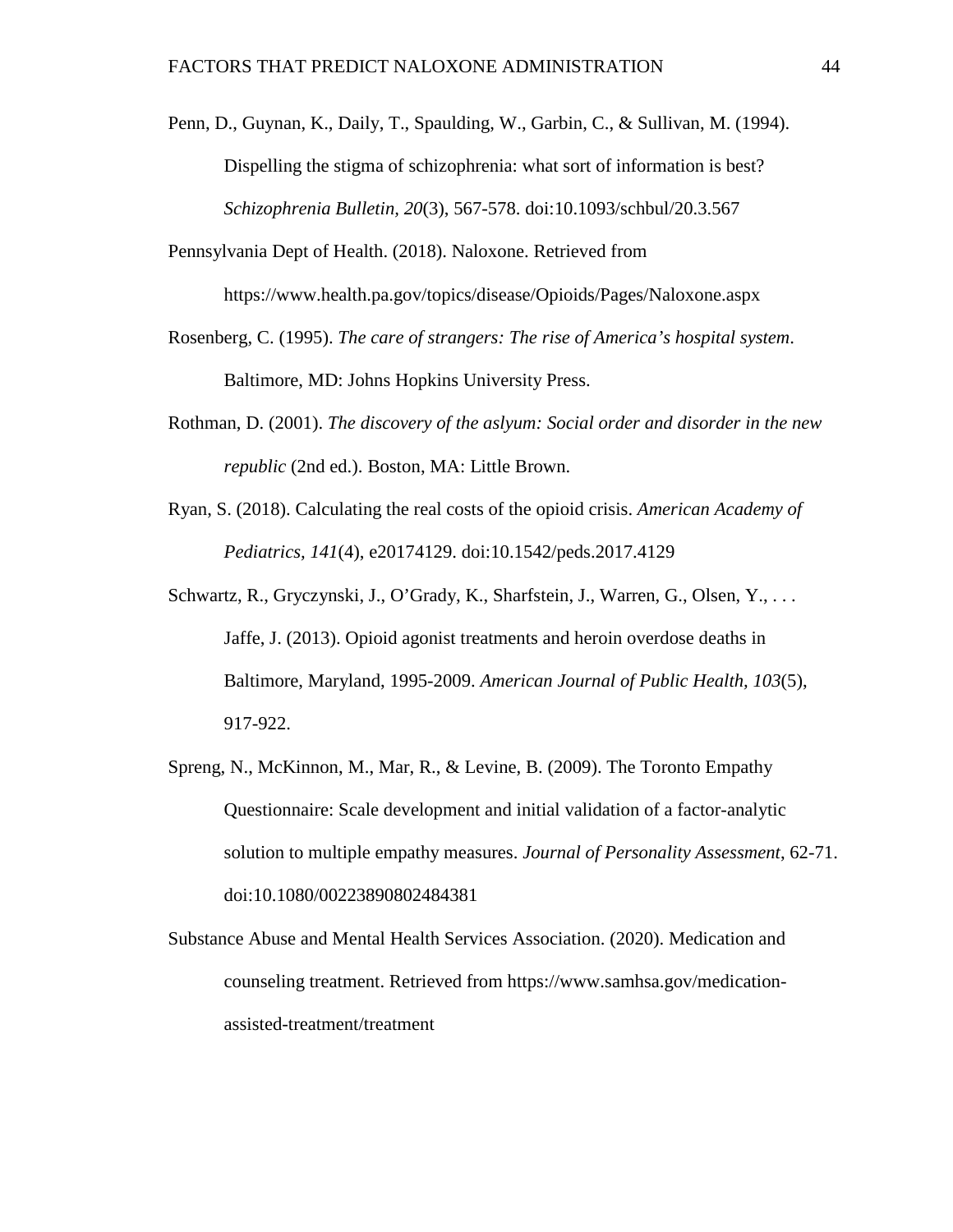- United States Food and Drug Administration (FDA). (2016). Naloxone for treatment of opioid overdose. Retrieved from https://www.fda.gov/media/100429/download
- United States Surgeon General. (2018). U.S. Surgeon General's advisory on naloxone and opioid overdose. Retrieved from https://www.hhs.gov/surgeongeneral/prioriti es/opioids-and-addiction/naloxone-advisory/index.html
- University of Maryland. (2016). Naloxone: State legislation and standing orders. Retrieved from https://ndews.umd.edu/resources/naloxone-state-legislation-andstanding-orders
- Vonasch, A., Clark, C., Lau, S., Vohs, K., & Baumeister, R. (2017). Ordinary people associate addiction with loss of free will. *Addictive Behavior Reports*, *5,* 56-66. doi:10.1016/j.abrep.2017.01.002
- Waldhoer, M., Bartlett, S., & Whistler, J. (2004). Opioid receptors. *Annual Review of Biochemistry, 73*(1), 953-990. doi:10.1146/annurev.biochem.73.011303.073940
- White, W. (1998). *Slaying the dragon.* Normal, IL: Chestnut Health Systems/Lighthouse Institute.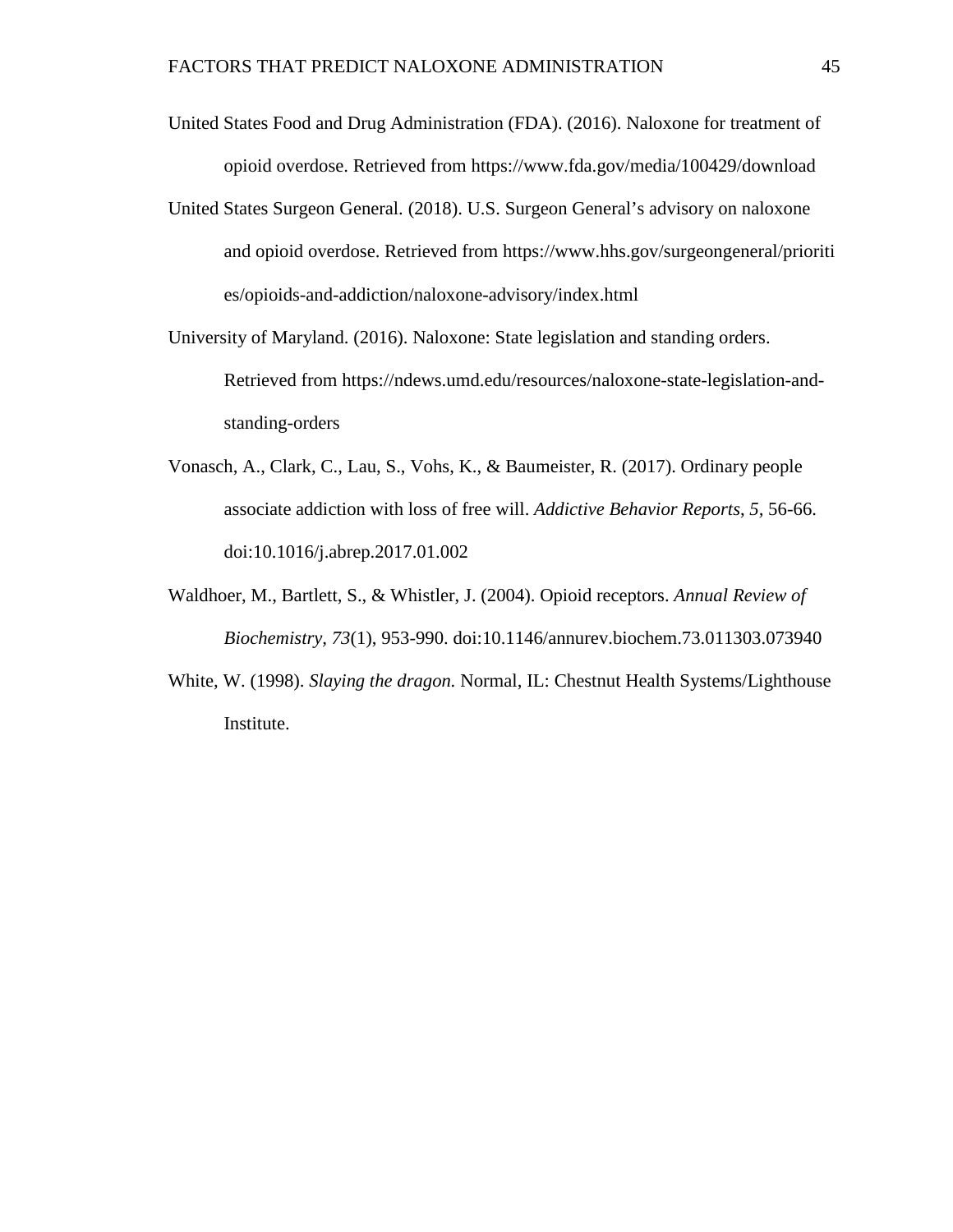#### **APPENDIX A**

#### **Demographic Questionnaire**

- <span id="page-52-0"></span>1. Biological Sex: Male\_\_\_\_ Female\_\_\_\_
- 2. Are you 18 years of age or older? Yes \_\_\_\_ No\_\_\_\_
- 3. Age (in years):
- 4. Race/Ethnicity:
	- a. White
	- b. Black or African American
	- c. Hispanic, Spanish, or Latino
	- d. American Indian or Alaskan Native
	- e. Asian
	- f. Native Hawaiian or Pacific Islander
	- g. Other
- 5. Are you currently enrolled in an undergraduate or trade school program? Yes \_\_\_\_\_  $No$ <sub>\_\_\_</sub>
- 6. Area of Study/College Major:\_\_\_\_\_\_\_\_\_\_\_\_\_\_\_\_
- 7. Household income past year (if you live with your parent/guardian when school is not in session, include their income):\_\_\_\_\_\_\_\_\_
- 8. Have you, a family member, or friend experienced problems with substance use or misuse? Yes\_\_\_\_ No\_\_\_\_
- 9. Are you aware of the purpose of naloxone (i.e., Narcan $\circledR$ Evzio $\circledR$ )? Yes\_\_\_\_\_  $No$
- 10. Have you, a family member, or friend ever needed to be given naxolone  $(Narcan@/Evzio@)?$   $Yes$  No
- 11. Are you currently trained in the proper administration of naloxone (i.e., Narcan®/Evzio®)? Yes No
- 12. If yes, do you carry it with you regularly Yes No. Not Applicable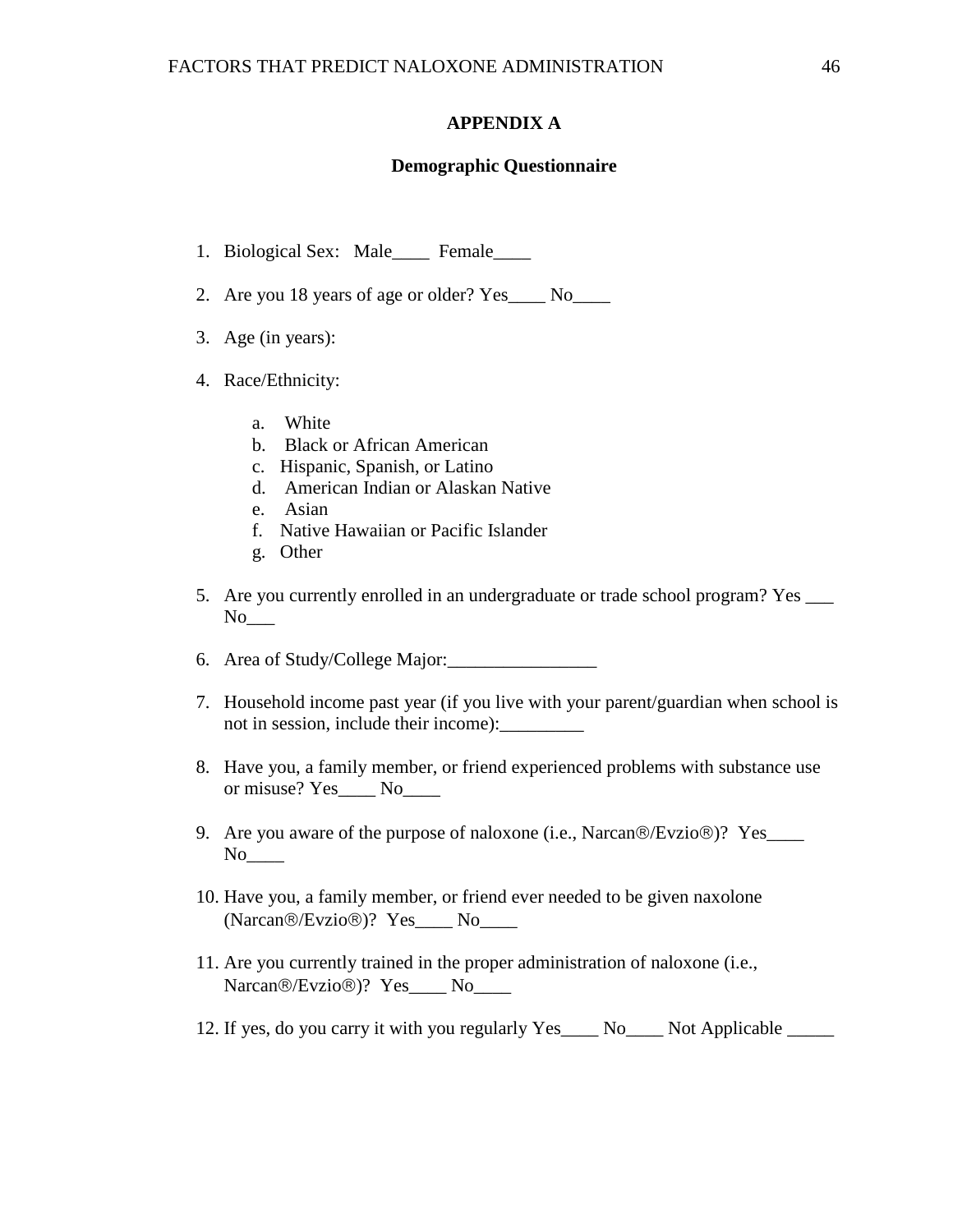#### **APPENDIX B**

#### **Vignette**

Please read the following vignette and respond to the corresponding item to indicate your next course of action.

You have been trained on the proper administration of naloxone, a nasal spray designed to reverse the effects of an opioid overdose. You also learned that the medication has no adverse effects even if used with someone who is not experiencing an overdose. You have 1 dose with you in your backpack. As you are traveling to class, you decide to stop in a convenience store to buy a cup of coffee and use the restroom. When you enter the convenience store, there are a few other customers in addition to the clerk. Upon entering the restroom, you notice a person sitting on the floor in the corner of the room. The person is slumped over on the floor and is breathing so slowly that it is almost hard to tell if they are breathing at all. They do not respond when you ask if they are feeling ok, and you see their lips are beginning to turn a shade of blue. You then see marks on their arm and immediately recognize this as an opioid overdose.

Please indicate your next course of action:

(1) administer naloxone by spraying a partial dose in each nostril

(2) ask another customer to administer the naloxone

(3) call 911 yourself without administering naloxone

- (4) ensure another witness calls 911
- (5) not get involved

How confident are you, on a scale of 1-5 (1 being not confident and 5 being completely confident) that you would definitely follow this course of action in real life? Not Completely

Confident Confident

 $1 \t 2 \t 3 \t 4 \t 5$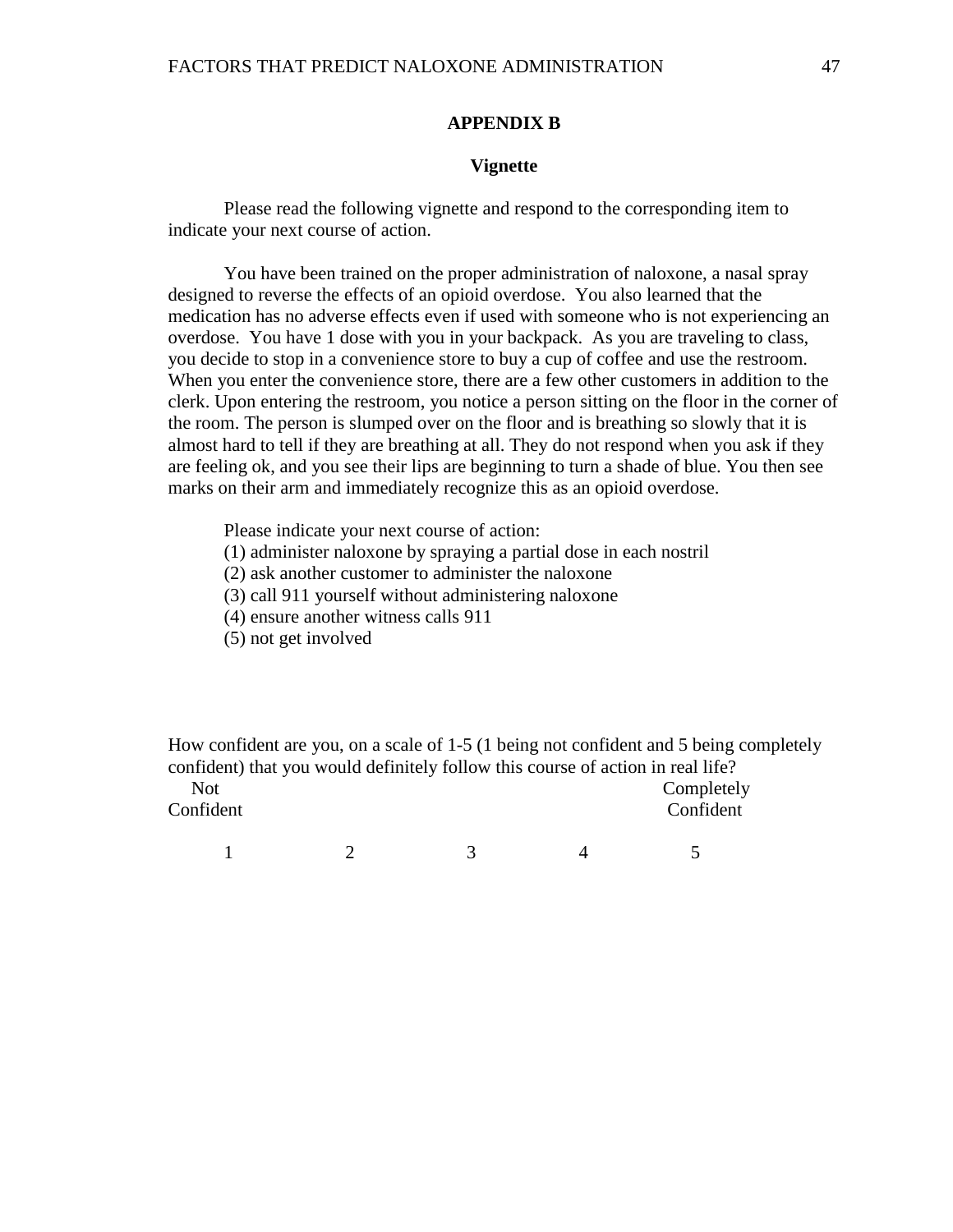#### **APPENDIX C**

#### **Concern Over Legal/Civil Ramifications**

Please indicate, on a scale of 1-5 (1 being did not influence and 5 being completely influenced) the degree to which your concerns about potential legal ramifications (being charged with a crime) may have influenced the course of action you took in the previous scenario.

| Did Not<br>Influence |  | Completely<br>Influenced |
|----------------------|--|--------------------------|
|                      |  |                          |

Please indicate on a scale of 1-5, (1 being did not influence and 5 being completely influenced) the degree to which your concerns about potential civil ramifications (being subject to a lawsuit) may have influenced the course of action you took in the previous scenario.

| Did Not<br>Influence |  | Completely<br>Influenced |
|----------------------|--|--------------------------|
|                      |  |                          |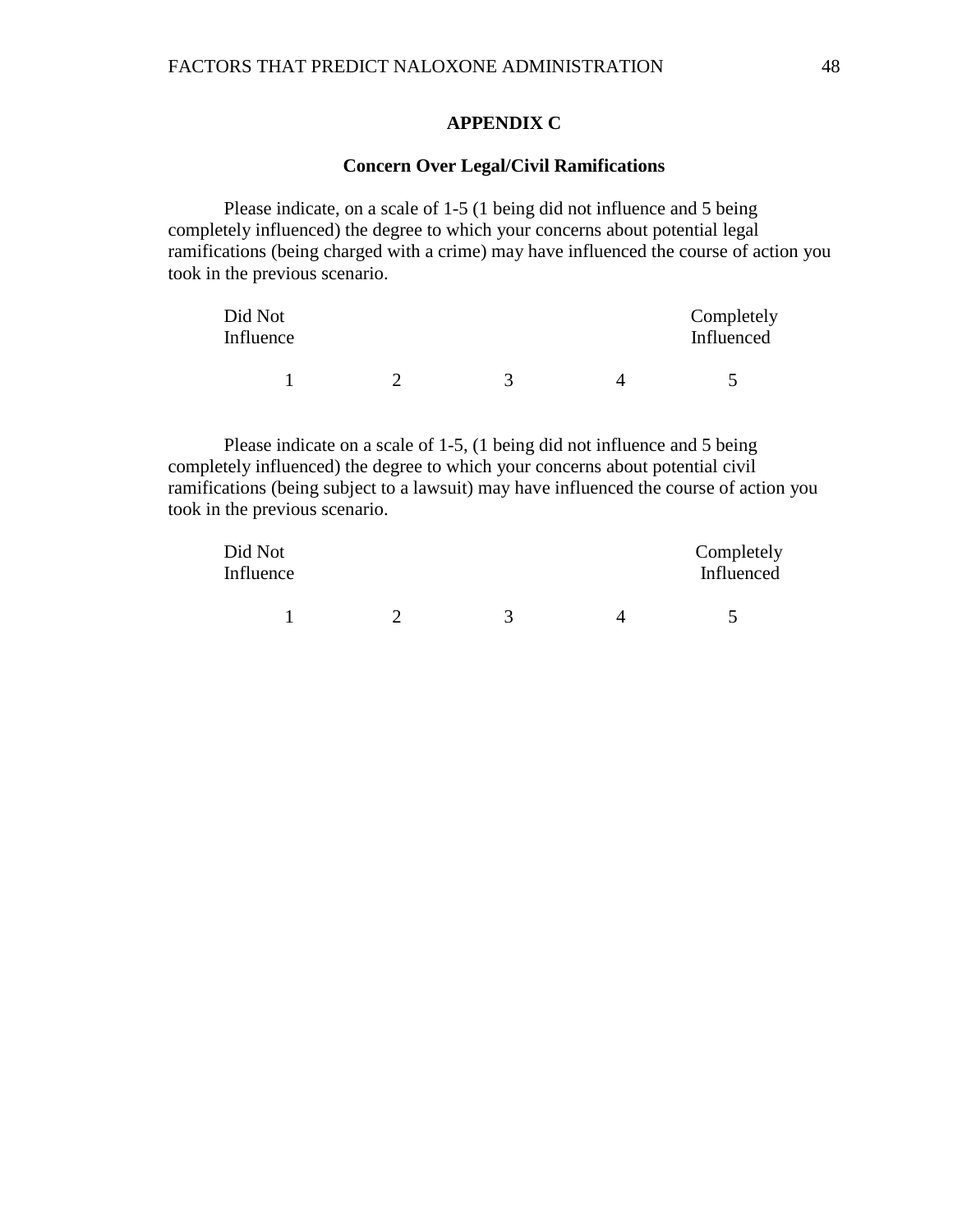### **APPENDIX D**

#### **Toronto Empathy Questionnaire**

Below is a list of statements. Please read each statement carefully and rate how frequently you feel or act in the manner described. Circle your answer on the response form. There are no right or wrong answers or trick questions. Please answer each question as honestly as you can.

|                  |                                                                                                                      | Never            | Rarely       | Sometimes      | Often          | Always                   |
|------------------|----------------------------------------------------------------------------------------------------------------------|------------------|--------------|----------------|----------------|--------------------------|
| 1.               | When someone else is feeling excited,<br>I tend to get excited too                                                   | $\Omega$         | 1            | $\overline{2}$ | 3              | 4                        |
| 2.               | Other people's misfortunes do not<br>disturb me a great deal                                                         | $\overline{0}$   | $\mathbf{1}$ | $\overline{2}$ | 3              | $\overline{\mathcal{L}}$ |
| 3.               | It upsets me to see someone being<br>treated disrespectfully                                                         | $\overline{0}$   | $\mathbf{1}$ | $\overline{2}$ | $\overline{3}$ | $\overline{4}$           |
| 4.               | I remain unaffected when someone<br>close to me is happy                                                             | $\overline{0}$   | $\mathbf{1}$ | $\overline{2}$ | 3              | 4                        |
| $\overline{5}$ . | I enjoy making other people feel better                                                                              | $\overline{0}$   | $\mathbf{1}$ | $\overline{2}$ | $\overline{3}$ | $\overline{4}$           |
| 6.               | I have tender, concerned feelings for<br>people less fortunate than me                                               | $\boldsymbol{0}$ | $\mathbf{1}$ | $\overline{2}$ | $\overline{3}$ | $\overline{4}$           |
| 7.               | When a friend starts to talk about<br>his\her problems, I try to steer the<br>conversation towards<br>something else | $\overline{0}$   | $\mathbf{1}$ | $\overline{2}$ | $\overline{3}$ | $\overline{4}$           |
| 8.               | I can tell when others are sad even<br>when they do not say anything                                                 | $\overline{0}$   | $\mathbf{1}$ | $\overline{2}$ | 3              | 4                        |
| 9.               | I find that I am "in tune" with other<br>people's moods                                                              | $\overline{0}$   | $\mathbf{1}$ | $\overline{2}$ | 3              | 4                        |
| 10.              | I do not feel sympathy for people who<br>cause their own serious illnesses                                           | $\overline{0}$   | $\mathbf{1}$ | $\overline{2}$ | 3              | $\overline{\mathcal{L}}$ |
| 11.              | I become irritated when someone cries                                                                                | 0                | 1            | $\mathbf{2}$   | 3              | $\overline{4}$           |
| 12.              | I am not really interested in how other<br>people feel                                                               | $\overline{0}$   | 1            | $\overline{2}$ | $\overline{3}$ | $\overline{\mathcal{L}}$ |
| 13.              | I get a strong urge to help when I see<br>someone who is upset                                                       | $\overline{0}$   | $\mathbf{1}$ | $\overline{2}$ | 3              | $\overline{4}$           |
| 14.              | When I see someone being treated<br>unfairly, I do not feel very much pity<br>for them                               | $\overline{0}$   | $\mathbf{1}$ | $\overline{2}$ | 3              | 4                        |
| 15.              | I find it silly for people to cry out of<br>happiness                                                                | $\theta$         | $\mathbf{1}$ | $\overline{2}$ | 3              | 4                        |
| 16.              | When I see someone being taken<br>advantage of, I feel kind of protective<br>towards him\her                         | $\boldsymbol{0}$ | $\mathbf{1}$ | $\overline{2}$ | 3              | 4                        |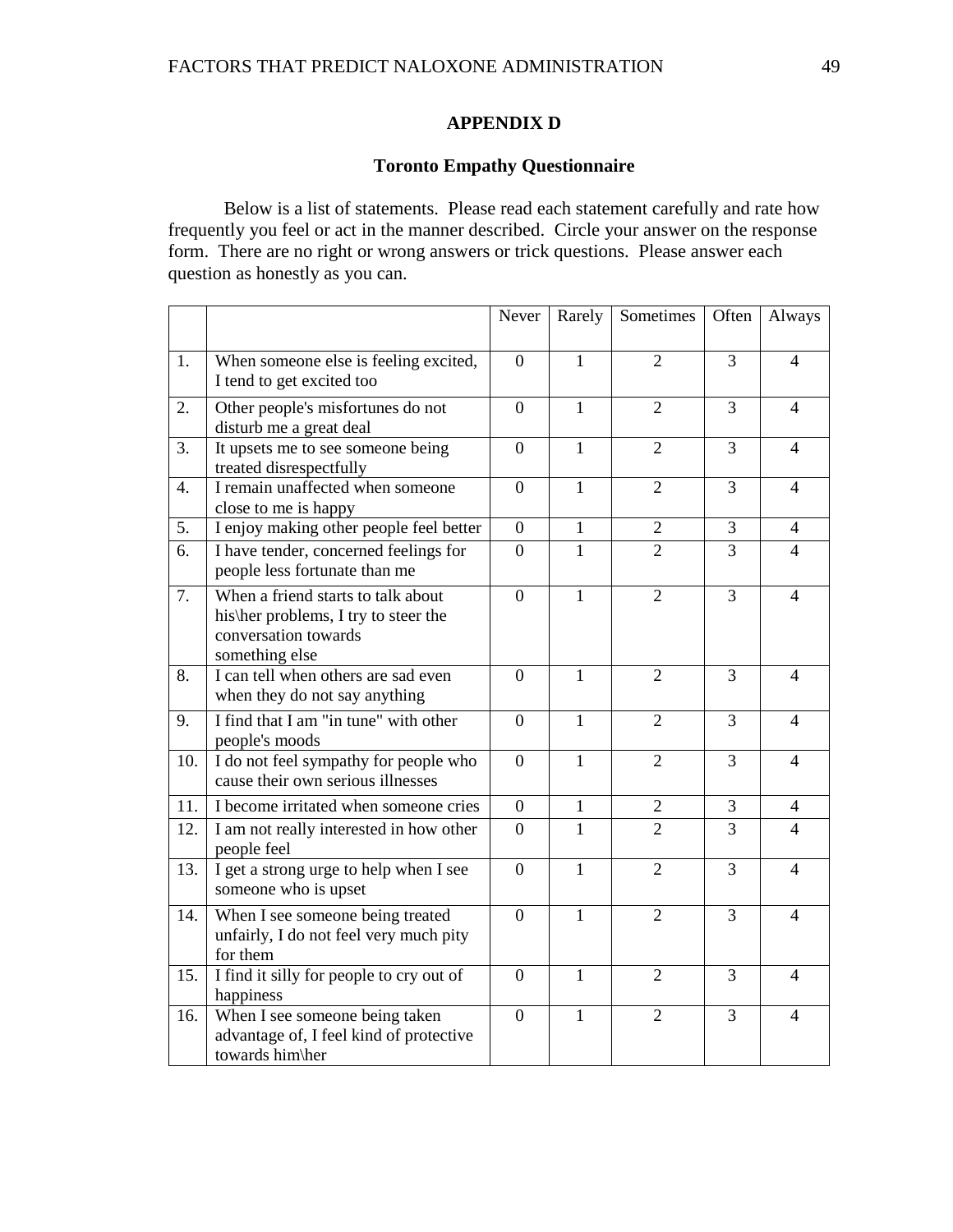## **APPENDIX E**

# **Affect Scale for Substance Users (AS-SU)**

Indicate how you would feel if you interacted with someone with an opioid use disorder?

| Pessimistic    |                             |   | 4 |   | 6 | Optimistic     |
|----------------|-----------------------------|---|---|---|---|----------------|
| Tranquil       | $\overline{2}$              | 3 | 4 | 5 | 6 | Anxious        |
| Supportive     | $\mathcal{D}_{\mathcal{L}}$ | 3 | 4 | 5 | 6 | Resentful      |
| Fearful        | $\mathcal{D}_{\mathcal{L}}$ | 3 | 4 | 5 | 6 | Confident      |
| Empathic       | 2                           | 3 | 4 | 5 | 6 | Angry          |
| Disgusted      | 2                           | 3 | 4 | 5 | 6 | Sympathetic    |
| Apprehensive 1 | $\mathcal{D}_{\mathcal{A}}$ | 3 | 4 | 5 | 6 | Comfortable    |
| Irritable      | $\mathcal{D}_{\mathcal{L}}$ | 3 | 4 | 5 | 6 | Patient        |
| Relaxed        | $\mathcal{D}$               | 3 | 4 | 5 | 6 | Tense          |
| Calm           |                             | 3 |   |   | 6 | <b>Nervous</b> |
|                |                             |   |   |   |   |                |